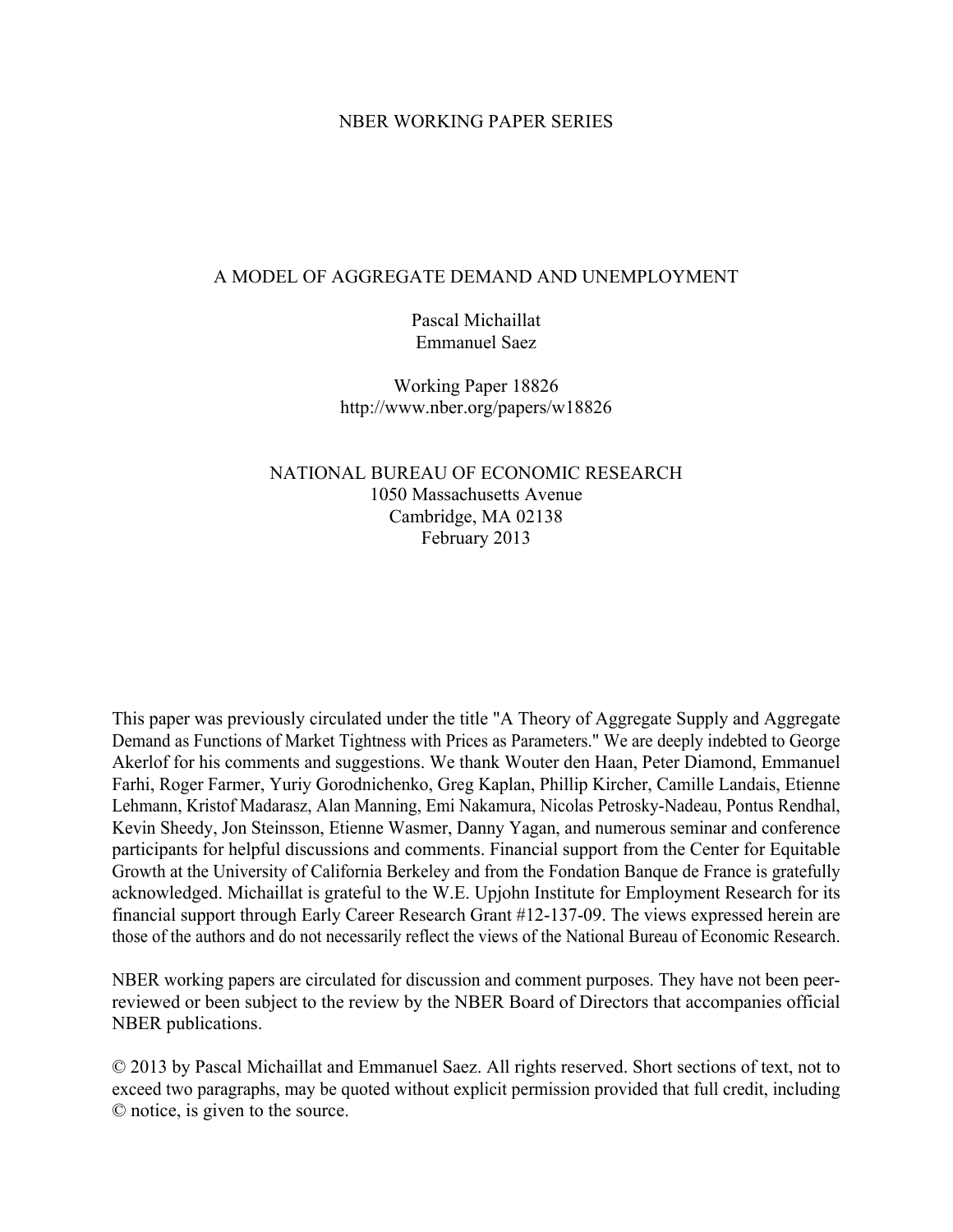A Model of Aggregate Demand and Unemployment Pascal Michaillat and Emmanuel Saez NBER Working Paper No. 18826 February 2013, Revised July 2013 JEL No. E12,E24,E32,E63

### **ABSTRACT**

We present a static model of aggregate demand and unemployment. The economy has a nonproduced good, a produced good, and labor. Product and labor markets have matching frictions. A general equilibrium is a set of prices, market tightnesses, and quantities such that buyers and sellers optimize given prices and tightnesses, and actual tightnesses equal posted tightnesses. In each frictional market, there is one more variable than equilibrium condition. To close the model, we take all prices as parameters. We obtain the following results: (1) unemployment and unsold production prevail in equilibrium; (2) each market can be slack, efficient, or tight if the price is too high, efficient, or too low; (3) product market tightness and sales are positively correlated under aggregate demand shocks but negatively correlated under aggregate supply shocks; (4) transfers from savers to spenders stimulate aggregate demand, product market tightness, and employment; (5) the government-purchase multiplier is positive when the economy is slack, zero when the economy is efficient, and negative when the economy is tight; (6) with unequal distribution of profits and labor income, a wage increase may stimulate aggregate demand and reduce unemployment.

Pascal Michaillat Department of Economics London School of Economics Houghton Street London, WC2A 2AE United Kingdom p.michaillat@lse.ac.uk

Emmanuel Saez Department of Economics University of California, Berkeley 530 Evans Hall #3880 Berkeley, CA 94720 and NBER saez@econ.berkeley.edu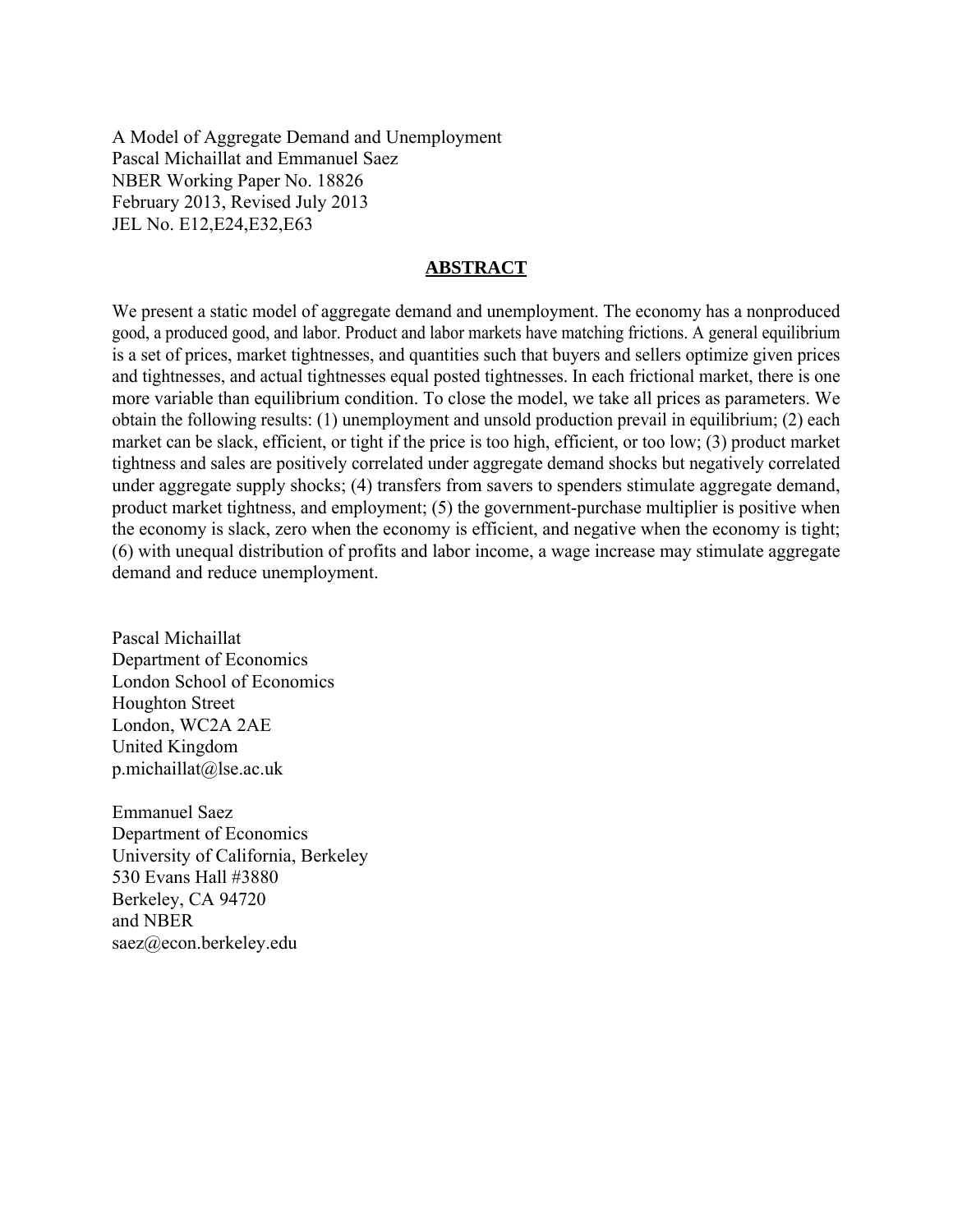# 1 Introduction

There is a view that fluctuations in aggregate demand explain some of the fluctuations in unemployment observed over the business cycle. However, the standard theory of unemployment—the matching theory developed by [Diamond](#page-44-0) [\[1982\]](#page-44-0), [Mortensen](#page-45-0) [\[1982\]](#page-45-0), and [Pissarides](#page-45-0) [\[1985\]](#page-45-0)—only accounts for fluctuations caused by changes in wages, matching process, production technology, or policy. In this paper we propose a model that builds on matching theory and that accounts for the influence of aggregate demand on unemployment.

The model is static. There are three goods in the economy: a nonproduced good, a produced good, and labor. The market for nonproduced good is perfectly competitive but the product and labor markets have matching frictions. Matching frictions have two components: a matching function, which governs the number of trades on the market, and a matching cost, incurred by each buyer and measured in terms of the traded good.<sup>1</sup> From a seller's perspective, a frictional market looks like a competitive market except that she must take into account not only the market price but also the probability to sell, which is less than one. From a buyer's perspective, a frictional market looks like a competitive market except that she must take into account the effective price of consumption, which is the market price times a wedge that captures the cost of matching. We define a market tightness for each frictional market. The market tightness determines the selling probability and the matching wedge. A general equilibrium is a set of prices, market tightnesses, and quantities such that buyers and sellers optimize given prices and tightnesses, and actual tightnesses equal posted tightnesses. In each frictional market, there is one more variable than equilibrium condition. This property implies that many combinations of prices and tightnesses are consistent with general equilibrium. To close the model, we take all prices as parameters. Nonetheless, the equilibrium is pairwise Pareto efficient in the sense that once a match is realized, there is no price change that could benefit both seller and buyer. Since prices are parameters, only tightnesses equilibrate the markets with matching frictions.

The model has three critical elements: nonproduced good, matching frictions, and parametric prices. The nonproduced good is necessary to obtain an interesting concept of aggregate because without it, consumers would mechanically spend all their income on produced good. In our model consumers allocate their income between consumptions of produced and nonproduced good, and

 ${}^{1}$ By introducing these two components, we follow the common approach to modeling matching frictions. The matching function is a well-behaved function that summarizes the complicated exchange process between buyers an sellers. See [Petrongolo and Pissarides](#page-45-0) [\[2001\]](#page-45-0) and [Rogerson, Shimer and Wright](#page-45-0) [\[2005\]](#page-45-0) for discussions of the theoretical foundations and empirical characterization of the matching function. The matching cost is usually measured in terms of numéraire, but measuring it in terms of traded goods simplifies the exposition and welfare analysis. [Farmer](#page-44-0) [\[2008,](#page-44-0) [2009\]](#page-44-0) and [Shimer](#page-45-0) [\[2010\]](#page-45-0) make the same modeling choice.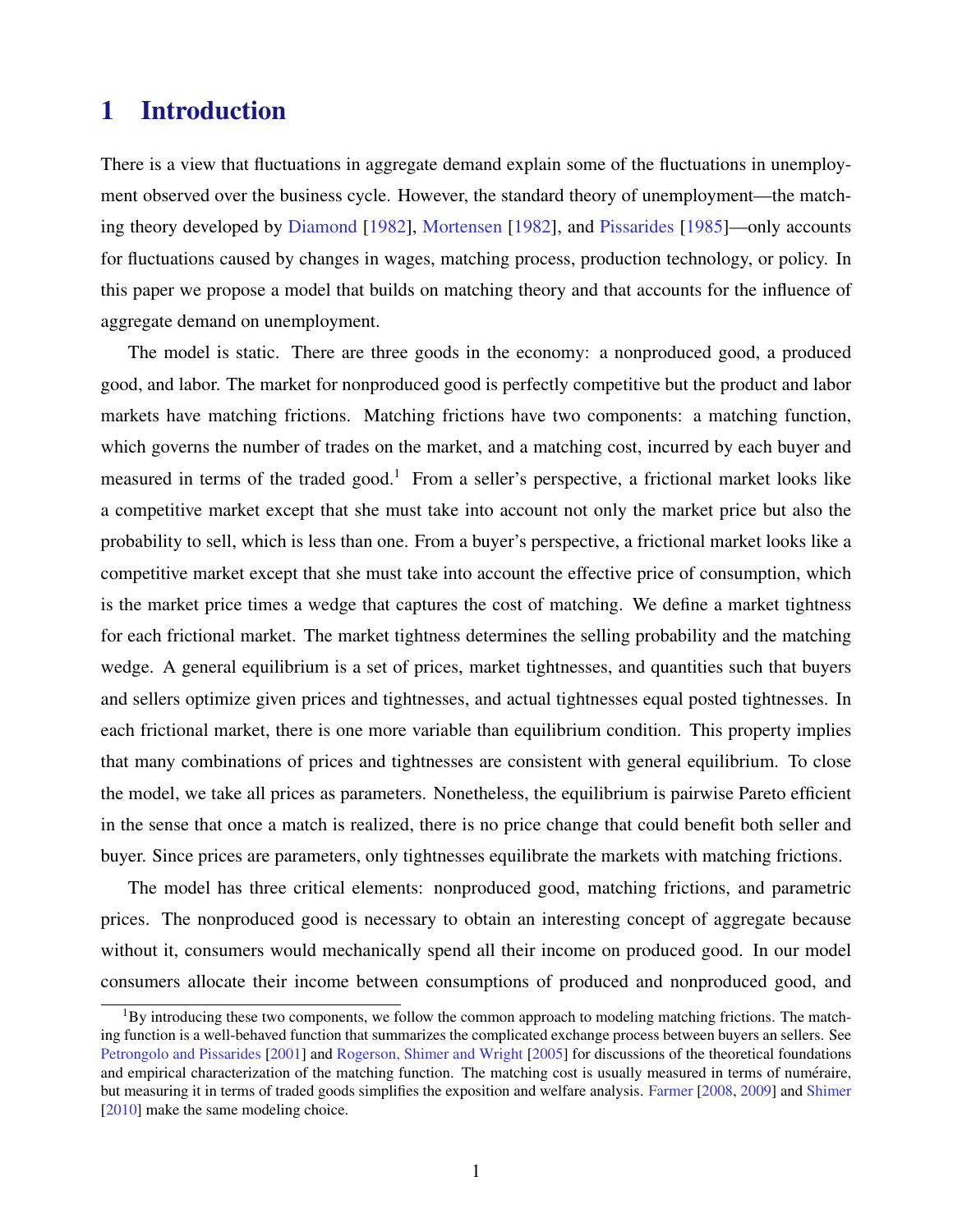aggregate demand is the desired consumption of produced good. Matching frictions generate unsold production in equilibrium to propagate aggregate demand shocks to the labor market, generate unemployment in equilibrium, and provide a theoretical justification for price and wage rigidity in equilibrium. Last, the parametric prices allow aggregate demand and other shocks to affect aggregate demand and labor demand and to have macroeconomic effects. The reason is that the prices do not respond to shocks, as in the Keynesian tradition. Modeling prices as parameters simplifies the mechanics of the model while describing the short-run reasonably well as long as prices adjust slowly.

Our model is parsimonious, even when we introduce heterogeneity in preferences, wealth, labor income, or profit income. The partial equilibrium on each market is represented by the intersection of a demand curve and supply curve in a (quantity, tightness) plane. It is easy to solve for the general equilibrium and obtain comparative statics since product market tightness and labor market tightness solve a simple system of two equations. It is also easy to analyse and represent welfare. We define a market as slack, efficient, or tight when market tightness is below, at, or above the efficient level of tightness. In a slack market, consumption and sales—the sum of consumption and aggregate matching costs—are too low. In a tight market, consumption is too low but sales are too high. When the market is tight, too much of the traded good is dissipated as matching cost. Each market is slack, efficient, or tight when the exogenous price is too high, efficient, or too low.

In Section [2,](#page-5-0) we present the simplest model connecting aggregate demand to unemployment. This model represents an economy of self-employed workers who sell and purchase services on a market with matching frictions. Labor and the produced good are a single good so that labor and product markets are a single market. Because of the matching frictions, workers cannot sell all their services and are idle part of the time. The rate of idleness, which we interpret as the unemployment rate, is a negative function of market tightness. We obtain a number of results. First, we show that market tightness and sales are positively correlated under aggregate demand shocks but negatively correlated under aggregate supply shocks. Second, when individuals differ in their marginal propensity to consume, transfers from savers to spenders stimulate aggregate demand and market tightness. Such transfers increase aggregate consumption when the economy is slack but reduce it when the economy is tight. Third, the government-purchase multiplier changes sign across economic regimes: it is positive when the economy is slack, zero when the economy is efficient, and negative when the economy is tight.

In Section [3,](#page-22-0) we introduce firms that mediate between workers and consumers by hiring workers on a labor market with matching frictions, employing these workers to produce goods, and selling the production on a product market with matching frictions. Following [Michaillat](#page-45-0) [\[2012\]](#page-45-0), we assume that firms are large, face a production function with diminishing marginal returns to labor, and maximize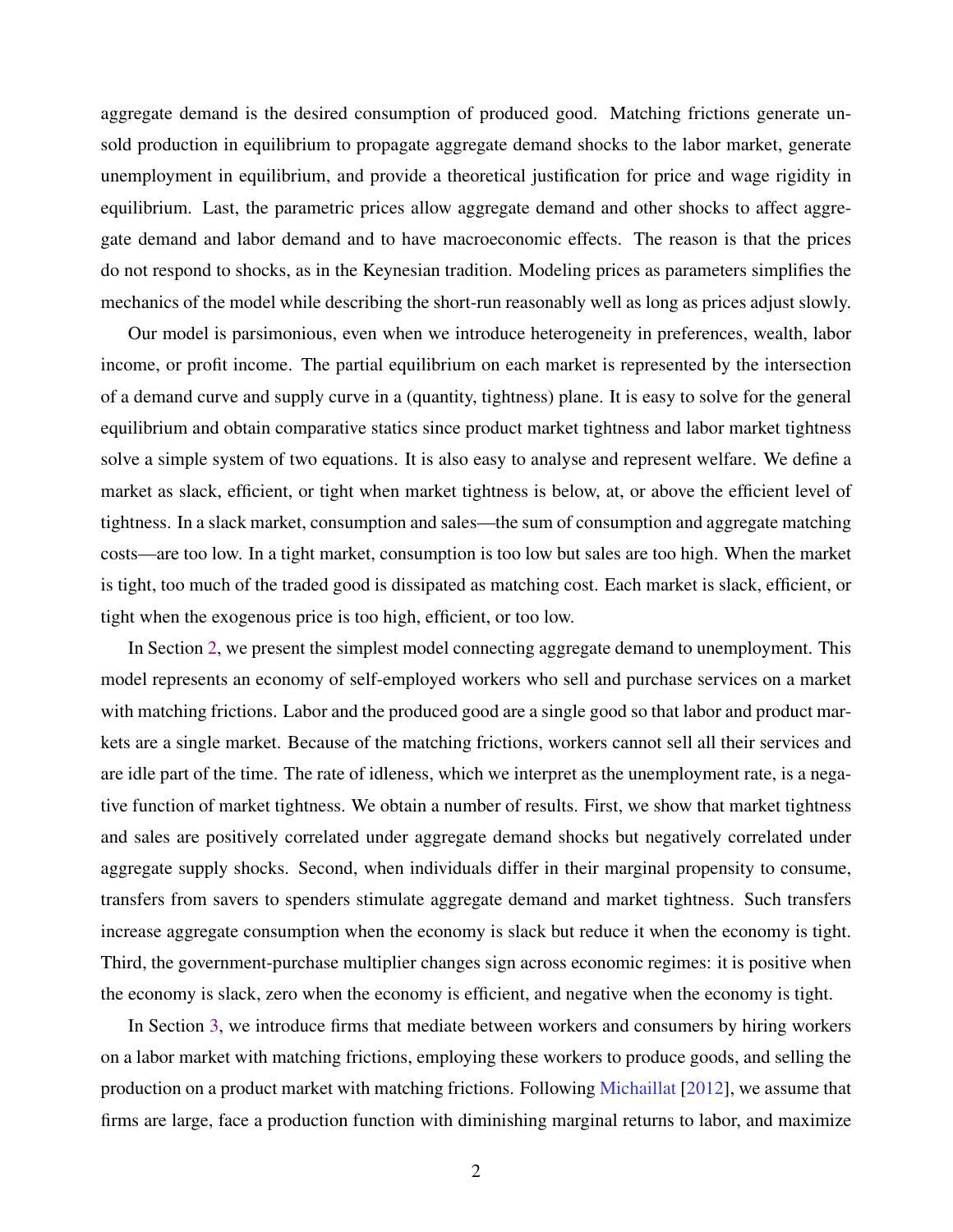profits taking labor market tightness and real wage as given. This richer model allows us to study how aggregate demand shocks propagate from the product market to the labor market and how they affect unemployment, to study the effects of shocks to technology, labor force participation, and real wage, and to examine the impact of an unequal distribution of profits and labor income. For instance, we show that if profits are concentrated among savers while labor income is concentrated among spenders, a wage increase may reduce unemployment. This happens when the positive effect of the wage increase on aggregate demand dominates its negative effect on labor demand.

Section [4](#page-34-0) argues that our matching framework is not restrictive. Using alternative assumptions about the functional forms of the utility, production, and matching functions, the value of matching costs, and the price and wage schedules, our model yields the same first-order conditions as a broad range of macroeconomic models. When we make assumptions to mimic a perfect-competition model, a matching model with Nash bargaining over price and wage, and a monopolistic-competition model, aggregate demand shocks have no effect because the price adjusts sufficiently to absorb them completely. In contrast in our model, price and wage are rigid and aggregate demand shocks therefore propagate to product and labor markets. When we make assumptions to mimic a matching model with rigid price and wage and with linear utility and production functions, many issues related to aggregate demand are trivial because aggregate demand and labor demand functions are perfectly elastic in tightness. In contrast in our model, utility function and production function are concave so the demand functions are decreasing in tightness. When we make assumptions to mimic a fixprice-fixwage model, we obtain aggregate demand effects, but the theory is much less tractable because it creates four different regimes, each with a different set of equilibrium conditions. The four regimes appear because the matching functions are equal to the minimum of their two arguments so all supply functions have kinks. In contrast in our model, the matching functions are smooth, the kinks disappear, and the general equilibrium is described by a unique set of equilibrium conditions.

Section [5](#page-42-0) concludes by discussing some applications of the model. First, the model could be used to analyze the impact on unemployment of fiscal policies that affect simultaneously aggregate demand, labor demand, and labor supply (for example, unemployment insurance, employer and employee payroll taxes, or minimum wage). Second, empirical research could exploit the theoretical predictions of the model to identify the macroeconomic shocks driving business cycle fluctuations. A key result of the analysis is that product market tightness and sales are positively correlated under aggregate demand shocks but negatively correlated under other shocks. We explain how empirical research on sales and inventories could use this result to identify macroeconomic shocks. Third, the model could be a starting point to build a dynamic and stochastic macroeconomic model featuring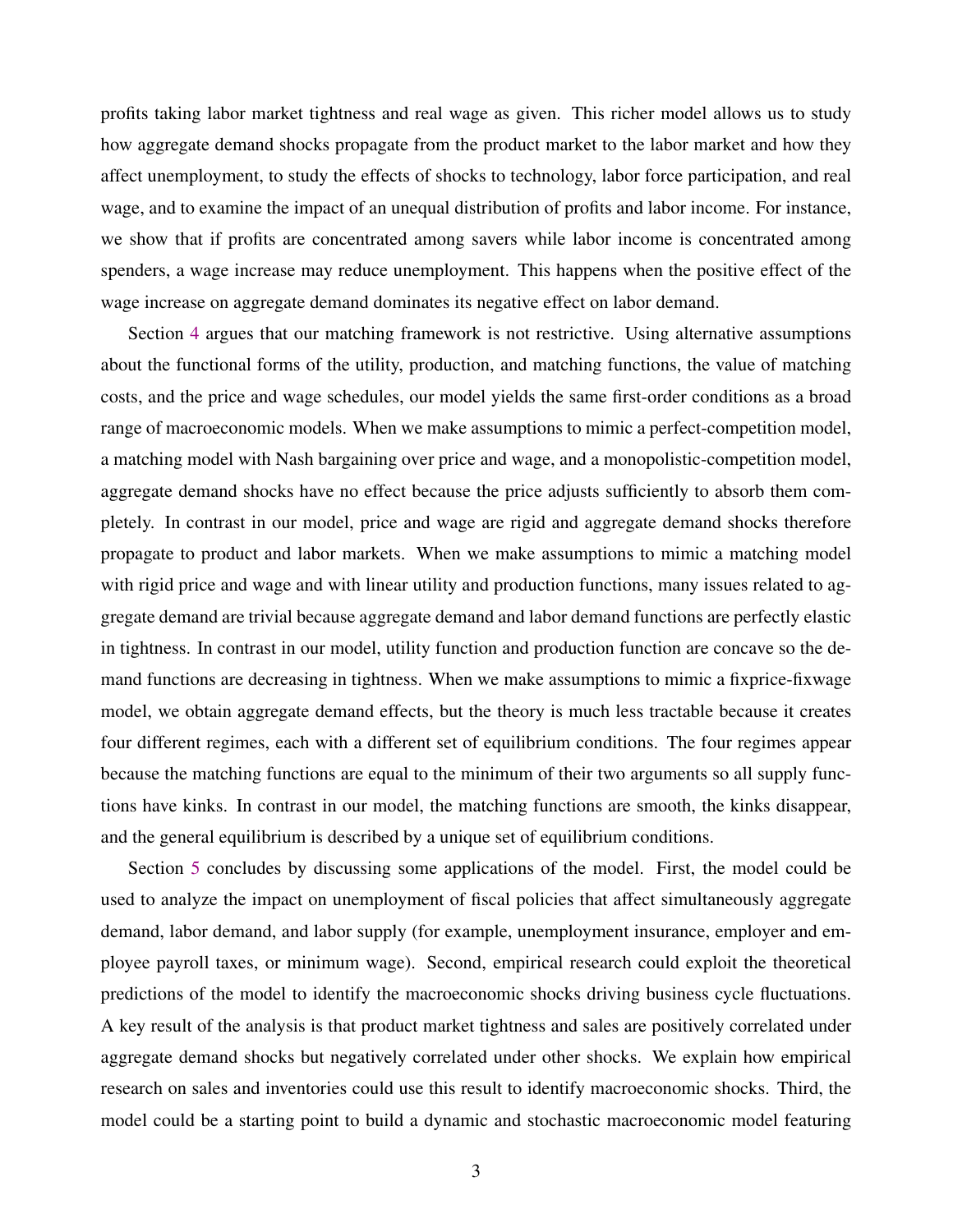<span id="page-5-0"></span>unsold production and unemployment. To obtain a quantitatively realistic model, however, we would need to introduce a process for price adjustment instead of considering fixed prices only. For instance, prices might adjust toward the efficient level in the medium run through the competitive search mechanism of [Moen](#page-45-0) [\[1997\]](#page-45-0).

Our model is related to several other models that explore the link between aggregate demand and equilibrium unemployment.<sup>2</sup> [Farmer](#page-44-0)  $[2008, 2009]$  $[2008, 2009]$  $[2008, 2009]$  exploits the indeterminacy arising in a matching model of the labor market to select an equilibrium using agents' beliefs about the level of economic activity. In Farmer's models, the wage satisfies an additional condition imposing that agents' beliefs are fulfilled in equilibrium. In contrast, in our model, price and wage are parameters. [Lehmann and](#page-45-0) [Van der Linden](#page-45-0) [\[2010\]](#page-45-0) build a matching model of the product market and labor market. Money is required for transactions, giving rise to aggregate demand. In their model, the price is determined by competitive search and the wage by Nash bargaining so price and wage are completely flexible. In contrast, in our model, price and wage are parameters so they are rigid in response to macroeconomic shocks. [Rendhal](#page-45-0) [\[2012\]](#page-45-0) builds a New Keynesian model with matching frictions in the labor market, giving rise to unemployment, and a cash-in-advance constraint in the product market, giving rise to an aggregate demand. [Kaplan and Menzio](#page-44-0) [\[2013\]](#page-44-0) propose a model with matching frictions on the labor market and the search frictions of [Burdett and Judd](#page-44-0) [\[1983\]](#page-44-0) on the product market. Shopping externalities appear, generating multiple rational-expectation equilibria and self-fulfilling fluctuations in unemployment. The product markets are represented differently in the models of [Rendhal](#page-45-0) [\[2012\]](#page-45-0) and [Kaplan and Menzio](#page-44-0) [\[2013\]](#page-44-0) and in ours. Thus, aggregate demand shocks propagate differently in these models: the Euler equation and the zero lower bound play a key role in the model of [Rendhal](#page-45-0) [\[2012\]](#page-45-0); price dispersion is critical in the model of [Kaplan and Menzio](#page-44-0) [\[2013\]](#page-44-0); matching frictions and unsold production are central to our model.

# 2 A Basic Matching Model

This section presents the simplest model in which aggregate demand influences unemployment. All workers are self-employed and sell services on a market with matching frictions. Because of the matching frictions, workers may not be able to sell all their services. Thus, workers may be idle part

<sup>&</sup>lt;sup>2</sup>Macroeconomists have recently shown renewed interest for aggregate demand. For example, see [Mian and Sufi](#page-45-0) [\[2012\]](#page-45-0) for an empirical investigation of the role of aggregate demand, [Lorenzoni](#page-45-0) [\[2009\]](#page-45-0) for a model in which news shocks act as aggregate demand shocks, [Eggertsson and Krugman](#page-44-0) [\[2012\]](#page-44-0) for a model in which debt deleveraging depresses aggregate demand, [Heathcote and Perri](#page-44-0) [\[2012\]](#page-44-0) for a model in which a housing market crash depresses aggregate demand, and [Bai,](#page-44-0) [Rios-Rull and Storesletten](#page-44-0) [\[2012\]](#page-44-0) for a model of aggregate demand based on a matching model of the product market.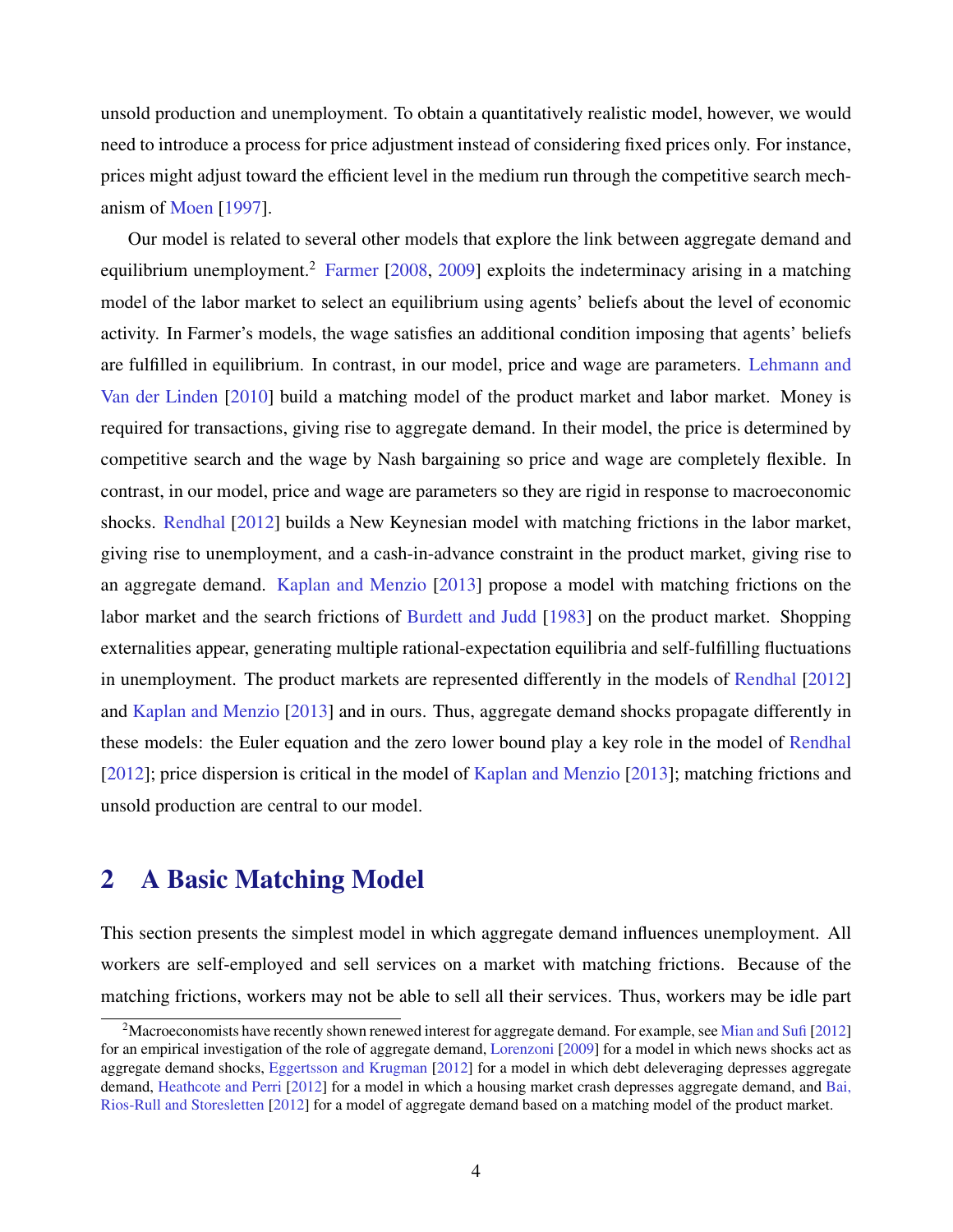<span id="page-6-0"></span>of the time in equilibrium. Idleness corresponds to unemployment in this simple model.

# 2.1 The Model

Market for Services. A measure 1 of identical self-employed workers sell services on a market with matching frictions. The capacity of each worker is  $y$ ; that is, a worker would like to sell  $y$  units of services. Workers are also consumers of services, but they cannot consume their own services. Each consumer visits  $v$  workers to purchase their services. The number of trades between consumers and workers is given by a matching function with constant elasticity of substitution:

$$
s = (y^{-\eta} + v^{-\eta})^{-\frac{1}{\eta}},
$$

where  $\eta$  determines the elasticity of substitution between inputs in the matching process.<sup>3</sup> We impose  $\eta > 0$  such that the number of trades is less than aggregate capacity, y, and less than the total number of visits, v. In each trade, a consumer buys one unit of service from a worker at price  $p > 0$ .

We define market tightness as the ratio of visits to capacity:  $x \equiv v/y$ . Since the matching function displays constant returns to scale, market tightness determines the probabilities that one unit of service is sold and that one visit leads to a purchase. Workers sell each unit of service with probability

$$
f(x) = \frac{s}{y} = \left(1 + x^{-\eta}\right)^{-\frac{1}{\eta}},\tag{1}
$$

and each visit leads to a purchase with probability

$$
q(x) = \frac{s}{v} = (1 + x^{\eta})^{-\frac{1}{\eta}}.
$$
 (2)

The matching probabilities,  $f(x)$  and  $g(x)$ , are always between 0 and 1.<sup>4</sup> We abstract from randomness at the worker and consumer levels: a worker sells  $f(x) \cdot y$  units of services for sure, and a consumer purchases  $q(x) \cdot v$  units of services for sure. We define idleness as the fraction of services that are available but not sold in equilibrium:  $u = 1 - f(x)$ . Since  $f(x) < 1$ , idleness prevails in equilibrium. The function f is strictly increasing and the function q is strictly decreasing in x. In other words, when the market is slacker, a larger fraction of workers' capacity remains unsold and

<sup>&</sup>lt;sup>3</sup>This functional form is borrowed from [den Haan, Ramey and Watson](#page-44-0) [\[2000\]](#page-44-0).

<sup>&</sup>lt;sup>4</sup>With a conventional Cobb-Douglas matching function,  $s = y^{\eta} \cdot v^{1-\eta}$ , the trading probabilities  $f(x)$  and  $q(x)$  may be greater than 1, and the matching function may need to be truncated to obtain probabilities between 0 and 1. This truncation would complicate the analysis, which is why we use the matching function of [den Haan, Ramey and Watson](#page-44-0) [\[2000\]](#page-44-0).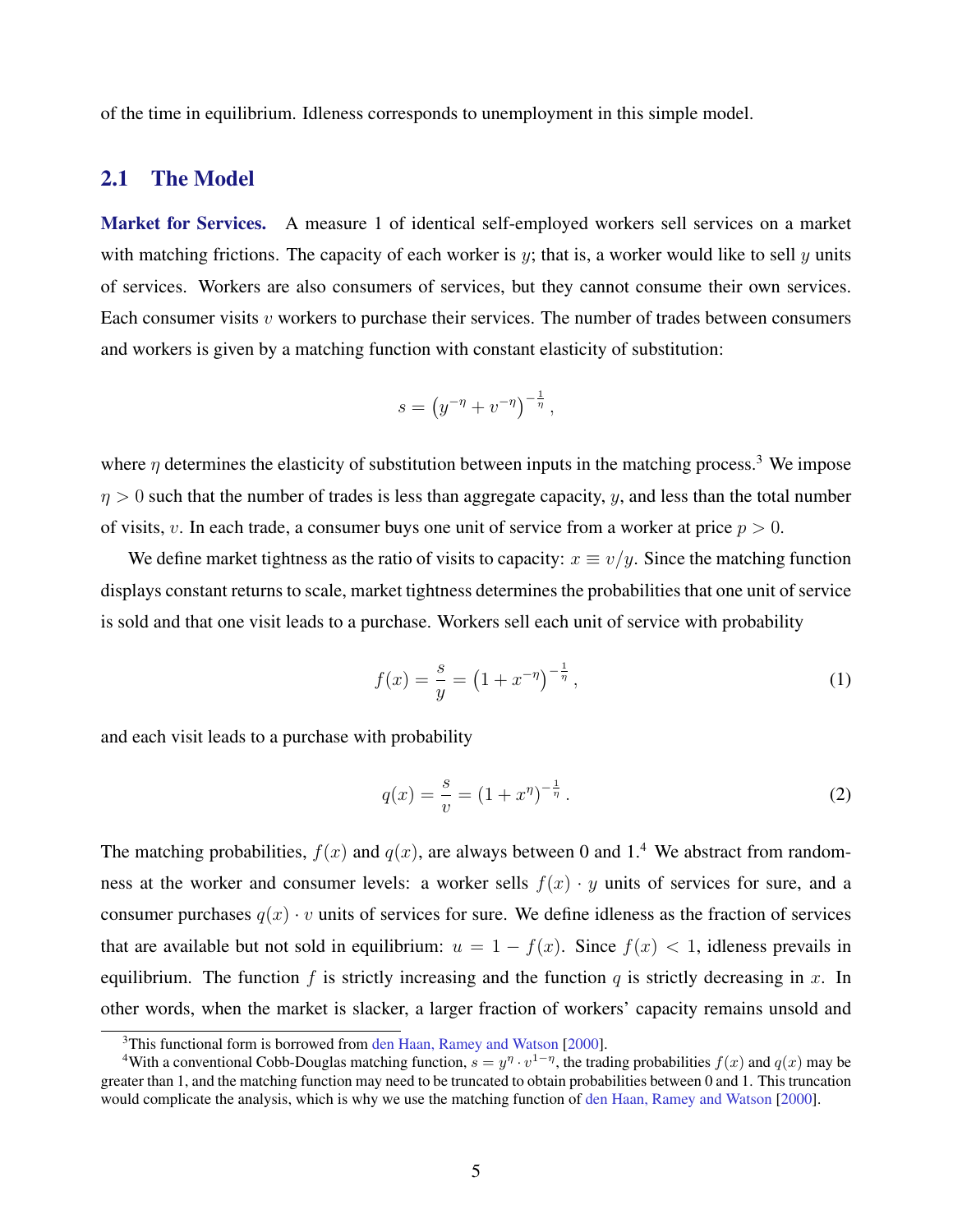<span id="page-7-0"></span>idleness rises while a larger fraction of consumers' visits results in a purchase.

Market for Nonproduced Good. Consumers trade a nonproduced good on a perfectly competitive market. Each consumer has an endowment  $\mu > 0$  of nonproduced good. We normalize the price of the nonproduced good to 1 and use the nonproduced good as numéraire. We introduce an nonproduced good in the model to avoid Say's law, the result that the supply of services automatically generates its own demand. With an nonproduced good that enters workers' utility function, workers allocate their income between consumption of services and consumption of nonproduced good as a function of the relative price of these goods. The optimal allocation then determines aggregate demand.<sup>5</sup>

Consumers. Consumers have a constant-elasticity-of-substitution (CES) utility function given by

$$
\left[\chi \cdot c^{\frac{\epsilon - 1}{\epsilon}} + (1 - \chi) \cdot m^{\frac{\epsilon - 1}{\epsilon}}\right]^{\frac{\epsilon}{\epsilon - 1}},\tag{3}
$$

where c is consumption of services, m is consumption of nonproduced good,  $\chi \in (0, 1)$  is a parameter measuring the marginal propensity to consume services out of income, and  $\epsilon$  is a parameter measuring the elasticity of substitution between services and nonproduced good. To guarantee existence and unicity of the equilibrium, we impose  $\epsilon > 1$ .

The consumer visits  $v$  workers to purchase services. Mtching with workers requires other services: each visit costs  $\rho \in (0, 1)$  units of services. (For instance, one needs to purchase taxi services to get to the hair salon and purchase hairdressing services.) The  $\rho \cdot v$  units of services for matching are purchased like the  $c$  units of services for consumption. Hence, the number of visits is related to consumption and market tightness by

$$
q(x) \cdot v = c + \rho \cdot v.
$$

The desired level of consumption directly determines the number of visits:  $v = c/(q(x) - \rho)$ . Because of the matching cost, consuming one unit of services requires to purchase  $1+(\rho \cdot v/c) = 1+\tau(x)$ units of services, where

$$
\tau(x) \equiv \frac{\rho}{q(x) - \rho}.
$$

The function  $\tau$  is positive and strictly increasing as long as  $q(x) > \rho$ , which holds in equilibrium.

<sup>&</sup>lt;sup>5</sup>This modeling technique was common in the Keynesian literature of the 1970s and 1980s, when the nonproduced good was often money. See for instance [Barro and Grossman](#page-44-0) [\[1971\]](#page-44-0), [Hart](#page-44-0) [\[1982\]](#page-44-0), or [Blanchard and Kiyotaki](#page-44-0) [\[1987\]](#page-44-0).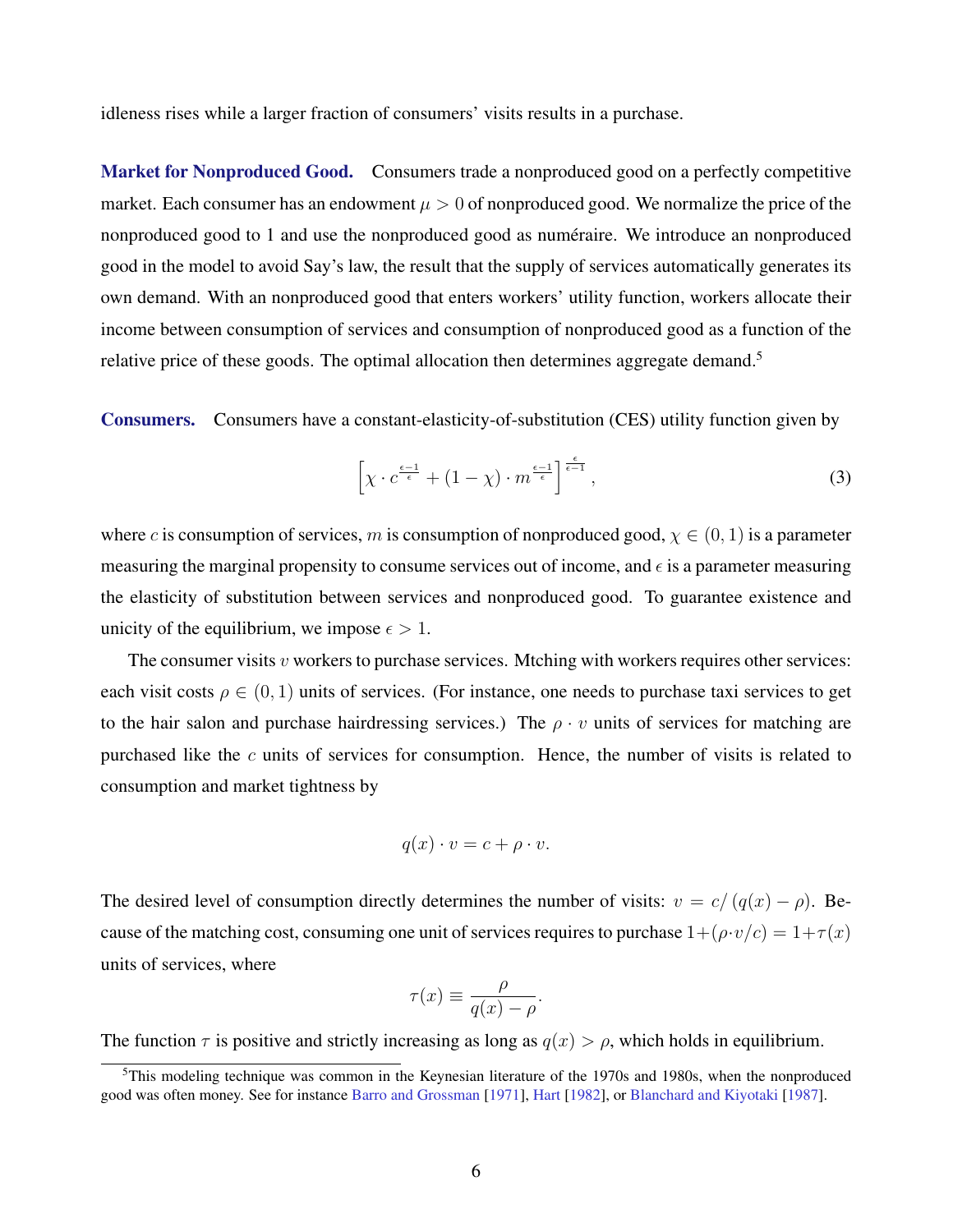<span id="page-8-0"></span>In what follows, we focus on consumption decisions and relegate the matching process to the background. Consuming c requires purchasing  $(1+\tau(x)) \cdot c$  in the course of  $(1+\tau(x)) \cdot c/q(x)$  visits, which costs a total of  $p \cdot (1 + \tau(x)) \cdot c$ . The matching cost,  $\rho$ , imposes a wedge  $\tau(x)$  on the price of services. At the limit where  $\rho$  is zero, the wedge disappears.

The consumer's income comes from the sales of  $\mu$  units of nonproduced good at price 1 and  $f(x) \cdot y$ units of services at price  $p$ . The consumer uses the income to purchase  $m$  units of nonproduced good at price 1 and c units of services at price  $(1 + \tau(x)) \cdot p$ . The consumer's budget constraint is

$$
m + (1 + \tau(x)) \cdot p \cdot c = \mu + p \cdot f(x) \cdot y. \tag{4}
$$

Given x and p, the consumer chooses m and c to maximize [\(3\)](#page-7-0) subject to (4). The optimal choice of consumptions equalizes marginal utility of consumption for  $c$  and  $m$  given total prices and satisfies

$$
(1 - \chi) \cdot (1 + \tau(x)) \cdot p \cdot c^{\frac{1}{\epsilon}} = \chi \cdot m^{\frac{1}{\epsilon}}.
$$
 (5)

The nonproduced good market clears so  $m = \mu$ . Hence, the optimal consumption choice imposes

$$
c = \left(\frac{\chi}{1-\chi}\right)^{\epsilon} \cdot \frac{\mu}{\left[(1+\tau(x))\cdot p\right]^{\epsilon}}.\tag{6}
$$

At the limit where  $\epsilon \to 1$ , the utility function becomes Cobb-Douglas:  $c^{\chi} \cdot m^{1-\chi}$ . In that case, the optimal consumption choice (6) can be represented with a Keynesian cross in which the marginal propensity to consume is  $\chi$ . The cross is displayed in Figure [1.](#page-9-0) The first condition in the cross is  $E = I$ : In general equilibrium expenditure on services,  $E = (1 + \tau(x)) \cdot p \cdot c$ , equal income from the sales of services,  $I = p \cdot f(x) \cdot y$ . The second condition in the cross is  $E = \chi \cdot (\mu + I)$ : Consumers spend on services a fraction  $\chi$  of their wealth, which is the sum of their labor income, I, and the value of their endowment,  $\mu$ . This second condition is obtained by combining (4) with (5) when  $\epsilon = 1$ . Hence, in general equilibrium,  $E = \mu \cdot \chi/(1 - \chi)$ , which is equivalent to (6) when  $\epsilon = 1$ .

### 2.2 Equilibrium

We now define and characterize the equilibrium of the model.<sup>6</sup> We assume that a price, p, and a market tightness,  $x$ , are posted on the market for services, and that buyers and sellers of services take this price and tightness as given. We define an equilibrium as a triplet  $(p, x, c)$  such that the

 $6A$ ppendix [B](#page-52-0) contains a formal definition of the equilibrium, discusses the assumptions underlying the equilibrium, and draws a parallel between our equilibrium concept and the Walrasian equilibrium.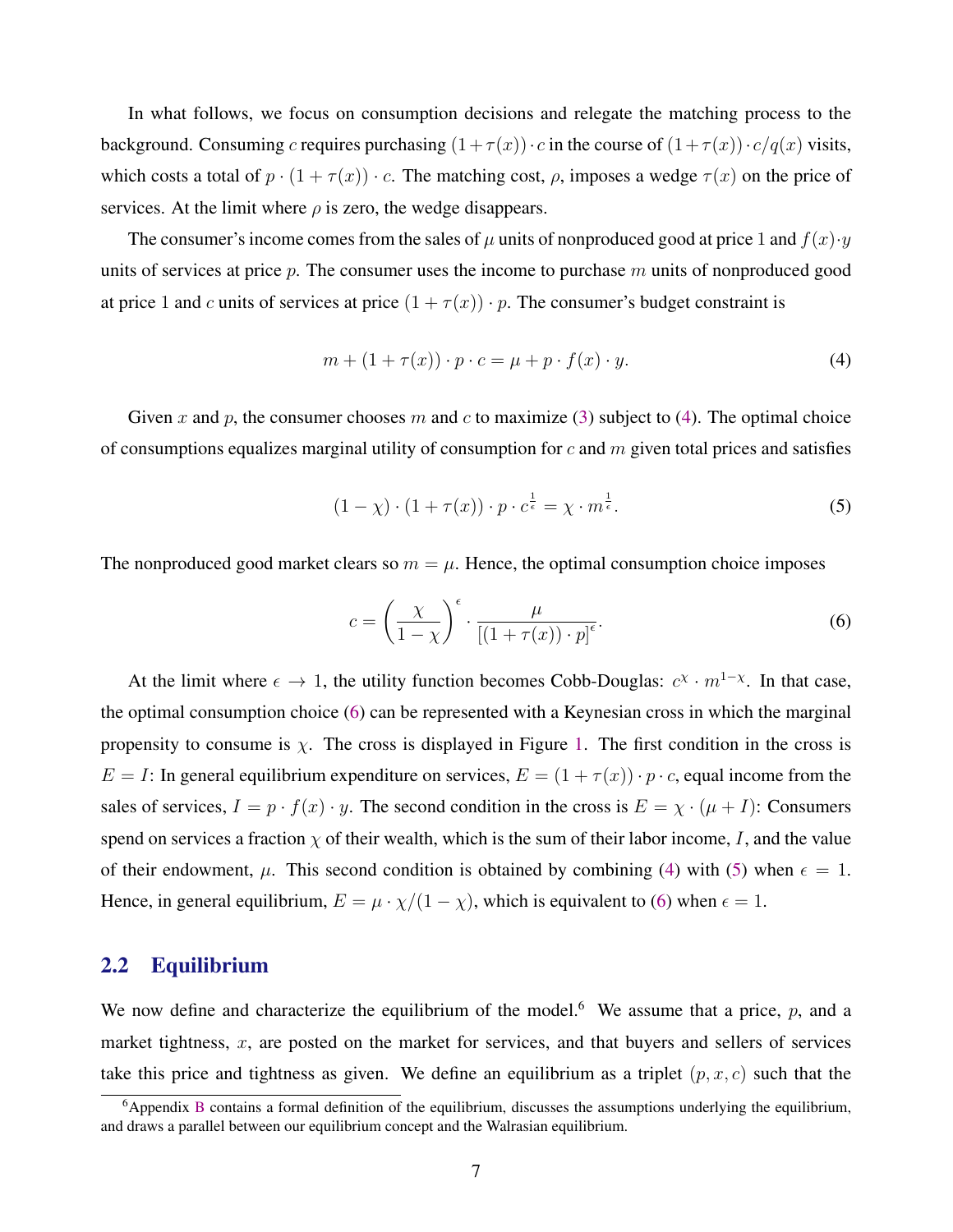<span id="page-9-0"></span>

Figure 1: Keynesian cross with Cobb-Douglas utility function

following conditions hold: (1) taking as given x and p, the representative buyer chooses the number of visits  $v(x, p)$  to maximize its utility subject to his budget constraint and to the constraint imposed by matching frictions:  $c = v \cdot q(x)/(1 + \tau(x))$ ; (2) taking x and p as given, the representative seller chooses his capacity  $y(x, p)$  to maximize its utility subject to the constraint imposed by matching frictions:  $s = y \cdot f(x)$ , where s are sales of the seller;<sup>7</sup> (3) the actual labor market tightness is x:  $v(x, p)/y(x, p) = x$ ; and (4) the price p is pairwise Pareto efficient in all buyer-seller matches.<sup>8</sup> Under these equilibrium conditions, the market for nonproduced good necessarily clears.

Our equilibrium concept is a direct extension of the Walrasian equilibrium to a market with matching frictions. As in Walrasian theory, our assumption is that buyers and sellers are small relative to the size of the market so that they regard market tightness and price as unaffected by their own actions. In a Walrasian equilibrium, buyers and sellers behave optimally given the quoted price and the expectation that they will be able to trade with probability one. Here, Conditions (1) and (2) impose that buyers and sellers behave optimally given the quoted price and the quoted market tightness, which determines the trading probabilities of sellers and buyers. In a Walrasian equilibrium, the market clears. This condition can be reformulated as a consistency requirement: given that sellers and buyers expect to be able to trade with probability one, anybody desiring to trade at the quoted price must be able to trade in equilibrium. This condition can only be fulfilled if at the quoted price the quantity that buyers desire to buy equals the quantity that sellers desire to sell—that is, if the market clears. Condition (3) is the equivalent to this consistency requirement in presence of matching frictions. Last, Walrasian theory imposes that no mutually advantageous trades between two agents are available,

 $7y$  is exogenous in the single market model of this section but will be endogenous next section.

<sup>&</sup>lt;sup>8</sup>In his search-theoretic model of interindustry wage differentials, [Montgomery](#page-45-0) [\[1991\]](#page-45-0) also defines an equilibrium concept in which agents take a posted market tightness as given and actual tightness equals posted tightness in equilibrium.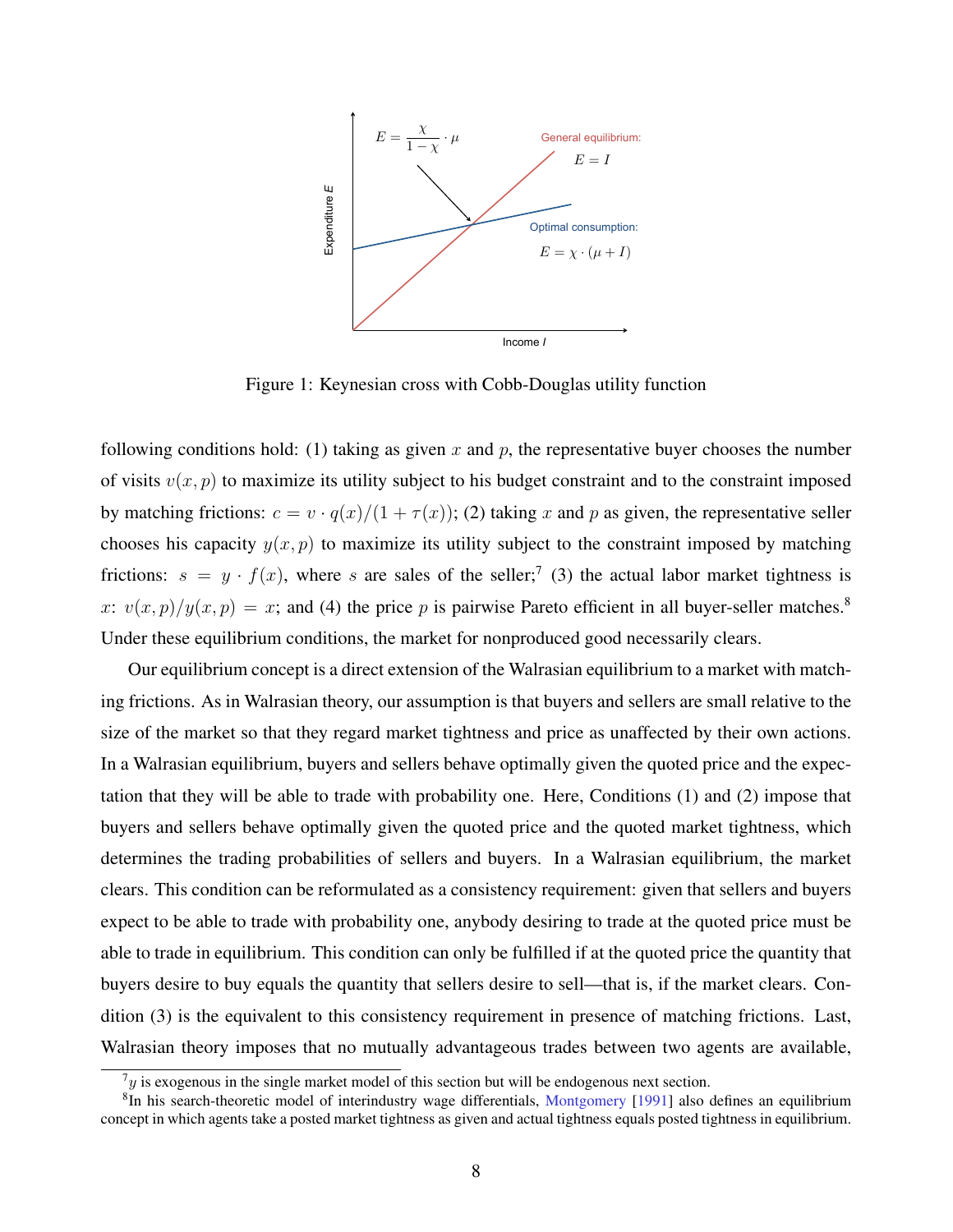<span id="page-10-0"></span>which in turn imposes that buyers and sellers expect to trade with probability one and not with any probability below one. This is because without a matching function, buyers who do not trade with anybody but would like to trade at the current price can come together on the market place. If excess supply or demand existed at the market price, buyers or sellers could initiate new trades at a different price until all opportunities for pairwise improvement are exhausted. Condition (4) is the equivalent of this condition in our theory. However, in presence of matching frictions, the condition that no mutually advantageous trades are available only applies to agents who are matched. Even though the equilibrium is pairwise Pareto efficient, the equilibrium might not be Pareto efficient overall in the sense that changing the price or wage could improve everybody's welfare.

To obtain a convenient representation of the equilibrium, we define the following functions:

DEFINITION 1. The *aggregate demand* is a function of market tightness and price defined by

$$
c^{d}(x,p) = \left(\frac{\chi}{1-\chi}\right)^{\epsilon} \cdot \frac{\mu}{\left[(1+\tau(x))\cdot p\right]^{\epsilon}}\tag{7}
$$

for all  $(x, p) \in [0, x^m] \times (0, +\infty)$ , where  $x^m > 0$  satisfies  $\rho = q(x^m)$ . The *aggregate supply* is a function of market tightness defined for all  $x \in [0, x^m]$  by

$$
c^{s}(x) = (f(x) - \rho \cdot x) \cdot y.
$$
 (8)

The aggregate demand gives the consumption of services that satisfies the consumer's optimal consumption choice given by [\(6\)](#page-8-0). The aggregate supply gives the amount of services consumed after the matching process when workers offer  $y$  units of services for sale. Lemma 1 establishes a few properties of aggregate demand and aggregate supply:

**LEMMA 1.** *The function*  $c^d$  *is strictly decreasing in* x *and* p,  $c^d(0, p) = [\chi/(1 - \chi)]^{\epsilon} \cdot [(1 - \rho)/p]^{\epsilon} \cdot \mu$ , and  $c^d(x^m, p) = 0$ . The function  $c^s$  is strictly increasing on  $[0, x^*]$ , strictly decreasing on  $[x^*, x^m]$ ,  $c^s(0) = 0$ ,  $c^s(x^m) = 0$ , and  $c^s(x^*) = c^*$ .  $x^*$  maximizes  $c = [f(x) - \rho \cdot x] \cdot y$  so that  $f'(x^*) = \rho$  and  $c^* = [f(x^*) - \rho \cdot x^*] \cdot y$ . The constants  $x^*$  and  $c^*$  depend solely on  $y, \rho$ , and  $\eta$ .

The aggregate demand decreases with  $p$  and  $x$  because when either of them increases, the effective price of services,  $(1 + \tau(x)) \cdot p$ , increases and the consumption of services is reduced relative to that of nonproduced good, fixed to  $\mu$ . When x is low, the matching process is congested by the amount of services for sales. Consequently, the additional visits to sellers resulting from an increase in  $x$  lead to a large increase in sales and thus a large increase in  $f(x)$ . Conversely when x is high, the matching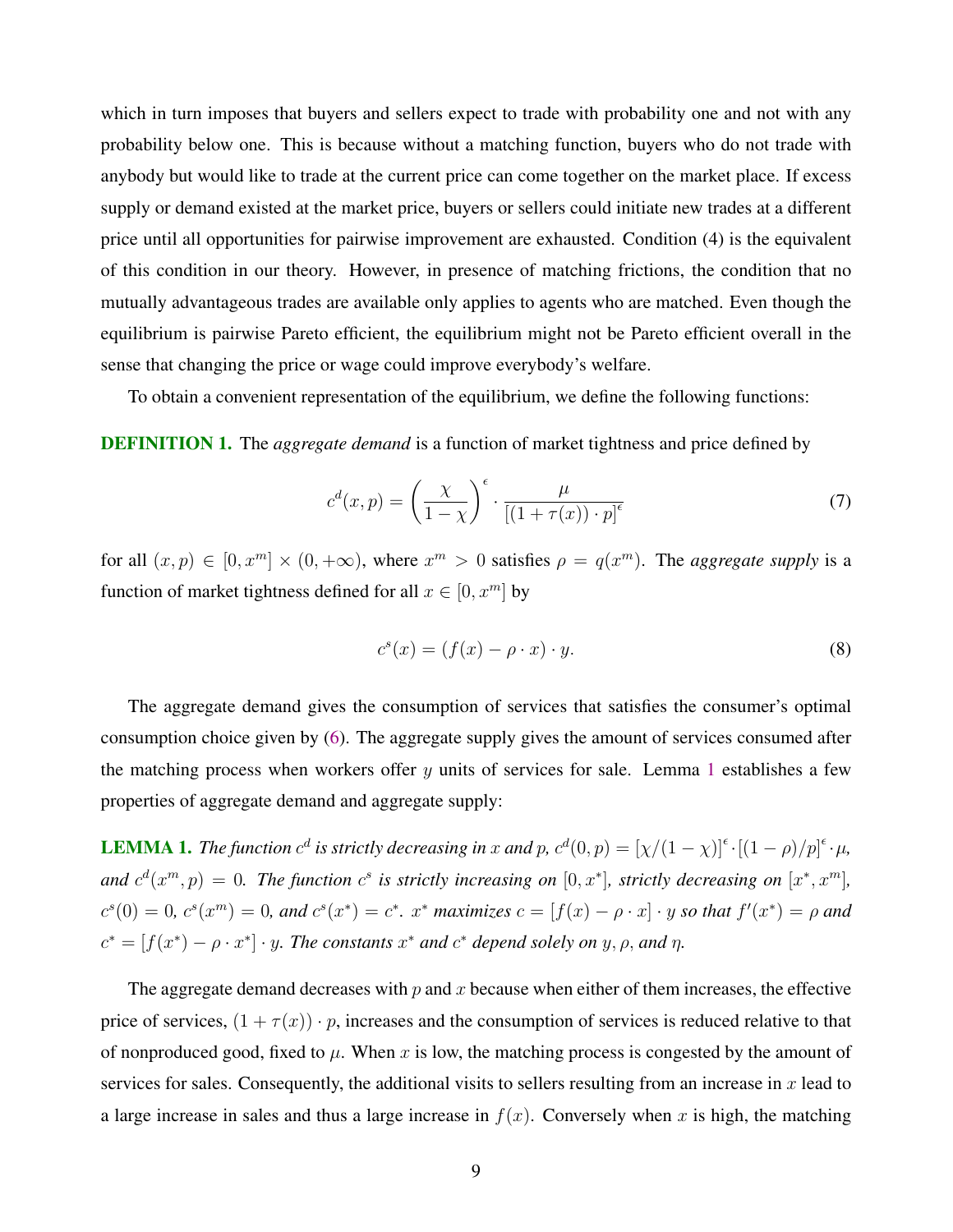process is congested by visits, and the additional visits resulting from the increase in x only lead to small increases in sales and  $f(x)$ . It follows that  $f(x) - \rho \cdot x$  and the aggregate supply increase for low x but decrease for high x. The value  $x = x^*$  maximizes  $f(x) - \rho \cdot x$ .

Given the definition of aggregate demand, Condition (1) imposes that  $v(x, p) = (1 + \tau(x))$ .  $c^d(x,p)/q(x)$ . It also imposes that  $c = c^d(x,p)$ . Here there is no active decision from the seller: each worker's provision of services is exogenously set to  $y$ . Therefore, Condition  $(2)$  imposes that  $y(x, p) = y$ . Condition (3) imposes that

$$
x = \frac{v(x, p)}{y(x, p)} = \frac{1 + \tau(x)}{q(x)} \cdot \frac{c^{d}(x, p)}{y}.
$$

We rewrite this condition as

$$
c^{d}(x, p) = \frac{x \cdot q(x)}{1 + \tau(x)} \cdot y = \frac{f(x)}{1 + \tau(x)} \cdot y = c^{s}(x).
$$

Hence, Condition (3) imposes that aggregate supply equals aggregate demand. Condition (4) imposes that the price  $p$  is such that buyer and seller receive a positive surplus from their match. In our model, this condition is always respected when buyers and sellers behave optimally. The reason is that if buyers and sellers are willing to trade at price  $p$  before the matching process, when the search and production costs are not yet sunk, they are necessarily willing to trade at price  $p$  once they are matched and the search and production costs are sunk. Accordingly, an equilibrium consists of a triplet  $(p, x, c)$ such that  $c^s(x) = c^d(x, p)$  and  $c = c^s(x)$ .

Since the equilibrium is composed of three variables that satisfy two conditions, there is one more variable than equilibrium conditions.<sup>9</sup> This property implies that infinitely many combinations of price and tightness are consistent with our equilibrium definition.<sup>10</sup> To close the model, we assume that the price is a parameter of the model and that only market tightness equilibrates the market.<sup>11</sup> In the definition of the equilibrium, the price becomes an exogenous variable; only tightness and quantity are endogenous variables such that the equilibrium is composed of two variables that satisfy two conditions. Furthermore, the price remains fixed in response to shocks in the comparative-statics anal-

<sup>&</sup>lt;sup>9</sup>A Walrasian equilibrium is composed of as many variables as equations because Condition (4) imposes that x is such that the trading probabilities are one, thus adding one equation to the equilibrium system.

<sup>&</sup>lt;sup>10</sup>The property that there is one more variable than equation in matching models was previously noted by [Farmer](#page-44-0) [\[2008\]](#page-44-0). More broadly, the result that there is an indeterminacy in matching models is well known. For instance, [Howitt](#page-44-0) [and McAfee](#page-44-0) [\[1987\]](#page-44-0) and [Hall](#page-44-0) [\[2005\]](#page-44-0) argue the price is indeterminate in matching models because each seller-buyer pair must share the positive surplus created by their pairing, thus deciding the price in a situation of bilateral monopoly. It has been known at least since [Edgeworth](#page-44-0) [\[1881\]](#page-44-0) that the solution to the bilateral monopoly problem is indeterminate.

 $11$ To close matching models of the labor market, several researchers assume that the wage is a parameter or a function of the parameters. See for instance [Hall](#page-44-0) [\[2005\]](#page-44-0), [Blanchard and Gal´ı](#page-44-0) [\[2010\]](#page-44-0), and [Michaillat](#page-45-0) [\[2012\]](#page-45-0).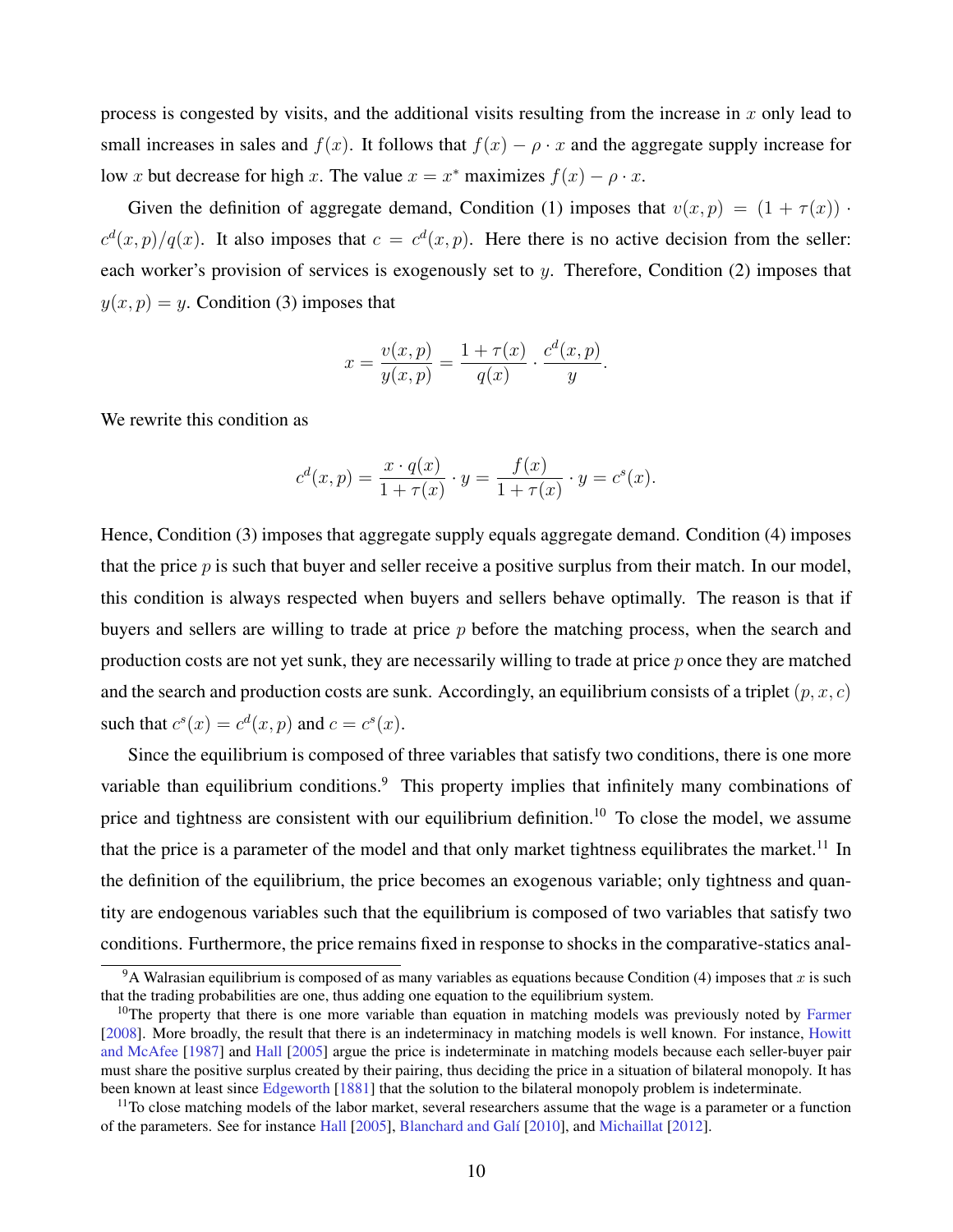<span id="page-12-0"></span>ysis. This assumption follows the Keynesian tradition. To explain persistent unemployment during the Great Depression, [Keynes](#page-44-0) [\[1936\]](#page-44-0) replaced the assumption that the wage clears the labor market by that of a wage floor under which nominal wages would not fall. This idea was formalized by [Hicks](#page-44-0) [\[1965\]](#page-44-0), who developed a model in which prices and wages are fixed and adjustments only take place through quantity rationing. [Barro and Grossman](#page-44-0) [\[1971\]](#page-44-0) then introduced the fixprice and fixwage assumptions in a general-equilibrium context. Prices and wages were assumed to be fixed to simplify the mechanics of the macroeconomy while describing the short-run reasonably well.

Our equilibrium concept does not require to close the model assuming that the price is a parameter. Any alternative assumption on the price could close the model. However, as showed in Section [4,](#page-34-0) readily available assumptions would not allow us to study the effects of aggregate demand shocks. For instance, the traditional way to close the model is to set prices using the Nash bargaining solution [\[Diamond,](#page-44-0) [1982;](#page-44-0) [Mortensen,](#page-45-0) [1982\]](#page-45-0). In Section [4,](#page-34-0) we show that the Nash bargained price is so flexible that it completely eliminates the effects of aggregate demand shocks.

We now define and characterize a short-run equilibrium:

**DEFINITION 2.** Given a price p, a *short-run equilibrium* consists of a pair  $(x, c)$  of market tightness and consumption such that aggregate supply equals aggregate demand and consumption is given by the aggregate supply:

$$
\begin{cases}\nc^s(x) & = & c^d(x,p) \\
c & = & c^d(x,p)\n\end{cases}
$$

**PROPOSITION 1.** For any price  $p > 0$ , there exits a unique short-run equilibrium with positive *consumption. Equilibrium tightness,* x*, is the unique solution to*

$$
(1 + \tau(x))^{\epsilon - 1} \cdot f(x) \cdot y = \left(\frac{\chi}{1 - \chi}\right)^{\epsilon} \cdot \frac{\mu}{p^{\epsilon}}.
$$
\n(9)

Equation (9) is obtained by manipulating the equilibrium condition  $c^s(x) = c^d(x, p)$ .

Figure [2\(a\)](#page-13-0) represents aggregate demand, aggregate supply, and the equilibrium in a  $(c, x)$  plane. The aggregate demand curve slopes downward. The aggregate supply curve slopes upward for  $x \leq$  $x^*$  and downward for  $x \geq x^*$ . The equilibrium corresponds to the intersection of the two curves with positive consumption.<sup>12</sup> The figure also shows capacity y and sales  $s = f(x) \cdot y$ . A fraction

<sup>&</sup>lt;sup>12</sup>There is another equilibrium at the other intersection of the curves, but it has zero consumption. [A](#page-46-0)ppendix A extends Proposition 1 to characterize all the possible equilibria, with zero or positive consumption.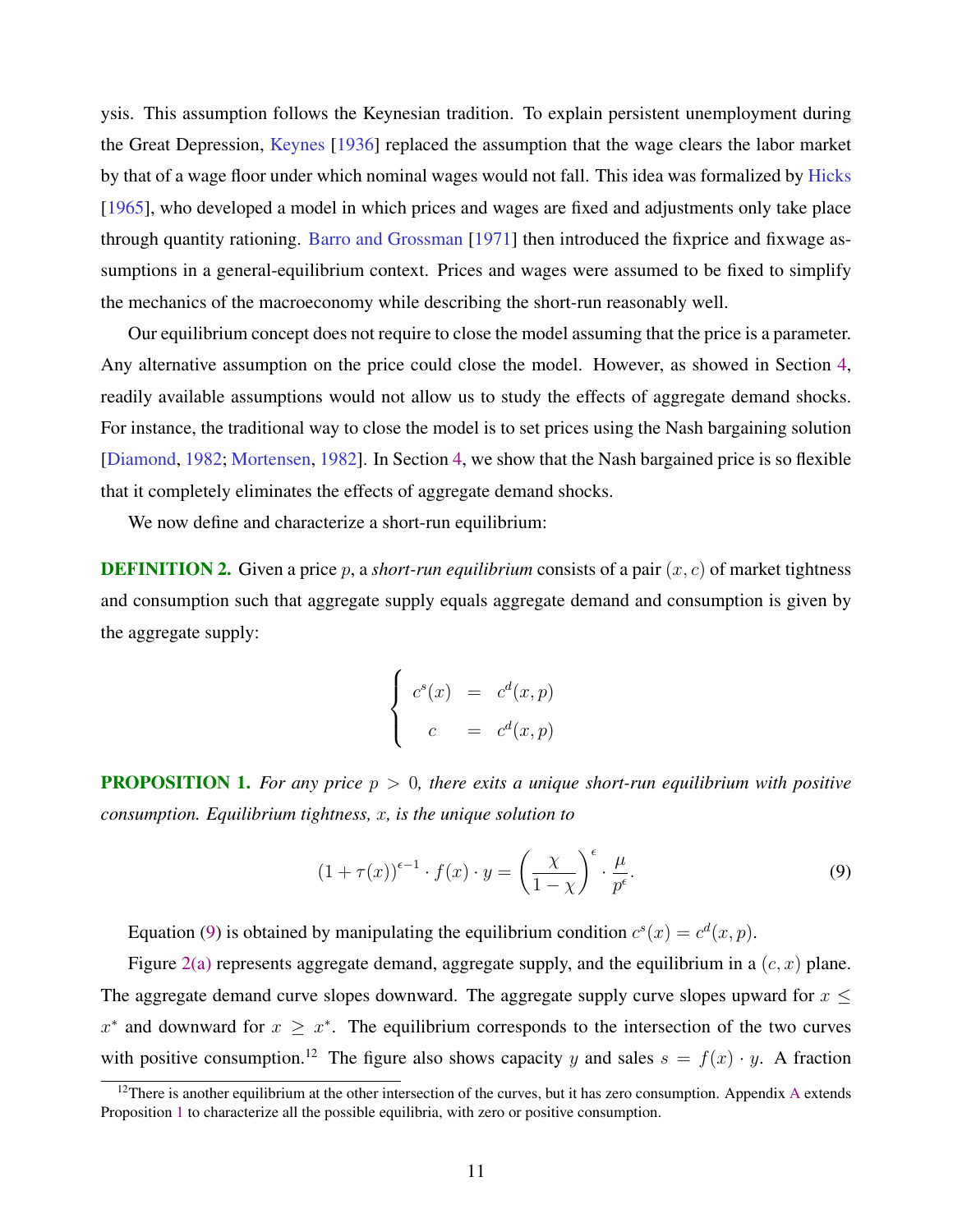<span id="page-13-0"></span>

Figure 2: Short-run equilibrium in the model of Section [2](#page-5-0)

 $c/s = 1/(1 + \tau(x))$  of sales are consumed, and a fraction  $1 - (c/s) = \tau(x)/(1 + \tau(x))$  of sales are allocated to matching. The fraction  $u = 1 - (s/y) = 1 - f(x)$  of services that are not sold is idleness. Figure 2(b) represents aggregate demand and aggregate supply in a  $(c, p)$  plane. Aggregate supply does not depend on the price so the aggregate supply curve is vertical. The aggregate demand curve is downward sloping. The equilibrium corresponds to the intersection of the aggregate supply and aggregate demand curves in this plane as well.

Even though the matching cost,  $\rho$ , plays an important role in the model, idleness would not necessarily disappear if the matching cost were arbitrarily small. What happens when the matching cost becomes arbitrarily small can be illustrated on Figure  $2(a)$ . The aggregate supply curve takes the shape of the sales curves and the aggregate demand curve becomes vertical and shits outwards. The equation of the aggregate demand curve when  $\rho = 0$  is  $c^d = [\chi/(1 - \chi)]^{\epsilon} \cdot \mu \cdot p^{-\epsilon}$ . Hence, idleness remains positive in equilibrium if and only if the price is high enough:  $p > [\chi/(1-\chi)] \cdot (\mu/y)^{1/\epsilon}$ .<sup>13</sup>

Our results do not rely on matching frictions in the product market. It is possible to obtain the same results through the same mechanism in a model with frictions in the labor market. Assume that firms hire workers at wage  $p$  on a labor market with matching frictions, that each employee produce one unit of service, and that firms sell services to consumers at price  $p<sup>f</sup>$  on a competitive market. Consumers purchase any amount of services at price  $p<sup>f</sup>$  from firms, without incurring matching costs. Firms bear the matching costs. They post v vacancies and fill each vacancy with probability  $q(x)$ . Posting a vacancy requires  $\rho$  workers so that  $q(x) \cdot v = c + \rho \cdot v$ . Hence selling one unit of good

<sup>&</sup>lt;sup>13</sup>The labor market model of [Michaillat](#page-45-0) [\[2012\]](#page-45-0) exhibits the same property. In that model, when the wage is high enough, some unemployment remains even when the recruiting cost is arbitrarily small.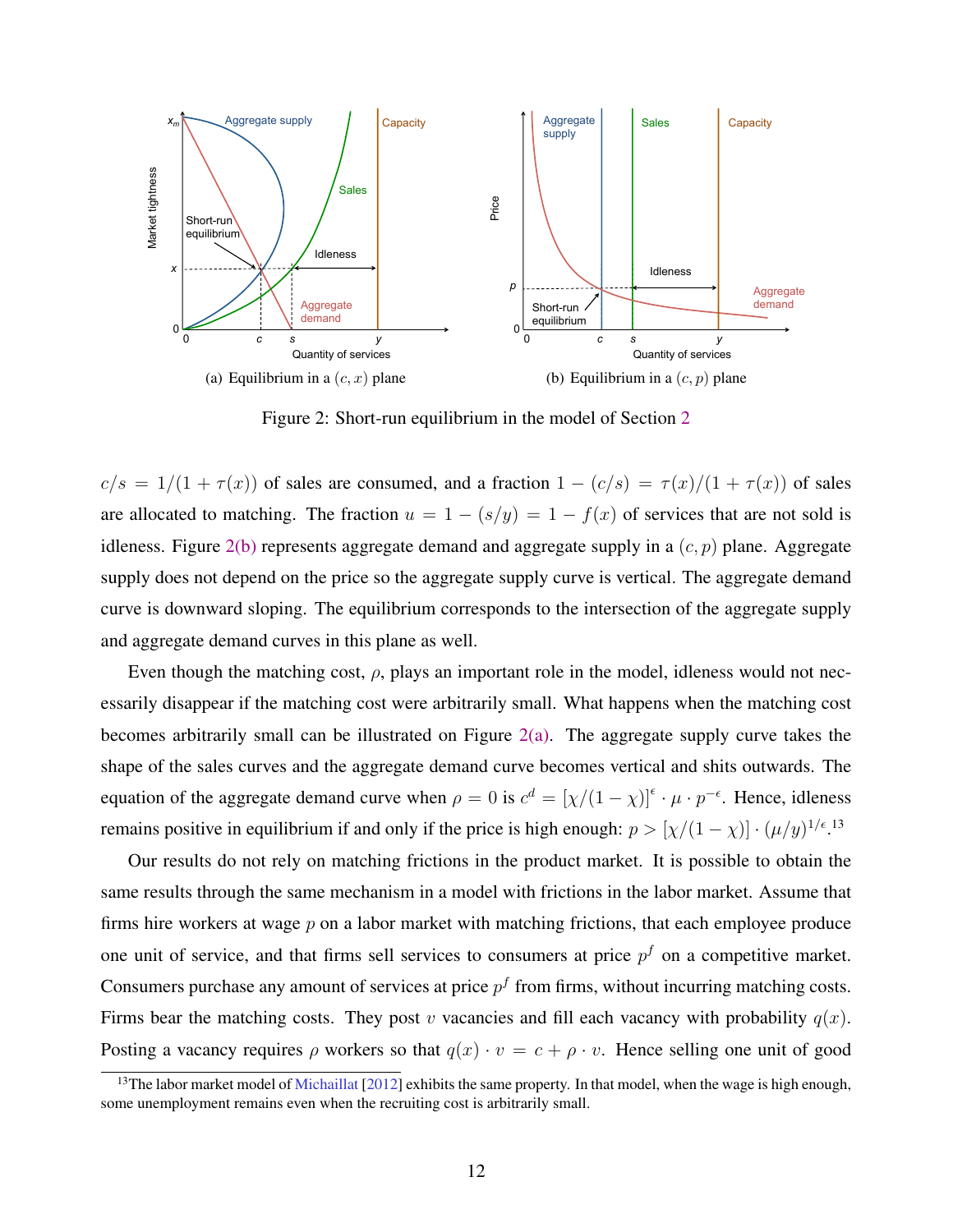<span id="page-14-0"></span>requires using  $1 + (\rho \cdot v/c) = 1 + \tau(x)$  workers. Firms' profits per sale are equal to  $p^f - (1 + \tau(x)) \cdot p$ , hence free entry of firms imposes  $p^f = (1 + \tau(x)) \cdot p$ . Workers find a job with probability  $f(x)$  and consumption is  $c = f(x)/(1 + \tau(x))$ . If the wage, p, is fixed and the price,  $p^f$ , adjusts, this model is isomorphic to our initial model, except that sales equal consumption in this new model.

# 2.3 Efficient Allocation

We now define and describe the efficient allocation, and we characterize the price that implements it:

**DEFINITION 3.** An *efficient allocation* is a pair  $(x, c)$  of market tightness and consumption that maximizes welfare,  $[\chi \cdot c^{(\epsilon-1)/\epsilon} + (1-\chi) \cdot \mu^{(\epsilon-1)/\epsilon}]^{\epsilon/(\epsilon-1)}$ , subject to the matching frictions,  $c \le$  $(f(x) - \rho \cdot x) \cdot y$ .

**PROPOSITION 2.** The efficient allocation is  $(x^*, c^*)$ , where  $x^*$  and  $c^*$  are defined by  $f'(x^*) = \rho$ and  $c^* = [f(x^*) - \rho \cdot x^*] \cdot y$ . The price that implements the efficient allocation is

$$
p^* = \frac{\chi}{1-\chi} \cdot \left(\frac{\mu}{y}\right)^{\frac{1}{\epsilon}} \cdot \left(1-\rho^{\frac{\eta}{1+\eta}}\right)^{1-\frac{\eta+1}{\eta\cdot\epsilon}}
$$

.

In Figure  $2(b)$ , the efficient allocation is the point that is furthest to the right on the aggregate supply curve. At this point, the aggregate supply function is maximized. The price  $p^*$  is such that the aggregate demand curve intersects the aggregate supply curve at the efficient allocation. This price necessarily exists because by increasing the price from 0 to  $+\infty$ , the aggregate demand curve rotates around the point  $(0, x^m)$  from an horizontal position to a vertical position.

Depending on the value  $x$  of equilibrium market tightness, the economy can be in three regimes:

**DEFINITION 4.** The economy is *slack* if  $x < x^*$ , *tight* if  $x > x^*$ , and *efficient* if  $x = x^*$ .

**PROPOSITION 3.** The economy is slack if and only if  $p > p^*$ , tight if and only if  $p < p^*$ , and efficient *if and only if*  $p = p^*$ .

Figure [3](#page-15-0) illustrates the regimes. In the slack regime, the price is above its efficient level so aggregate demand is too low and tightness is below its efficient level. Consumption and sales are below their efficient level. In the tight regime, the price is below its efficient level so aggregate demand is too high and tightness is above its efficient level. Consumption is again below its efficient level but sales are above their efficient level. In our model, higher consumption always implies higher welfare, which is not the case of higher sales. The economy behaves very differently in the three regimes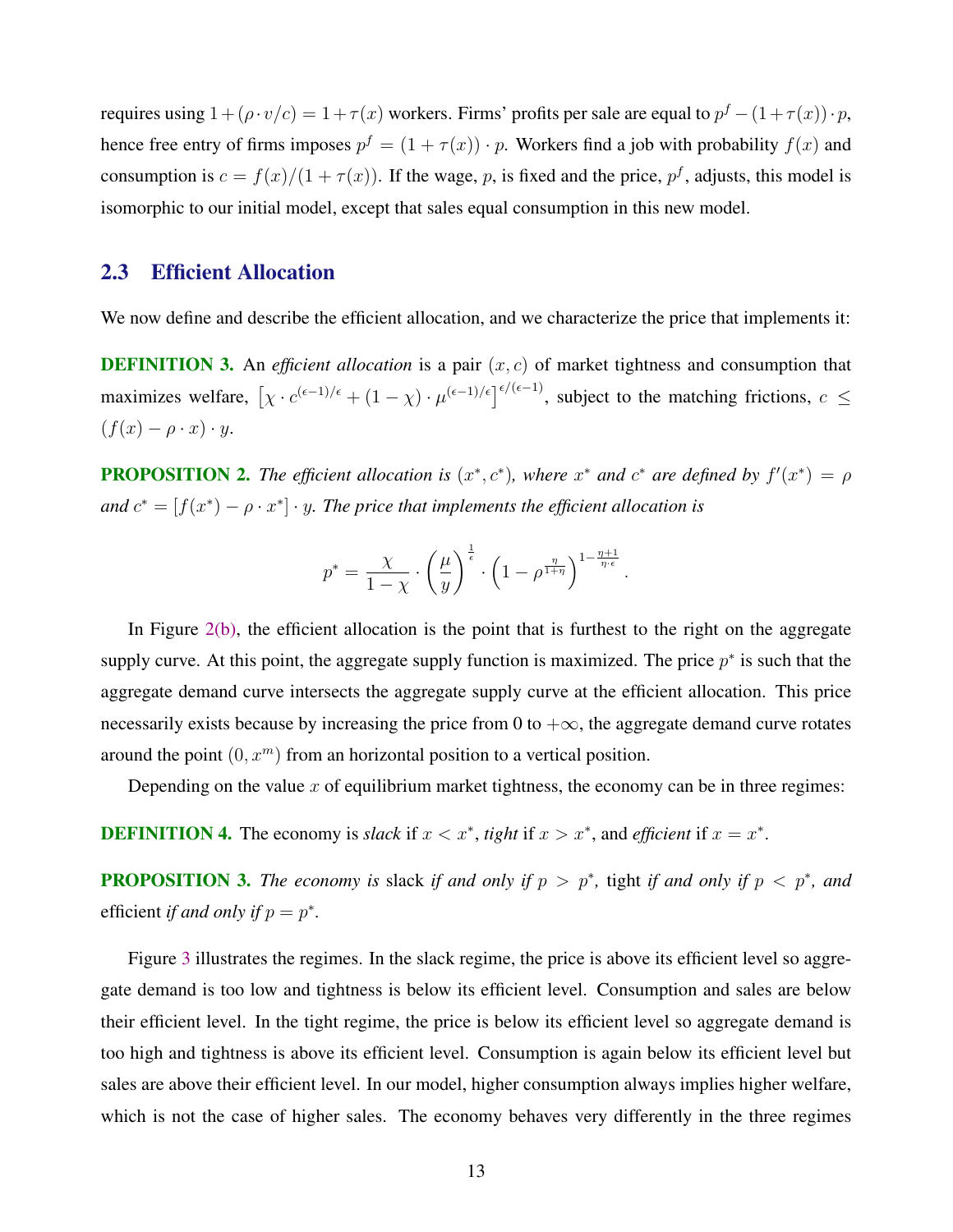<span id="page-15-0"></span>

(c) An equilibrium in the tight regime

Figure 3: The three regimes of the model of Section [2](#page-5-0)

because the aggregate supply function has different slopes across regimes:  $dc^s/dx > 0$  in the slack regime;  $dc^s/dx < 0$  in the tight regime; and  $dc^s/dx = 0$  in the efficient regime.

# 2.4 Aggregate Demand and Aggregate Supply Shocks

We use comparative statics to describe the response of consumption, market tightness, sales, and idleness to aggregate demand and aggregate supply shocks. Table [1](#page-17-0) summarizes the results.

We parameterize an aggregate demand shock by a change in marginal propensity to consume,  $\chi$ , in price, p, or in endowment,  $\mu$ . Figure [4\(a\)](#page-16-0) illustrates a positive aggregate demand shock, corresponding to an increase in p or a decrease in  $\chi$  or  $\mu$ . The shock leads the aggregate demand curve to rotate outward and therefore increase market tightness and sales. Since tightness increases, idleness falls. The impact on consumption depends on the regime: in the slack regime, consumption increases; in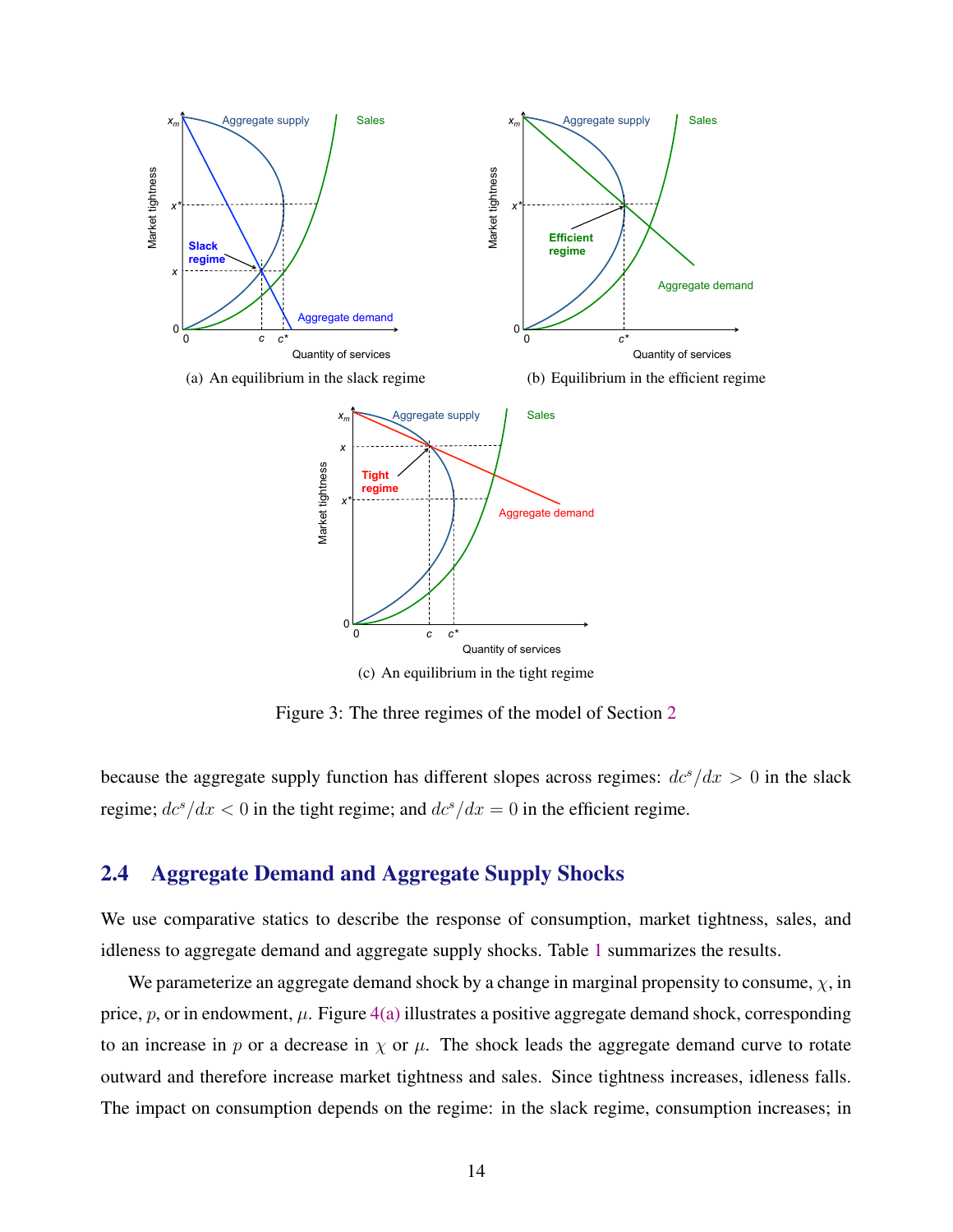<span id="page-16-0"></span>

Figure 4: Effects of aggregate demand and aggregate supply shocks in the model of Section [2](#page-5-0)

the efficient regime, consumption does not change; and in the tight regime, consumption falls. In the tight regime, a higher tightness reduces the sales devoted to consumption even though it increases total sales because it increases sharply the sales required for matching.

We parameterize an aggregate supply shock by a change in capacity, y. Figure  $4(b)$  illustrates a positive aggregate supply shock, corresponding to an increase in  $y$ . The shock leads the aggregate supply curve to expand, raising consumption but reducing market tightness. Since tightness decreases, idleness increases. Since y increases but x falls, the impact on sales  $s = f(x) \cdot y$  is not obvious. Equa-tion [\(9\)](#page-12-0) implies, however, that sales increase as x and therefore  $(1 + \tau(x))^{(-1)}$  fall when y increases. Interestingly, when the economy is in the efficient regime, shifts in aggregate supply do influence consumption whereas shifts in aggregate demand have no first-order effects on consumption.

Aggregate supply and aggregate demand shocks generate different correlations between variables. Market tightness and sales are positively correlated under aggregate demand shocks but negatively correlated under aggregate supply shocks. An implication is that idleness decreases after a positive aggregate demand shock but increases after a positive aggregate supply shock. The intuition is simple. After a positive aggregate demand shock consumers want to consume more services so workers sell a larger fraction of a fixed amount of services available. Hence, sales and market tightness are higher. On the other hand, after a positive aggregate supply shock workers offer more services for sale but consumers do not desire to consume more at a given price, so workers sell a smaller fraction of a larger amount of services available. Hence, market tightness is lower. Since tightness is lower in equilibrium, the effective price faced by consumers,  $(1 + \tau(x)) \cdot p$ , is lower, stimulating consumers to purchase more services and increasing sales.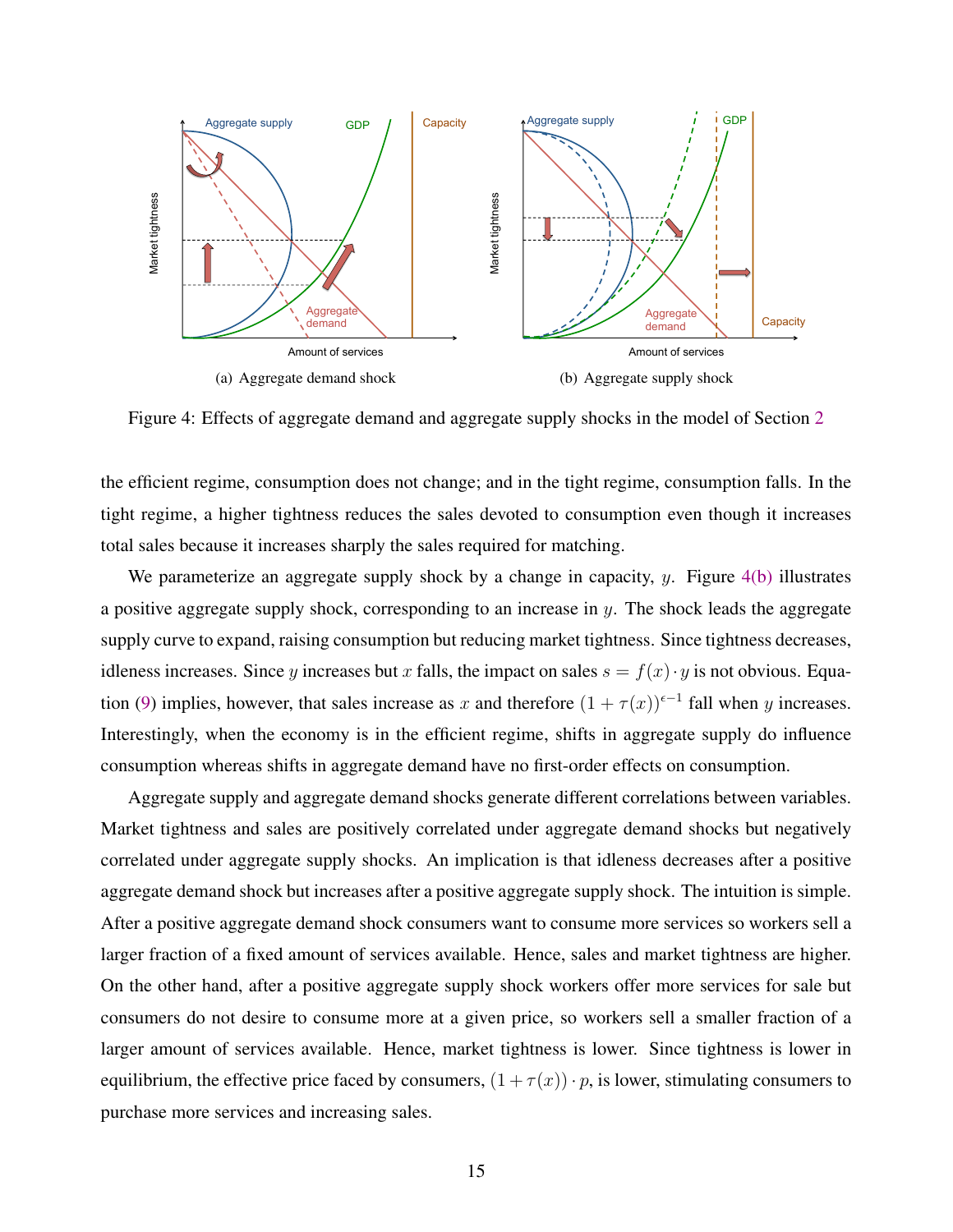<span id="page-17-0"></span>

|                  | Effect on:       |                                      |              |          |  |
|------------------|------------------|--------------------------------------|--------------|----------|--|
| Increase in:     | Market tightness | Consumption                          | <b>Sales</b> | Idleness |  |
| Aggregate demand | > 0              | $> 0$ if slack<br>$= 0$ if efficient | > 0          | < 0      |  |
|                  |                  | $< 0$ if tight                       |              |          |  |
| Aggregate supply | < 0              | > 0                                  | > 0          | > 0      |  |

Table 1: Comparative statics in the model of Section [2](#page-5-0)

*Notes:* The comparative statics are derived in Section [2.4.](#page-15-0) An increase in aggregate demand results from an increase in endowment,  $\mu$ , a decrease in price, p, or an increase in marginal propensity to consume,  $\chi$ . An increase in aggregate supply results from an increase in capacity,  $y$ .

### 2.5 Transfers

We introduce heterogeneity of preferences and endowment across consumers. Aggregate demand admits a new expression. Yet, the equilibrium can be represented as in Figure [2.](#page-13-0) We show that a transfer of wealth from consumers with low taste for services to consumers with high taste for services creates a positive aggregate demand shock.

Workers belong to one of G groups of measure  $1/G$ . Group g's per person utility is

$$
c_g^{\chi_g} \cdot m_g^{1-\chi_g},\tag{10}
$$

where  $c_g$  is group g's per person consumption of services,  $m_g$  is group g's per person consumption of nonproduced good, and  $\chi_g \in (0,1)$  is group g's marginal propensity to consume services. We use a Cobb-Douglas utility function to simplify the exposition.<sup>14</sup> Group g's per person budget is

$$
m_g + (1 + \tau(x)) \cdot p \cdot c_g = \mu_g + p \cdot f(x) \cdot y,\tag{11}
$$

where  $\mu_g \geq 0$  is group g's per person endowment of nonproduced good. Workers have the same labor income in all groups: any worker sells a fraction  $f(x)$  of her capacity y at price p.

Given x and p, a consumer in group g chooses  $c_g$  and  $m_g$  to maximize (10) subject to (11). The

<sup>&</sup>lt;sup>14</sup> Appendix [C](#page-53-0) adapts Proposition [1](#page-12-0) to a Cobb-Douglas utility function. An equilibrium with positive consumption exists if the price is high enough. When the equilibrium exists, equilibrium tightness is the unique solution to [\(9\)](#page-12-0).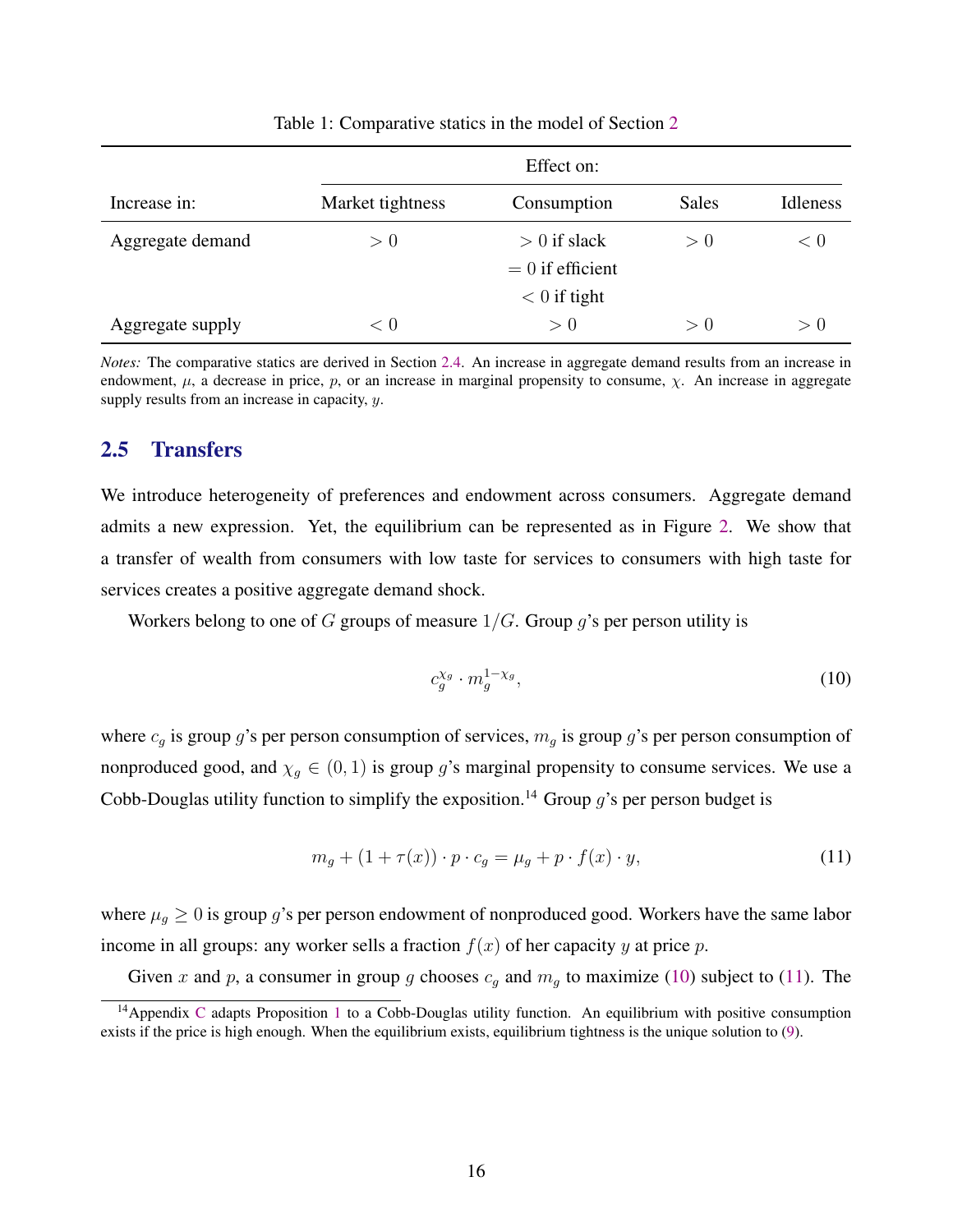<span id="page-18-0"></span>optimal consumption of services satisfies

$$
(1 + \tau(x)) \cdot p \cdot c_g = \chi_g \cdot [\mu_g + p \cdot f(x) \cdot y],
$$

which is an application of the consumption cross  $(E = \chi \cdot (\mu + I))$  to a model with heterogeneous preferences and endowments. We aggregate the demand for services of all the groups:

$$
(1 + \tau(x)) \cdot p \cdot \left(\sum_g c_g\right) = \left(\sum_g \mu_g \cdot \chi_g\right) + \left(\sum_g \chi_g\right) \cdot p \cdot f(x) \cdot y.
$$

In general equilibrium, purchases and sales of services are equal:  $(1+\tau(x)) \cdot (\sum_g c_g)(G = f(x) \cdot y$ . Thus, aggregate demand is given by

$$
c^{d}(x, p) \equiv \frac{1}{G} \cdot \sum_{g} c_{g} = \frac{1}{p \cdot (1 + \tau(x))} \cdot \frac{\sum_{g} \mu_{g} \cdot \chi_{g}}{\sum_{g} (1 - \chi_{g})}.
$$

The level of aggregate demand depends on the joint distribution of  $(\mu_g, \chi_g)$  so a transfer of endowment from one group to another affects aggregate demand, consumption, and idleness. Consider a transfer  $\Delta \mu > 0$  of endowment from group g with low taste for consumption of services (low  $\chi_g$ ) to group g' with high taste for consumption of services (high  $\chi_{g'}$ ). Aggregate demand becomes

$$
c^{d}(x, p) = \frac{1}{p \cdot (1 + \tau(x))} \cdot \frac{\Delta \mu \cdot (\chi_{g'} - \chi_g) + \sum_g \mu_g \cdot \chi_g}{\sum_g 1 - \chi_g}.
$$

Since  $\Delta \mu \cdot (\chi_{g'} - \chi_g) > 0$ , the transfer stimulates aggregate demand. Hence, idleness falls and market tightness and sales increase. The response of aggregate consumption depends on the regime: aggregate consumption increases if the economy is slack but decreases if the economy is tight.

#### 2.6 Government Purchases

We use comparative statics to describe the response of private and aggregate consumption to an increase in government purchases of services. First, we compute the responses when the government finances its purchases with an income tax. Next, we compute the responses when the government finances its purchases by selling part of its endowment of nonproduced good. The responses depend critically on the regime in which the economy is.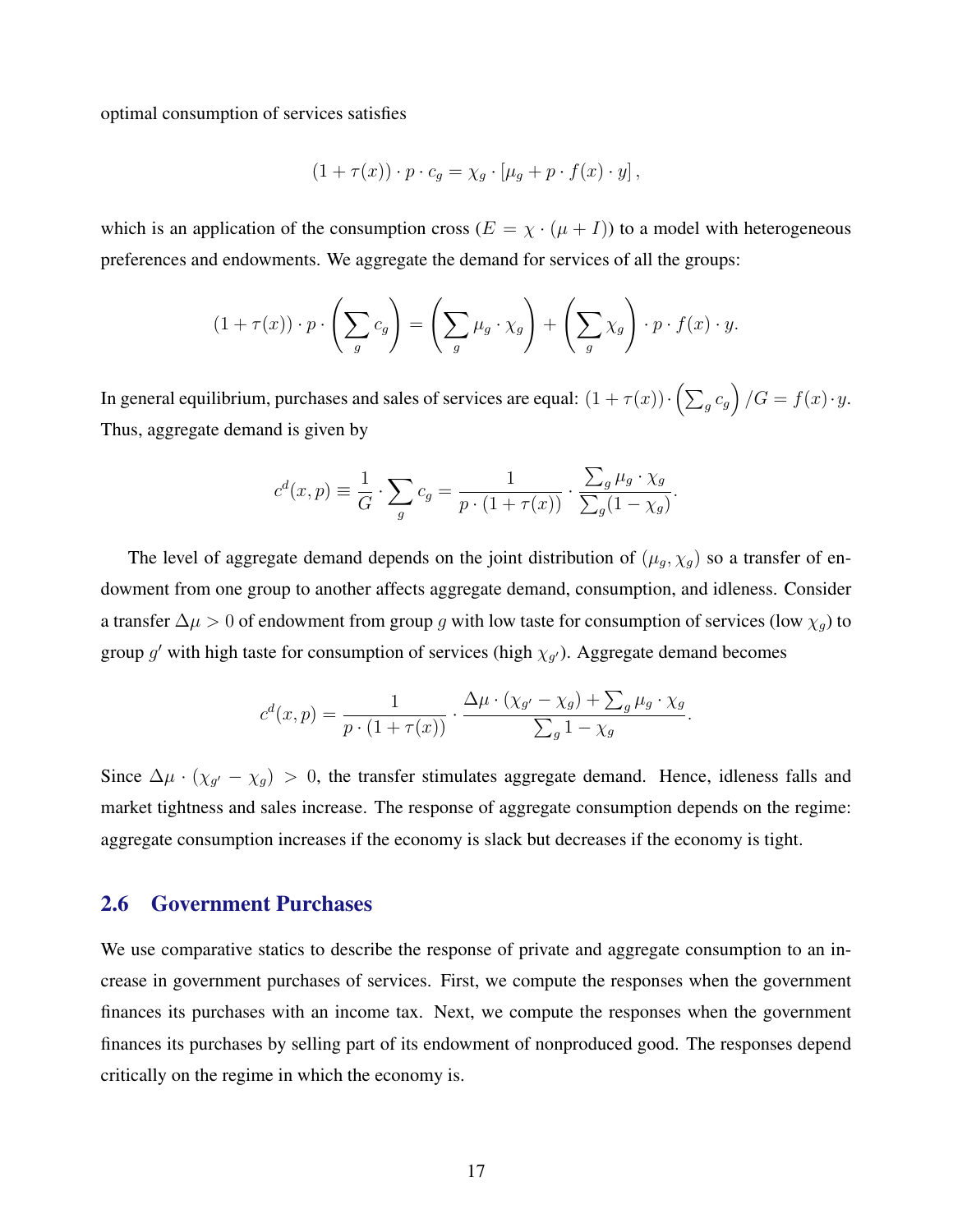Government Purchases Financed by an Income Tax. The government consumes  $q$  units of services financed by an income tax at rate t. The consumer's budget constraint becomes  $m + p$ .  $(1 + \tau(x)) \cdot c = \mu + (1 - t) \cdot (p \cdot f(x) \cdot y)$ . The government's budget constraint imposes that  $p \cdot (1 + \tau(x)) \cdot g = t \cdot (p \cdot f(x) \cdot y)$ . We assume that g enters separately into consumers' utility function such that g does not affect their consumption choice. In equilibrium,  $m = \mu$ . Thus, con-sumers' demand for services is given by [\(7\)](#page-10-0) and the aggregate demand is  $c^d(x, p) + g$ . The aggregate supply is given by [\(8\)](#page-10-0), and the short-run equilibrium  $(x, c)$  satisfies  $c = c<sup>d</sup>(x, p)$  and

$$
c^s(x) = c^d(x, p) + g.
$$

We study the effect of government consumption, g, on total consumption,  $c + g$ . We measure this effect with the balanced-budget multiplier, defined as  $\lambda^{BB} \equiv 1 + dc/dg$ . Differentiating the equilibrium condition with respect to  $q$  yields

$$
\frac{\partial c^s}{\partial x} \cdot \frac{\partial x}{\partial y} = \frac{\partial c^d}{\partial x} \cdot \frac{\partial x}{\partial y} + 1.
$$

Let  $\epsilon^d \equiv -\partial c^d/\partial x > 0$  and  $\epsilon^s \equiv \partial c^s/\partial x$ . By normalization,  $\epsilon^d > 0$ . Furthermore,  $\epsilon^s > 0$  in the slack regime,  $\epsilon^s = 0$  in the efficient regime, and  $\epsilon^s < 0$  in the tight regime. We obtain  $\partial x / \partial g =$  $1/\left(\epsilon^d + \epsilon^s\right)$ . Since  $\lambda^{BB} = (\partial c^s / \partial x) \cdot (\partial x / \partial g)$ , we obtain

$$
\lambda^{BB} = \frac{1}{1 + (\epsilon^d/\epsilon^s)}.
$$

As illustrated on Figure [5,](#page-20-0) the size of the multiplier depends on the slope of consumers' demand relative to the slope of aggregate supply. It follows that the sign and level of the balanced-budget multiplier depends on the regime in which the economy is. When the economy is slack,  $\epsilon^s > 0$  and the balanced-budget multiplier is positive but necessarily less than 1. This means that government consumption increases total consumption but partially crowds out private consumption. Crowding out arises because after the increase in government purchases, the aggregate demand curve shifts outward, and market tightness increases to reach the new equilibrium. Therefore, it is more expensive for consumers to purchase goods: the effective price  $(1 + \tau(x)) \cdot p$  increases. Consumers reduce consumption because of the increase in effective price. When the economy is efficient,  $\epsilon^s = 0$  and the balanced-budget multiplier is 0. This means that government consumption crowds out private consumption one-for-one. When the economy is tight,  $\epsilon^s < 0$  and  $|\epsilon^s| < |\epsilon^d|$  and the balanced-budget multiplier is negative. This means that government consumption crowds out private consumption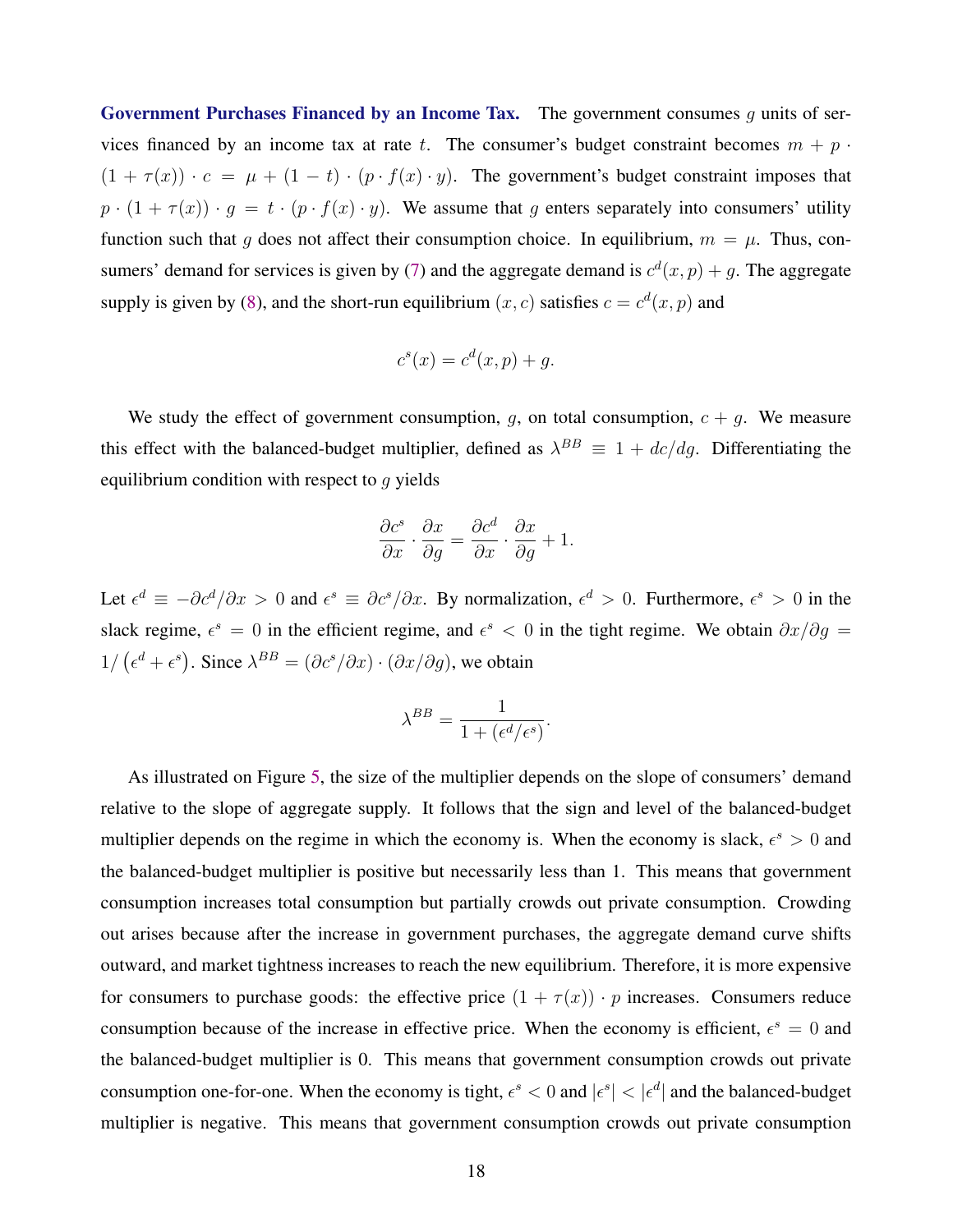<span id="page-20-0"></span>

Figure 5: Balanced-budget multiplier in the three regimes of the model of Section [2](#page-5-0)

more than one-for-one such that it reduces total consumption.<sup>15</sup>

When the economy is slack, government purchases bring the economy closer from aggregate efficiency. This implies that providing more public good than the Samuelson rule—which requires that marginal utility of private consumption equals marginal utility of public-good consumption—is desirable when the economy is slack. Conversely, providing less public good than the Samuelson rule is desirable when the economy is tight. To see this, suppose that utility is given by  $U = u(c, m) + v(q)$ with constraint  $c + g = [f(x) - \rho \cdot x]y$ . The Samuelson rule for optimal public good provision is that  $u_c(c,\mu) = v'(g)$ . Suppose the Samuelson rule holds and consider a small budget balanced increase

<sup>&</sup>lt;sup>15</sup>We compute the multiplier  $\lambda^{BB}$  by following the methodology developed in [Michaillat](#page-45-0) [\[forthcoming\]](#page-45-0) to compute a public-employment multiplier. While our expression for  $\lambda^{BB}$  is quite similar to the expression of the public-employment multiplier of [Michaillat](#page-45-0) [\[forthcoming\]](#page-45-0), the multipliers have very different properties:  $\lambda^{BB}$  changes sign for different level of aggregate demand whereas only the amplitude of the public-employment multiplier varies when the level of labor demand varies (the public-employment multiplier is always positive). The difference arises because  $\lambda^{BB}$  is directly related to welfare whereas the public-employment multiplier is descriptive and not directly linked to welfare.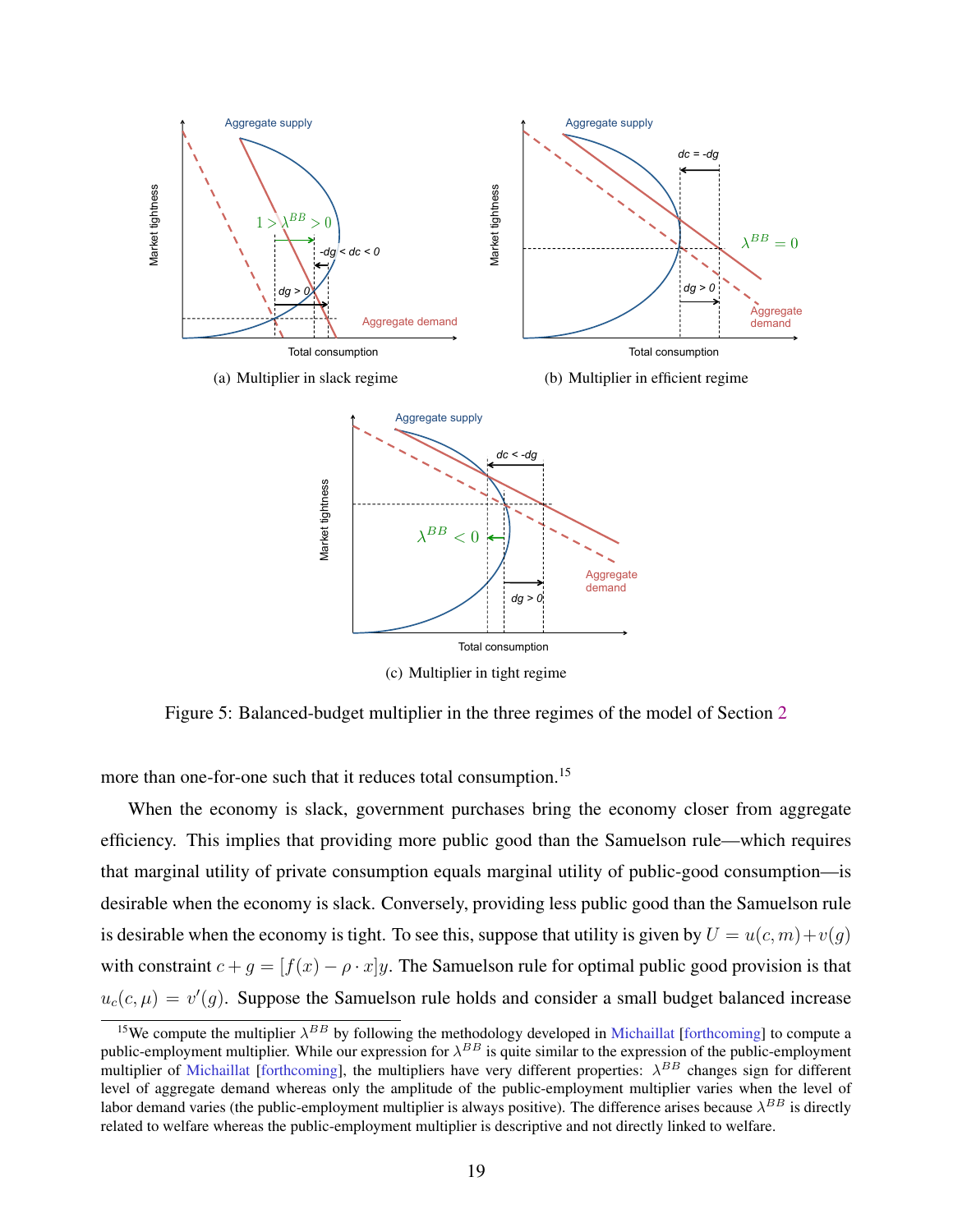$dg > 0$ . We have  $dU = u_c(c, \mu)dc + v'(g)dg = v'(g)[dc + dg]$ . Hence, increasing g above the Samuelson rule is desirable if and only if  $dc + dg > 0$ , i.e.,  $\lambda^{BB} > 0$ , i.e., the economy is slack.<sup>16</sup>

Government Purchases Financed by Selling Nonproduced Good. The government consumes g units of services financed by the sale of a quantity  $t$  of nonproduced good that the government owns. The consumer's budget constraint remains given by [\(4\)](#page-8-0). The government's budget constraint imposes that  $p \cdot (1 + \tau(x)) \cdot g = t$ . The consumer's and government's budget constraints, together with equilibrium on the product market, impose that  $m = \mu + t = \mu + p \cdot (1 + \tau(x)) \cdot g$  in equilibrium. The consumer's holding of nonproduced good increases because the government depletes its endowment of nonproduced good. Furthermore, we assume that government consumption enters separately into consumers' utility function such that consumers' optimal consumption choice remains given by [\(5\)](#page-8-0). Since consumers' income increases, consumers' demand for services is higher than in the budgetbalanced case, and the aggregate demand becomes

$$
c^{d}(x,p) + \left\{ \left( \frac{\chi}{1-\chi} \right)^{\epsilon} \cdot [p \cdot (1+\tau(x))]^{1-\epsilon} + 1 \right\} \cdot g.
$$

The aggregate supply remains given by  $(8)$ .

For the rest of the analysis, we assume a Cobb-Douglas utility function ( $\epsilon = 1$ ) to simplify the analysis. Under this assumption, the short-run equilibrium  $(x, c)$  satisfies

$$
c^{s}(x) = c^{d}(x, p) + \frac{1}{1 - \chi} \cdot g,
$$

and  $c = c^d(x, p) + g \cdot \chi/(1 - \chi)$ . We define the deficit-financed multiplier as  $\lambda^{DF} \equiv 1 + dc/dg$ . Proceeding exactly as above, we obtain

$$
\lambda^{DF} = \frac{1}{1 - \chi} \cdot \frac{1}{1 + (\epsilon^d/\epsilon^s)} = \frac{1}{1 - \chi} \cdot \lambda^{BB}.
$$

The deficit-financed multiplier is equal to the budget balanced multiplier times  $1/(1 - \chi) > 1$ ; hence, the deficit-financed multiplier always has greater amplitude than the balanced-budget multiplier. The factor  $1/(1 - \chi) = 1/(1 - \text{marginal propensity to consume})$  appears under Cobb-Douglas utility following the same logic as in the textbook Keynesian-cross analysis of the multiplier. Thus, our model enriches the standard Keynesian-cross analysis of the multipliers with a well-defined concept

<sup>&</sup>lt;sup>16</sup>Naturally, altering the Samuelson rule is second-best. A first-best solution to improve an inefficient allocation would be to change the price p. A complete optimal policy analysis in our model is left for future work.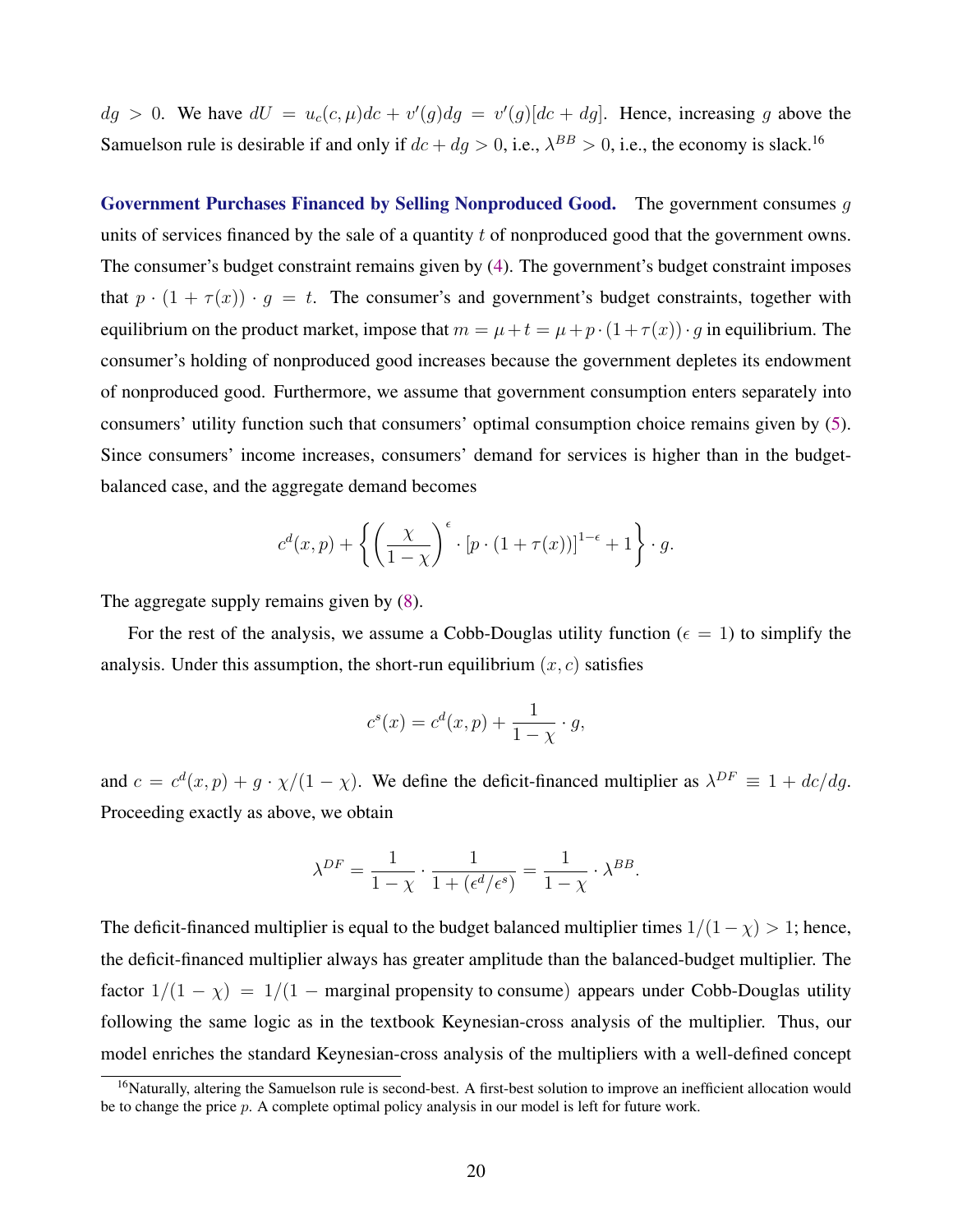<span id="page-22-0"></span>of welfare and slack, efficient, and tight regimes.

The multipliers relevant for welfare are those defined in terms of consumption. In contrast, empirical studies typically estimate multipliers defined in terms of GDP, which is the empirical counterpart to sales.<sup>17</sup> These estimates may not be fully informative for welfare analysis because the consumption and sales multipliers have strikingly different behaviors. For instance with Cobb-Douglas utility function, the consumption multipliers are sharply countercyclical whereas the sales multipliers, denoted  $\Lambda^{BB}$  and  $\Lambda^{DF}$ , are acyclical: in any regime,  $\Lambda^{BB} = 1$  and, according to the Keynesian-cross analysis of the multiplier,  $\Lambda^{DF} = 1/(1 - \chi)^{18}$  An implication is that countercyclical government spending could be desirable even if multipliers in terms of GDP are estimated to be acyclical.

# 3 A Matching Model with Product Market and Labor Market

This section builds a model in which firms hire workers on a labor market with matching frictions, employ these workers to produce goods, and sell the production on a product market with matching frictions. The model allows us to study how aggregate demand shocks propagate from the product market to the labor market and how they affect unemployment. It also allows us to describe the effects of a number of supply-side shocks: technology shocks, labor force participation shocks, and real wage shocks. Finally, the model augmented with preferences and firm-ownership heterogeneity allows us to examine how wages influence unemployment through their effect on labor cost and aggregate demand.

The product market has the same structure as the market for services of Section [2](#page-5-0) with firms' output being traded instead of workers' services. The only difference is that the amount of items for sale, y, is not exogenous but is determined endogenously from the production decision of firms. The labor market also has a very similar structure. The matching frictions on the labor market are isomorphic to those on the product market. Following [Michaillat](#page-45-0) [\[2012\]](#page-45-0), we assume that firms are large, face a production function with diminishing marginal returns to labor, and maximize profits taking labor market tightness and real wage as given. This section omits the description of the product market (it is identical to the market for services of Section [2\)](#page-5-0) and focuses on the labor market.

<sup>&</sup>lt;sup>17</sup>See [Ramey](#page-45-0) [\[2011\]](#page-45-0) for a recent survey of this literature.

<sup>&</sup>lt;sup>18</sup>With CES utility function ( $\epsilon > 1$ ), the sales multipliers are not acyclical but they are always positive whereas the consumption multipliers switch from positive to negative as tightness increases.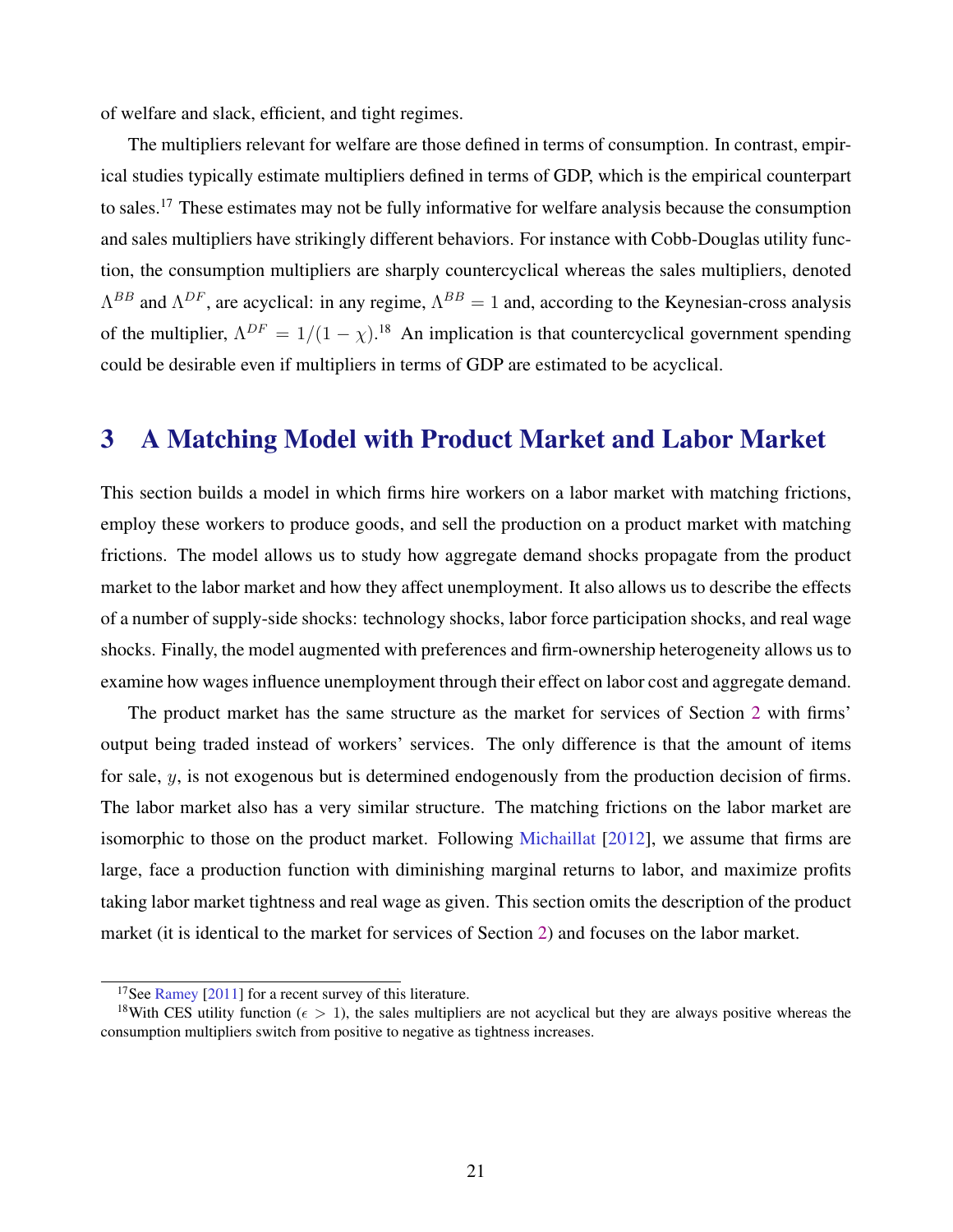# 3.1 Labor Market

The economy has a measure 1 of identical firms and a measure 1 of identical households. Households own the firms and receive their profits. Household members pool their income before jointly deciding consumption. A number  $h \in (0, 1)$  of household members is in the labor force, and a number  $1 - h$  is out of the labor force. There are matching frictions on the labor market. All labor force participants are initially unemployed and search for a job. Each firm posts  $\hat{v}$  vacancies to hire workers. The number *l* of workers who are hired is given by a matching function taking as argument unemployment and vacancy:  $l = (h^{-\hat{\eta}} + \hat{v}^{-\hat{\eta}})^{-\frac{1}{\hat{\eta}}}$ . The parameter  $\hat{\eta} > 0$  influences the curvature of the matching function. Labor market tightness is defined as the ratio of vacancy to unemployment:  $\theta = \hat{v}/h$ . Labor market tightness determines the probabilities that a jobseeker finds a job and a vacancy is filled. Jobseekers find a job with probability  $\hat{f}(\theta) = l/h = (1 + \theta^{-\hat{\eta}})^{-\frac{1}{\hat{\eta}}}$ , and a vacancy is filled with probability  $\hat{q}(\theta) = l/\hat{v} = (1 + \theta^{\hat{\eta}})^{-\frac{1}{\hat{\eta}}}$ . We assume away randomness at the firm and household level: a firm hires  $\hat{v} \cdot \hat{q}(\theta)$  workers for sure, and  $\hat{f}(\theta) \cdot h$  household members find a job for sure. The function  $\hat{f}$  is increasing and the function  $\hat{q}$  is decreasing in  $\theta$ . That is, when the labor market is slacker, the probability to find a job is lower but the probability to fill a vacancy is higher.

### 3.2 Firms

The representative firm hires l workers. Some of the firm's workers are engaged in production while others are engaged in recruiting. More precisely,  $n < l$  workers are producing output y according to the production function  $y = a \cdot n^{\alpha}$ . The parameter  $a > 0$  measures the technology of the firm and the parameter  $\alpha \in (0, 1)$  captures decreasing marginal returns to labor. Because of matching frictions on the product market, the firm only sells a fraction  $f(x)$  of its output.

Posting a vacancy requires a fraction  $\hat{\rho} > 0$  of a worker's time. Thus, the firm devotes  $l - n =$  $\hat{\rho} \cdot \hat{v} = \hat{\rho} \cdot l/\hat{q}(\theta)$  workers to recruiting a total of l workers. The number n of production workers is therefore related to the number l of workers by  $l = (1 + \hat{\tau}(\theta)) \cdot n$ , where  $\hat{\tau}(\theta) \equiv \hat{\rho}/(\hat{q}(\theta) - \hat{\rho})$ measures the number of workers devoted to recruiting for each production worker. The function  $\hat{\tau}$  is positive and strictly increasing as long as  $\hat{q}(\theta) > \hat{\rho}$ . The firm pays its *l* workers a *real wage* w, and the wage bill of the firm is  $(1 + \hat{\tau}(\theta)) \cdot w \cdot n$ . From this perspective, matching frictions in the labor market impose a wedge  $\hat{\tau}(\theta)$  on the wage of production workers.

Given  $\theta$ , x, p, and w, the firm chooses n to maximize profits

$$
\Pi = p \cdot f(x) \cdot a \cdot n^{\alpha} - (1 + \hat{\tau}(\theta)) \cdot p \cdot w \cdot n.
$$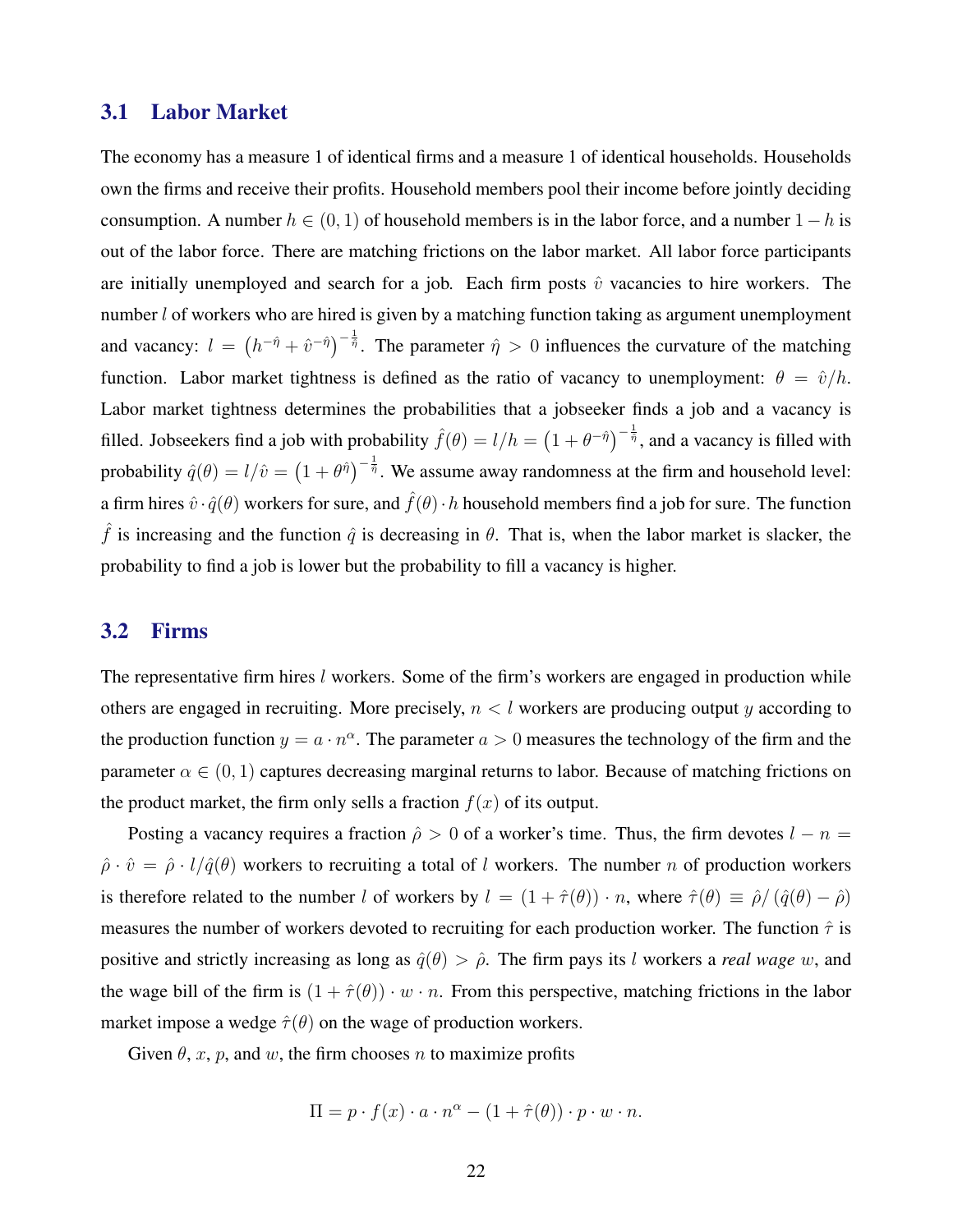<span id="page-24-0"></span>The optimal number of production workers satisfies:

$$
f(x) \cdot a \cdot \alpha \cdot n^{\alpha - 1} = (1 + \hat{\tau}(\theta)) \cdot w.
$$
 (12)

This relationship says that at the optimum, the real marginal revenue of one production worker equals the real marginal cost of one production worker. The real marginal revenue is the marginal product of labor,  $a \cdot \alpha \cdot n^{\alpha-1}$ , times the selling probability,  $f(x)$ . The real marginal cost is the real wage, w, plus the marginal recruiting cost,  $\hat{\tau}(\theta) \cdot w$ .

### 3.3 Equilibrium

The equilibrium concept is the same in Section [2.](#page-5-0) To obtain a convenient representation of the equilibrium, we define aggregate demand, aggregate supply, labor demand, and labor supply functions. The aggregate demand is given by [\(7\)](#page-10-0). The aggregate supply is given by  $c^s(x, n) = (f(x) - \rho \cdot x) \cdot a \cdot n^{\alpha}$ . Labor supply and labor demand are defined as follows:

DEFINITION 5. The *labor demand* is a function of labor market tightness, product market tightness, and real wage defined by

$$
n^{d}(\theta, x, w) = \left[\frac{f(x) \cdot a \cdot \alpha}{(1 + \hat{\tau}(\theta)) \cdot w}\right]^{\frac{1}{1 - \alpha}}
$$

for all  $(\theta, x, w) \in [0, \theta^m] \times (0, +\infty) \times (0, +\infty)$ , where  $\theta^m > 0$  satisfies  $\hat{\rho} = \hat{q}(\theta^m)$ . The *labor supply* is a function of labor market tightness defined for all for all  $\theta \in [0, x^m]$  by

$$
n^{s}(\theta) = (\hat{f}(\theta) - \hat{\rho} \cdot \theta) \cdot h.
$$

The labor demand gives the number of production workers that satisfies the firm's optimal employment choice, given by (12). The labor supply gives the number of production workers employed after the matching process when a number  $h$  of household members are in the labor force. Lemma  $2$ establishes a few properties of labor demand and labor supply:

**LEMMA 2.** The function  $n^d$  is strictly decreasing in  $\theta$ , strictly increasing in x, strictly decreasing in  $w, n^d(\theta = 0, x, w) = [f(x) \cdot a \cdot \alpha \cdot (1 - \hat{\rho})/w]^{\frac{1}{1 - \alpha}}$ , and  $n^d(\theta^m, x, w) = 0$ . The function  $n^s$  is strictly *increasing on*  $[0, \theta^*]$ *, strictly decreasing on*  $[\theta^*, \theta^m]$ *, n*<sup> $s(\theta = 0) = 0$ *, n*<sup> $s(\theta^m) = 0$ *, and*  $n^s(\theta^*) = n^*$ *.*  $\theta^*$ </sup></sup>  $maximizes~n = \left\lceil \hat{f}(\theta) - \hat{\rho} \cdot \theta \right\rceil \cdot h \ so \ that \ \hat{f}'(\theta^*) = \hat{\rho} \ and \ n^* = \left\lceil \hat{f}(\theta^*) - \hat{\rho} \cdot \theta^* \right\rceil \cdot h.$  The constants  $\theta^*$  $and n<sup>*</sup> depend on  $\hat{\rho}$ ,  $\hat{\eta}$ , and h.$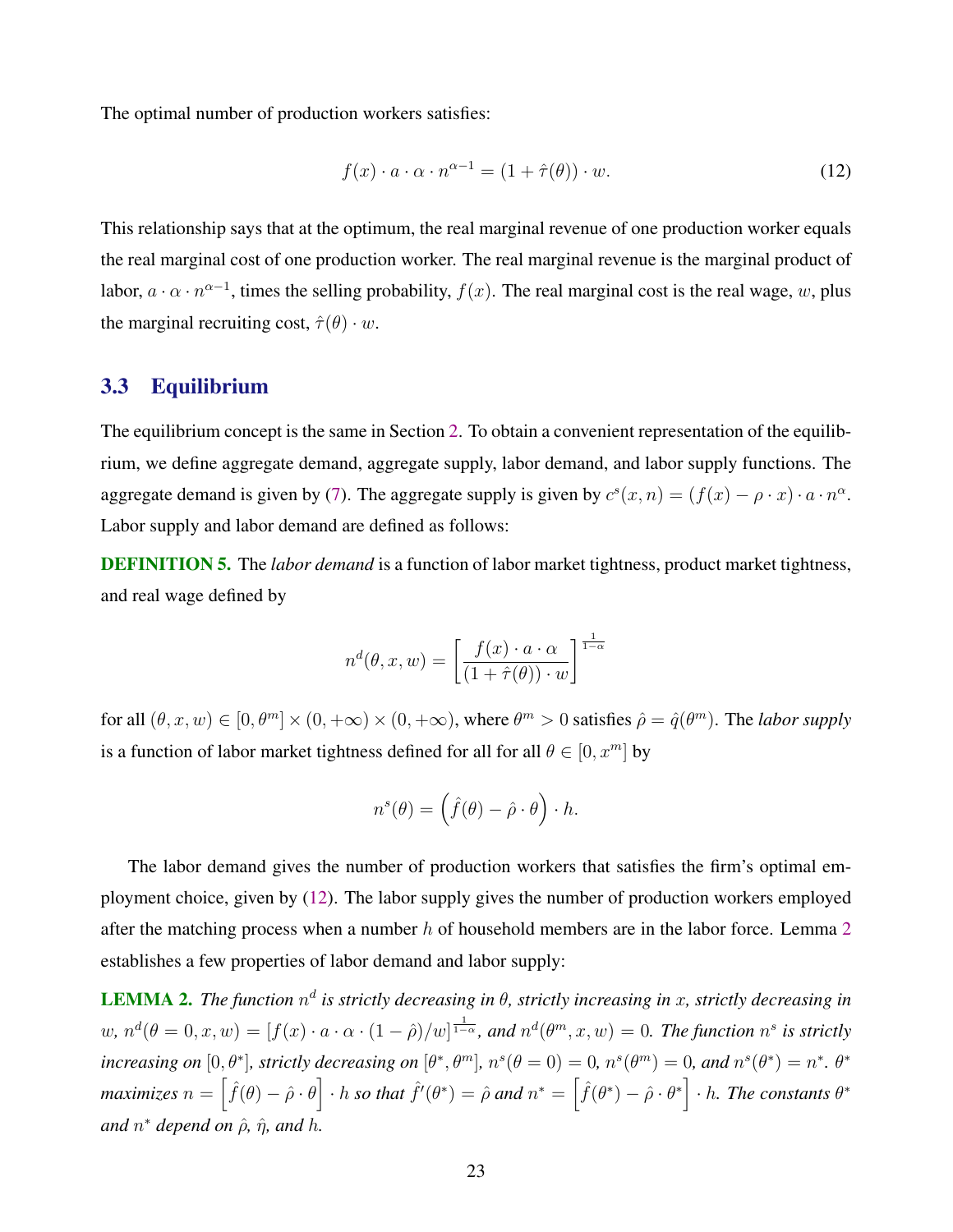<span id="page-25-0"></span>

Figure 6: Short-run labor market equilibrium

The behavior of the labor supply is the same as that of the aggregate supply because the matching process is similar on labor and product markets. The labor demand decreases with w and  $\theta$  because when either of them increases, the effective wage of production worker,  $(1 + \hat{\tau}(\theta)) \cdot w$ , increases and firms reduce hiring of production workers. The labor demand increases with x because when x increases, the probability  $f(x)$  to sell output increases and firms increase hiring of production workers. Figure 6(a) represents labor demand and labor supply in a  $(n, \theta)$  plane. The labor demand curve slopes downward. The labor supply curve slopes upward for  $\theta \leq \theta^*$  and downward for  $\theta \geq \theta^*$ . The figure also shows the labor force, h, employment,  $l = \hat{f}(\theta) \cdot h$ , unemployment  $u = h - l =$  $(1 - \hat{f}(\theta)) \cdot h$ , the number of production workers,  $n = l/(1 + \hat{\tau}(\theta))$ , and the number of recruiters,  $l - n = [\hat{\tau}(\theta)/(1 + \hat{\tau}(\theta))] \cdot l$ . Figure 6(b) represents labor demand and labor supply in a  $(n, w)$  plane.

We now define and characterize the general equilibrium:

**DEFINITION 6.** Given real wage  $w > 0$  and product market tightness  $x > 0$ , a *short-run labor market equilibrium* consists of a pair  $(\theta, n)$  of labor market tightness and employment such that labor supply equals labor demand and employment is given by the labor demand:

$$
\begin{cases}\nn^s(\theta) = n^d(\theta, x, w) \\
n = n^d(\theta, x, w)\n\end{cases}
$$

Given price  $p > 0$  and production employment  $n > 0$ , a *short-run product market equilibrium* consists of a pair  $(x, c)$  of product market tightness and consumption such that aggregate supply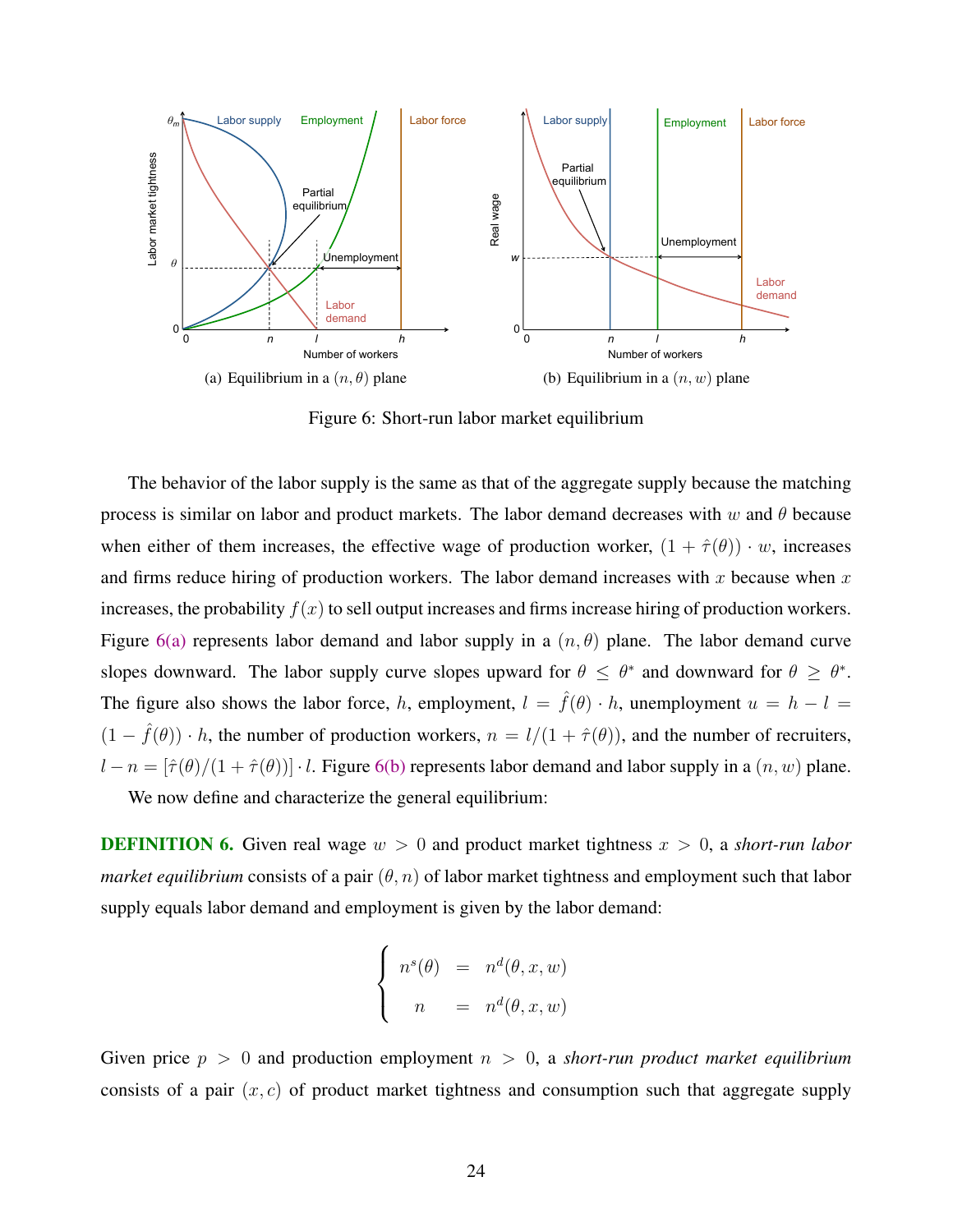<span id="page-26-0"></span>equals aggregate demand and consumption is given by the aggregate demand:

$$
\begin{cases}\nc^s(x,n) = c^d(x,p) \\
c = c^d(x,p)\n\end{cases}
$$

Given prices  $(p, w)$ , a *short-run general equilibrium* consists of a quadruplet  $(x, \theta, c, n)$  of tightnesses and quantities such that  $(\theta, n)$  is a short-run labor market equilibrium given  $(x, w)$  and  $(x, c)$  is a short-run product market equilibrium given  $(n, p)$ .

The short-run labor market and product market equilibria are partial equilibria because they take as given the tightness and quantity in the other market. The product market equilibrium can be rep-resented as in Figure [2](#page-13-0) with  $y = a \cdot n^{\alpha}$ . Similarly, the labor market equilibrium is represented in Figure [6.](#page-25-0) In general equilibrium, the two partial-equilibrium systems hold simultaneously. The following proposition characterizes the general equilibrium:

PROPOSITION 4. *For any* p > 0 *and* w > 0*, there exists a unique short-run general equilibrium with positive consumption. The equilibrium tightnesses,*  $(x, \theta)$ *, are the unique solution to the system* 

$$
h^{1-\alpha} \cdot \hat{f}(\theta)^{1-\alpha} \cdot (1+\hat{\tau}(\theta))^{\alpha} = \frac{a \cdot \alpha}{w} \cdot f(x)
$$
 (13)

$$
h \cdot \hat{f}(\theta) \cdot (1 + \tau(x))^{\epsilon - 1} = \frac{\alpha}{w} \cdot \left(\frac{\chi}{1 - \chi}\right)^{\epsilon} \cdot \frac{\mu}{p^{\epsilon}}.
$$
 (14)

*Equation* (13) *implicitly defines* θ *as a strictly increasing function of* x *while equation* (14) *implicitly defines* θ *as a strictly decreasing function of* x*. These two functions intersect exactly once.*

Equation (13) arises from the partial-equilibrium condition on the labor market combining [\(12\)](#page-24-0) with  $n^{s}(\theta) = (\hat{f}(\theta) - \hat{\rho} \cdot \theta) \cdot h = \hat{f}(\theta) \cdot h/[1 + \hat{\tau}(\theta)].$  Equation (14) arises from a combination of the partial-equilibrium conditions on the labor and product markets<sup>19</sup> combining [\(9\)](#page-12-0) with  $y =$  $f(x) \cdot a \cdot n^{\alpha} = \hat{f}(\theta) \cdot h \cdot w/\alpha$  obtained from [\(12\)](#page-24-0). Figure [7](#page-27-0) represents the general equilibrium as the intersection of an upward-sloping and a downward-sloping curve in a  $(x, \theta)$  plane. The upwardsloping curve is the locus of points  $(x, \theta)$  that solve (13), and the downward-sloping curve is the locus of points  $(x, \theta)$  that solve  $(14)$ <sup>20</sup>

 $19$ In addition to the equilibrium with positive consumption, there exist two other equilibria with zero consumption. Appendix [A](#page-46-0) extends Proposition 4 to characterize all the possible equilibria and to describe the domain and codomain of the functions implicitly defined by (13) and (14).

<sup>&</sup>lt;sup>20</sup>On Figure [7,](#page-27-0) the domain of the function that solves equation (14) is [0,  $x^m$ ]. If the price, p, is below some threshold, the function is only defined for x above some threshold (this threshold is necessarily below  $x^m$ ). At the threshold, the function asymptotes to  $+\infty$ . See [A](#page-46-0)ppendix A for more details.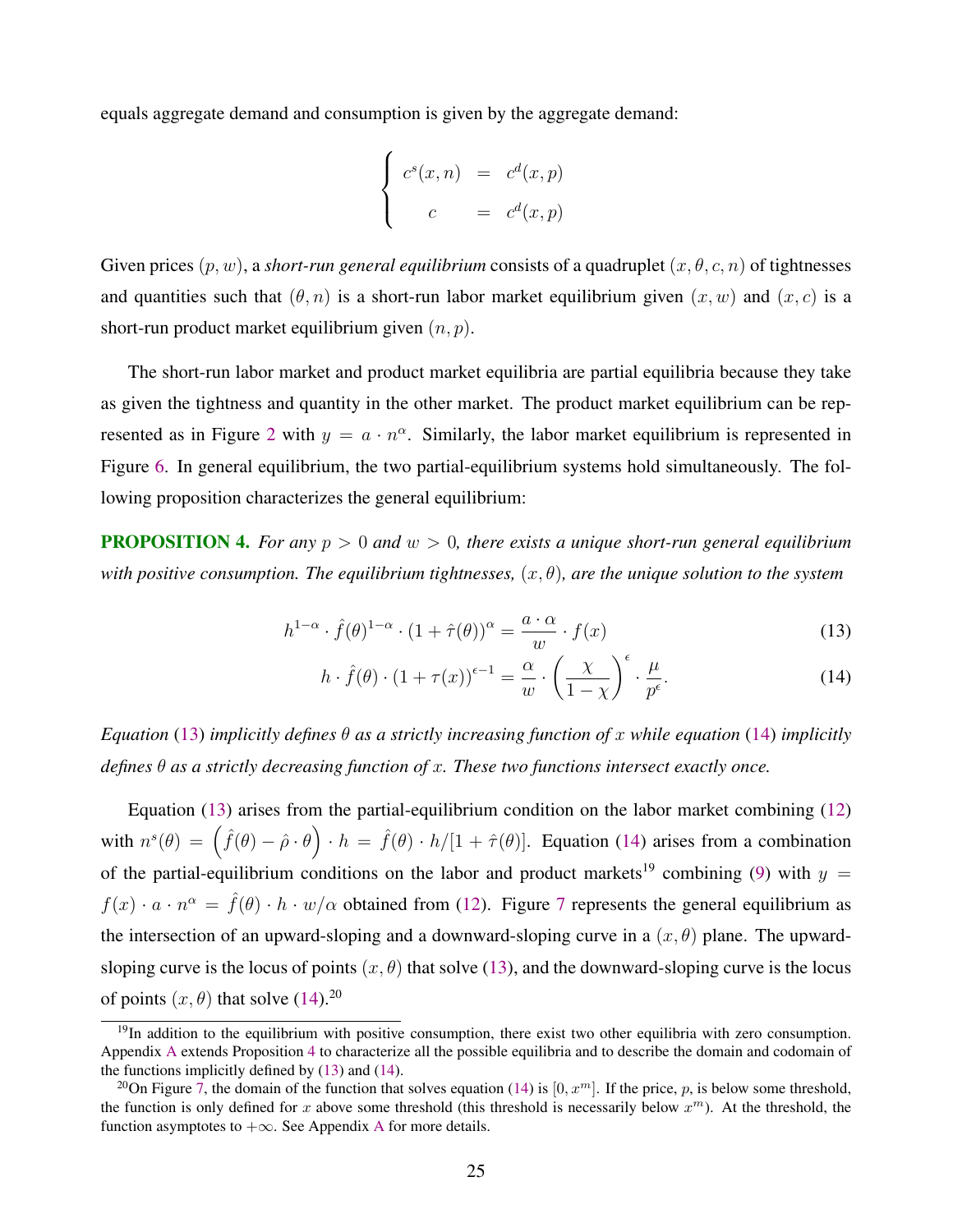<span id="page-27-0"></span>

Figure 7: Short-run general equilibrium in the model of Section [3](#page-22-0)

In our model, firms may not want to hire all the workers in the labor force even if it is costless to hire and consumers may not want to purchase all the production even if it is costless to shop. If the matching costs are arbitrarily small ( $\rho \to 0$  and  $\hat{\rho} \to 0$ ), then  $\tau(x) \to 0$  and  $\hat{\tau}(\theta) \to 0$ . Equations [\(13\)](#page-26-0) and [\(14\)](#page-26-0) indicate that in equilibrium,  $f(x) < 1$  and  $\hat{f}(\theta) < 1$  when w and p are large enough. In that case, some production remains unsold and some workers remain unemployed.

# 3.4 Efficient Allocation

**DEFINITION 7.** The *efficient allocation* is the quadruplet  $(x, \theta, c, n)$  that maximizes welfare,  $\left[\chi \cdot c^{\frac{\epsilon-1}{\epsilon}} + (1-\chi) \cdot \mu^{\frac{\epsilon-1}{\epsilon}}\right]^{\frac{\epsilon}{\epsilon-1}}$ , subject to the matching frictions on the product market,  $c \leq (f(x) - \rho \cdot x)$ .  $a \cdot n^{\alpha}$ , and to the matching frictions on the labor market,  $n \leq \left(\hat{f}(\theta) - \hat{\rho} \cdot \theta\right) \cdot h$ .

**PROPOSITION 5.** The efficient allocation is  $(x^*, \theta^*, c^*, n^*)$ , where  $x^*, \theta^*, c^*$  and  $n^*$  are defined by  $f'(x^*) = \rho$ ,  $c^* = [f(x^*) - \rho \cdot x^*] \cdot y$ ,  $\hat{f}'(\theta^*) = \hat{\rho}$ , and  $n^* = [\hat{f}(\theta^*) - \hat{\rho} \cdot \theta^*] \cdot h$ . The real wage  $w^*$  and *price* p ∗ *that implement the efficient allocation are*

$$
w^* = a \cdot \alpha \cdot h^{\alpha - 1} \cdot \left(1 - \rho^{\frac{\eta}{1 + \eta}}\right)^{\frac{1}{\eta}} \cdot \left(1 - \hat{\rho}^{\frac{\hat{\eta}}{1 + \hat{\eta}}}\right)^{\alpha - \frac{1 - \alpha}{\hat{\eta}}}
$$
(15)

$$
p^* = \frac{\chi}{1-\chi} \cdot \left(\frac{\mu}{a \cdot h^{\alpha}}\right)^{\frac{1}{\epsilon}} \cdot \left(1 - \rho^{\frac{\eta}{1+\eta}}\right)^{1 - \frac{1+\eta}{\epsilon \cdot \eta}} \cdot \left(1 - \hat{\rho}^{\frac{\hat{\eta}}{1+\hat{\eta}}}\right)^{-\frac{\alpha \cdot (1+\hat{\eta})}{\epsilon \cdot \hat{\eta}}}.
$$
 (16)

The economy can be in five different regimes:

**DEFINITION 8.** The economy is *efficient* if  $\theta = \theta^*$  and  $x = x^*$ , *labor-slack and product-slack* if  $\theta < \theta^*$  and  $x < x^*$ , *labor-slack and product-tight* if  $\theta < \theta^*$  and  $x > x^*$ , *labor-tight and product-slack* if  $\theta > \theta^*$  and  $x < x^*$ , *labor-tight and product-tight* if  $\theta > \theta^*$  and  $x > x^*$ .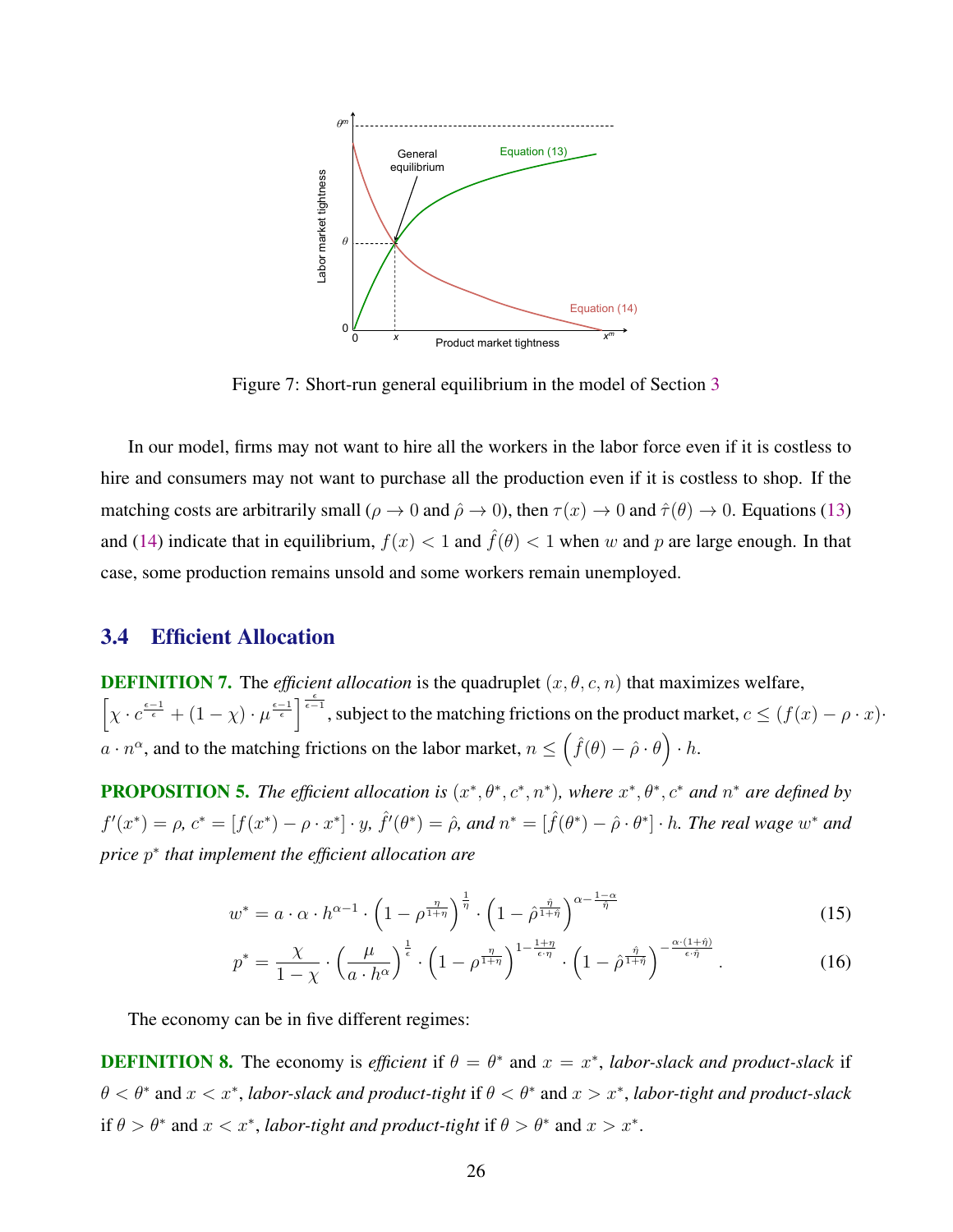<span id="page-28-0"></span>

Figure 8: The five regimes of the model of Section [3](#page-22-0)

The economy behaves differently in the five regimes because the aggregate supply and labor supply functions have different properties across regimes. Proposition 6 establishes the boundaries of the regimes in a  $(w, p)$  plane:

**PROPOSITION 6.** There exist a function  $w \mapsto p^x(w)$  such that for any  $w > 0$ , the product market is slack  $(x < x^*)$  if and only if  $p > p^x(w)$ . There exist a function  $w \mapsto p^{\theta}(w)$  such that for any  $w > 0$ , *the labor market is slack* ( $\theta < \theta^*$ ) if and only if  $p > p^{\theta}(w)$ . The function  $p^x$  is strictly decreasing for  $w \in (0, w^*)$  and strictly increasing for  $w \in (w^*, +\infty)$ . The function  $p^{\theta}(w)$  is strictly decreasing for  $w \in (0, w^L)$  and such that  $p^{\theta}(w) = 0$  for all  $w > w^L$ , where  $w^L > w^*$  is a constant of the parameters. *Furthermore,*  $p^x(w^*) = p^{\theta}(w^*) = p^*$ .

Figure 8 displays the five regimes in a  $(w, p)$  plane. The labor market is slack above the curve  $p = p^{\theta}(w)$  and tight below. The product market is slack above the curve  $p = p^{x}(w)$  and tight below. Moreover,  $\theta = \theta^*$  on the curve  $p = p^{\theta}(w)$  and  $x = x^*$  on the curve  $p = p^x(w)$ . As the price and wage implementing  $(x^*, \theta^*)$  are unique, the curves  $p = p^{\theta}(w)$  and  $p = p^x(w)$  cross only once, at  $(w^*, p^*)$ .

### 3.5 Aggregate Demand and Other Shocks

We use comparative statics to describe the response of the equilibrium to four types of shocks: aggregate demand shock, technology shock, real wage shock, and labor force participation shock. In particular, we study the correlations between product market tightness, labor market tightness, sales, and unemployment generated by these different shocks. The correlations are summarized in Table [2.](#page-31-0)

First, we parameterize a positive aggregate demand shock by an increase in marginal propensity to consume,  $\chi$ , or in endowment,  $\mu$ , or by a decrease in price, p. A transfer of wealth from consumers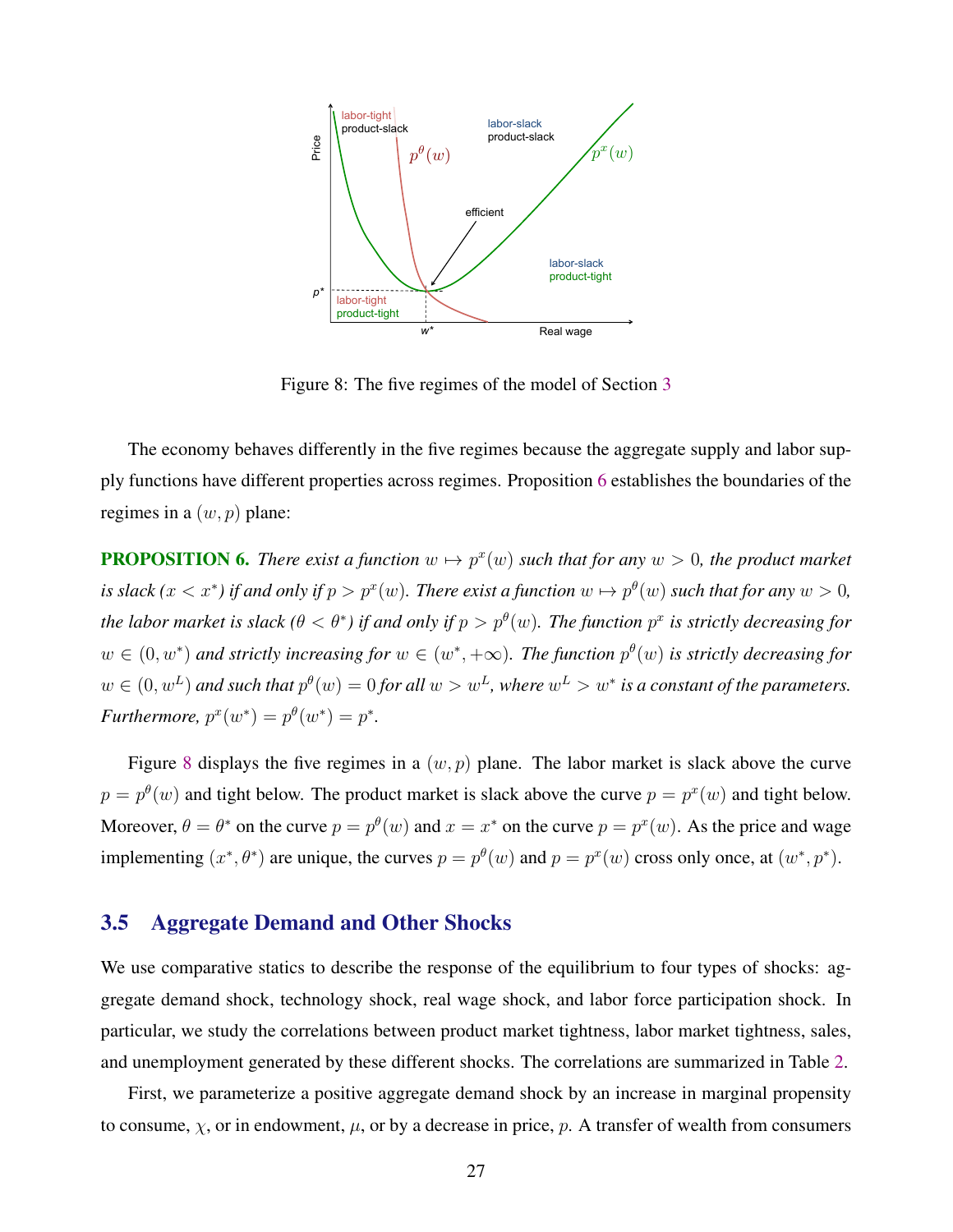with low marginal propensity to consume to consumers with high marginal propensity to consume, as in Section [2.5,](#page-17-0) would have the same effects. A positive aggregate demand shock leads to an upward shift of the curve defined by equation [\(14\)](#page-26-0) in Figure [7.](#page-27-0) After the shock, labor market tightness and product market tightness increase. Unemployment decreases because  $u = h \cdot (1 - \hat{f}(\theta))$ . Sales increase because equation [\(13\)](#page-26-0) implies that  $s = f(x) \cdot a \cdot n^{\alpha} = (w/\alpha) \cdot h \cdot \hat{f}(\theta)$ . The response of consumption and employment of production workers depends on the regime. In the efficient regime, neither consumption nor employment respond to a marginal change in tightness. Employment of production workers decreases in a labor-tight regime but increases in a labor-slack regime. Consumption decreases in a product-tight and labor-tight regime but increases in a product-slack and labor-slack regime. In the two other regimes,  $n^{\alpha}$  and  $f(x) - \rho \cdot x$  move in opposite direction so it is not possible to determine the change in consumption. In the partial-equilibrium diagram of Figure [2,](#page-13-0) a positive aggregate demand shock leads to an upward rotation of the aggregate demand curve. This rotation raises product market tightness. In the partial-equilibrium diagram of Figure [6,](#page-25-0) the increase in product market tightness leads to an outward shift of labor demand because the probability to sell is higher. Labor market tightness increases as a result. Since the number of production workers changes, aggregate supply adjusts in Figure [2.](#page-13-0) Product market tightness adjusts again, which feedbacks on the labor demand. Feedbacks between labor demand and aggregate supply continue until convergence to the new general equilibrium with higher labor market and product market tightnesses.

Second, we consider an increase in technology, a. A positive technology shock leads to an up-ward shift of the curve defined by equation [\(14\)](#page-26-0) in Figure [7.](#page-27-0) After the shock, labor market tightness increases but product market tightness decreases. For the same reasons as with a positive aggregate demand shock, unemployment decreases and sales increase. And as under an aggregate demand shock, the response of consumption and employment of production workers depends on the regime. In the partial-equilibrium diagram of Figure [2,](#page-13-0) an increase in technology leads to an expansion of the aggregate supply curve. In the partial-equilibrium diagram of Figure [6,](#page-25-0) an increase in technology leads to an outward shift of the labor demand curve. The resulting changes in product market tightness and labor market tightness influence the probability to sell and employment of production workers, which in turn feedback to the aggregate supply and labor demand curves. Feedbacks between labor demand and aggregate supply continue until convergence to the new general equilibrium with higher labor market tightness and lower product market tightness.

Third, we consider an increase in real wage,  $w$ . This increase leads to downward shifts of the curves defined by equations [\(13\)](#page-26-0) and [\(14\)](#page-26-0) in Figure [7.](#page-27-0) After the shock, labor market tightness decreases and unemployment increases. On the other hand, the response of product market tightness is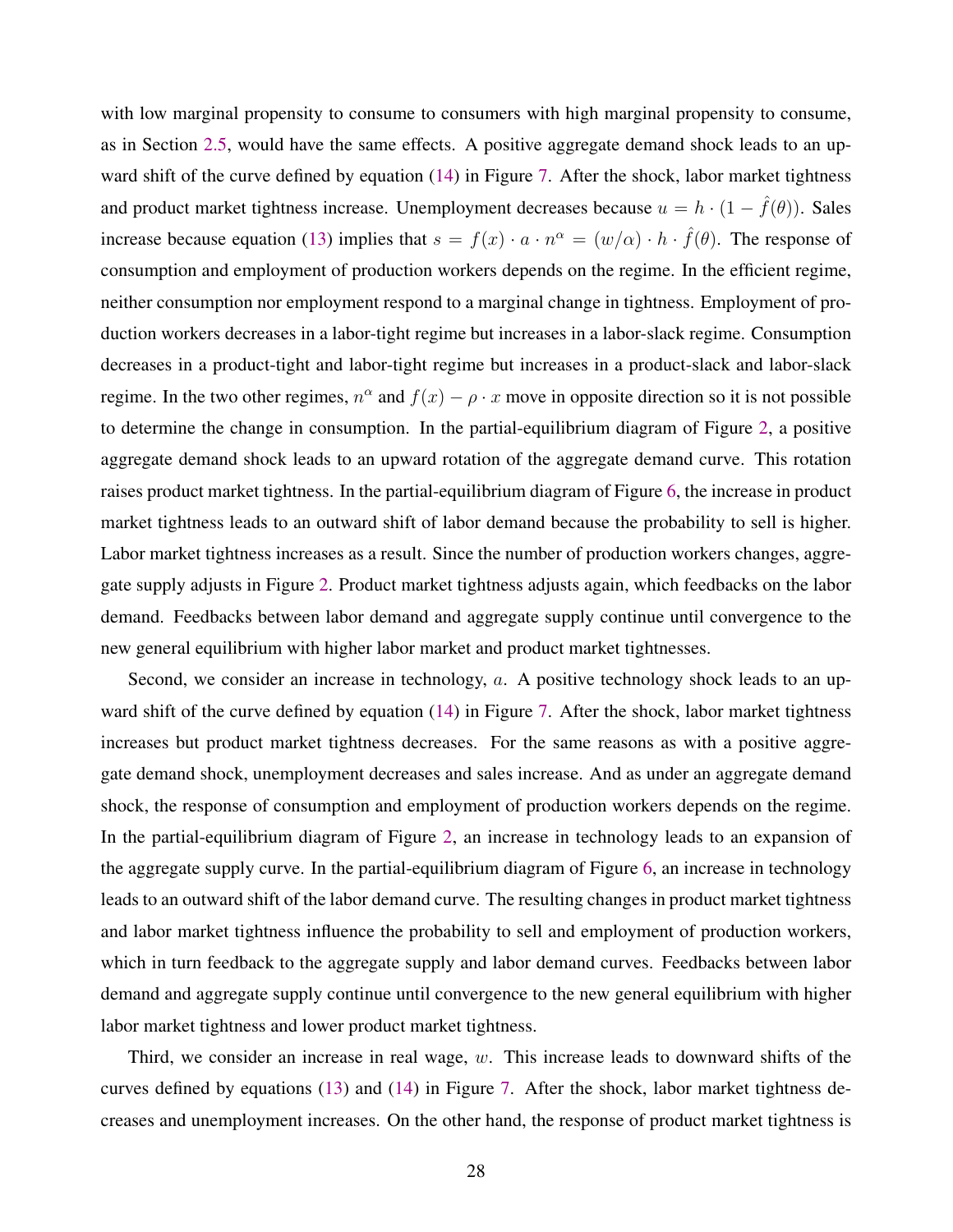<span id="page-30-0"></span>ambiguous. We distinguish between labor-slack an labor-tight regimes. In a labor-slack regime, employment of production workers decreases when labor market tightness decreases. In the diagram of Figure [2,](#page-13-0) the aggregate supply curve contracts whereas the aggregate demand curve remains the same. Therefore, product market tightness, x, increases whereas consumption, given by  $c = c<sup>d</sup>(x, p)$ , and sales, given by  $s = (1 + \tau(x)) \cdot c^d(x, p)$ , decrease (both  $x \mapsto c^d(x, p)$  and  $x \mapsto (1 + \tau(x)) \cdot c^d(x, p)$  are strictly decreasing). In a labor-tight regime, employment of production workers increases when labor market tightness decreases. In the diagram of Figure [2,](#page-13-0) the aggregate supply curve expands whereas the aggregate demand curve remains the same. Therefore, product market tightness decreases whereas consumption and sales increase.

Finally, we consider an increase in labor force participation, h. This increase leads to downward shifts of the curves defined by equations [\(13\)](#page-26-0) and [\(14\)](#page-26-0) in Figure [7.](#page-27-0) After the shock labor market tightness,  $\theta$ , decreases. Unemployment,  $u = h \cdot (1 - \hat{f}(\theta))$ , increases because the unemployment rate,  $1-\hat{f}(\theta)$ , increases and the number of workers in the labor force, h, increases. The response of product market tightness, x, is ambiguous on the general-equilibrium diagram of Figure [7;](#page-27-0) instead, we use the partial-equilibrium diagrams of Figures [2](#page-13-0) and [6.](#page-25-0) Assume that  $x$  increases. Then the employment of production workers,  $n = n<sup>d</sup>(\theta, x, w)$ , increases because the function  $n<sup>d</sup>$  is strictly increasing in x and strictly decreasing in  $\theta$ . Hence, the aggregate supply curve in Figure [2](#page-13-0) expands and x falls in equilibrium. We reach a contradiction so  $x$  decreases. As a consequence, consumption, given by  $c = c<sup>d</sup>(x, p)$ , and sales, given by  $s = (1 + \tau(x)) \cdot c<sup>d</sup>(x, p)$ , increase. Finally, since  $s = f(x) \cdot a \cdot n^{\alpha}$ , s increases, and  $f(x)$  decreases, it must be that *n* increases.

If we could map the variables of the model to macrodata, we could exploit the comparative-statics results summarized in Table [2](#page-31-0) to separate between different types of macroeconomic shocks. An aggregate demand shock is the only shock under which product market tightness and sales are positively correlated. A labor force participation shock is the only shock under which sales and unemployment are positively correlated in a labor-slack regime (in a labor-tight regime, both labor force participation shock and real wage shock generate such a positive correlation). A technology shock is the only shock under which product market tightness and labor market tightness are negatively correlated in a labor-tight regime (in a labor-slack regime, both technology shock and real wage shock generate such a negative correlation).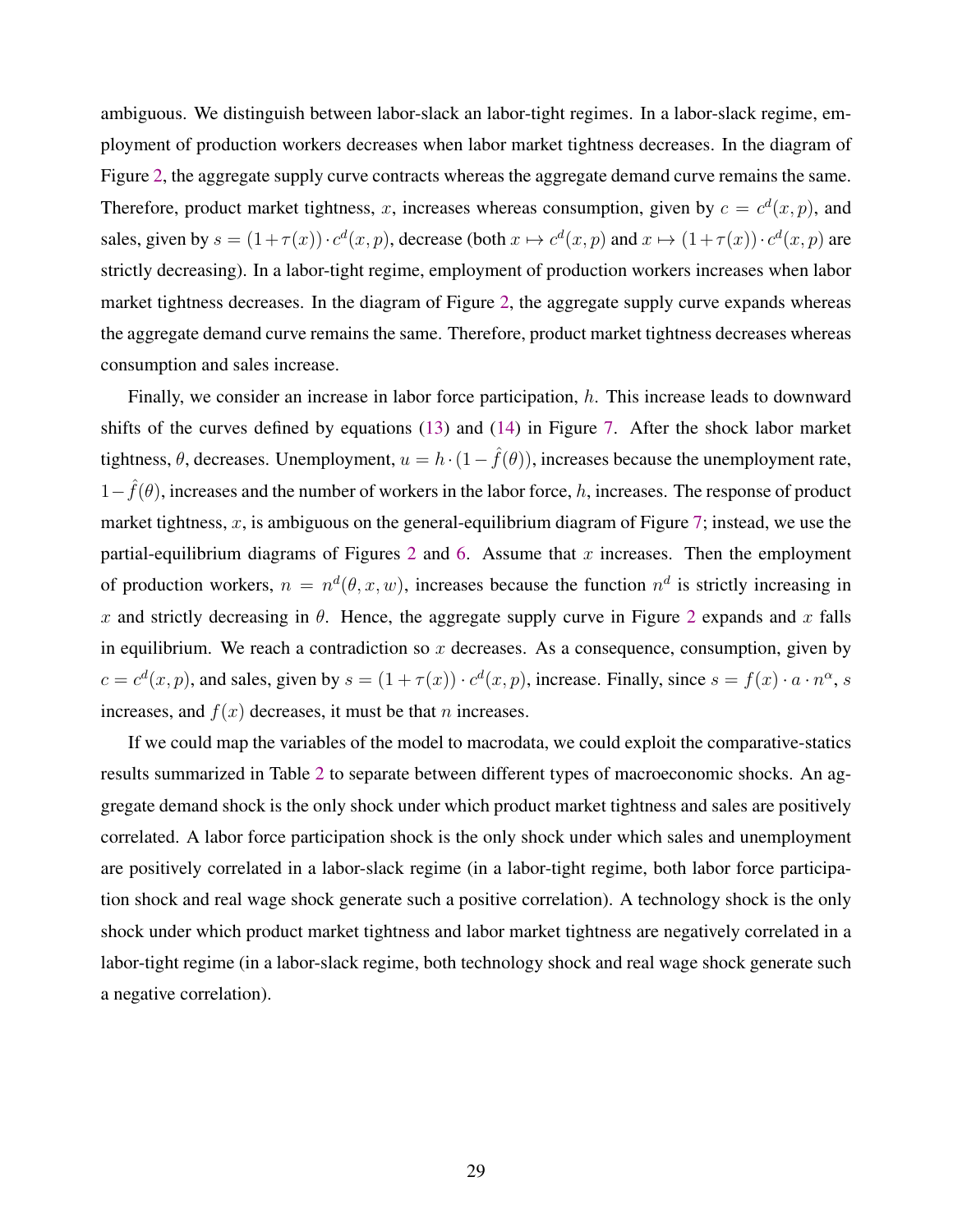<span id="page-31-0"></span>

|                  | Effect on:               |                        |                      |              |  |  |
|------------------|--------------------------|------------------------|----------------------|--------------|--|--|
| Increase in:     | Product market tightness | Labor market tightness | <b>Sales</b>         | Unemployment |  |  |
| Aggregate demand | > 0                      | > 0                    | > 0                  | < 0          |  |  |
| Technology       | < 0                      | > 0                    | > 0                  | < 0          |  |  |
| Real wage        | $> 0$ if labor-slack     | < 0                    | $< 0$ if labor-slack | > 0          |  |  |
|                  | $< 0$ if labor-tight     |                        | $> 0$ if labor-tight |              |  |  |
| Labor force      | < 0                      | < 0                    | > 0                  | > 0          |  |  |

Table 2: Comparative statics in the model of Section [3](#page-22-0)

*Notes:* The comparative statics are derived in Section [3.5.](#page-28-0) An increase in aggregate demand results from an increase in endowment,  $\mu$ , a decrease in price,  $p$ , or an increase in marginal propensity to consume,  $\chi$ .

# 3.6 The Possibility of Reducing Unemployment by Increasing Wages

This section extends the model along two directions to improves its realism. First, we distinguish between buyers in a long-term relationship with a firm, which we call *customers*, and other buyers. This is equivalent to the usual assumption in labor market search models that some individuals are already employed. Second, we account for inequality in labor income, wealth, and share of profits received. With such extensions, a wage increase may reduce unemployment. With inequality and customer-firm relationships, it is difficult to describe the set of price-wage pairs for which the general equilibrium exists and to do comparative statics. To simplify, we assume Cobb-Douglas utility and no matching costs. We describe the results formally in Appendix [D](#page-56-0) and informally here.

We begin by deriving the aggregate supply. Each firm has  $\kappa < y$  customers, where  $y = a \cdot n^{\alpha}$ is the firm's output. Each customer buys one good with certainty at price  $p > 0$ . The remaining  $y - \kappa$  goods may be purchased by consumers who are not customers through the matching process. Each consumer purchases  $\kappa$  goods through customer relationships and visits v firms to purchase more goods through the matching process. The number of trades made in the matching process is  $s - \kappa =$  $[(y - \kappa)^{-\eta} + v^{-\eta}]^{-\frac{1}{\eta}}$ . In each of these trades, a consumer buys one good at price p. The product market tightness is  $x \equiv v/[y - \kappa]$ . Let  $f(x) \equiv (s - \kappa)/(y - \kappa)$  be the probability that a firm sells one good to a buyer who is not a customer. The probability  $f(x)$  satisfies [\(1\)](#page-6-0). The matching cost,  $\rho$ , is zero so consumption equals purchases. Accordingly, the aggregate supply is given by

$$
c^{s}(x,n) = \kappa + f(x) \cdot (a \cdot n^{\alpha} - \kappa). \tag{17}
$$

Next, we derive the aggregate demand. Workers belong to one of  $G$  groups of measure  $1/G$ .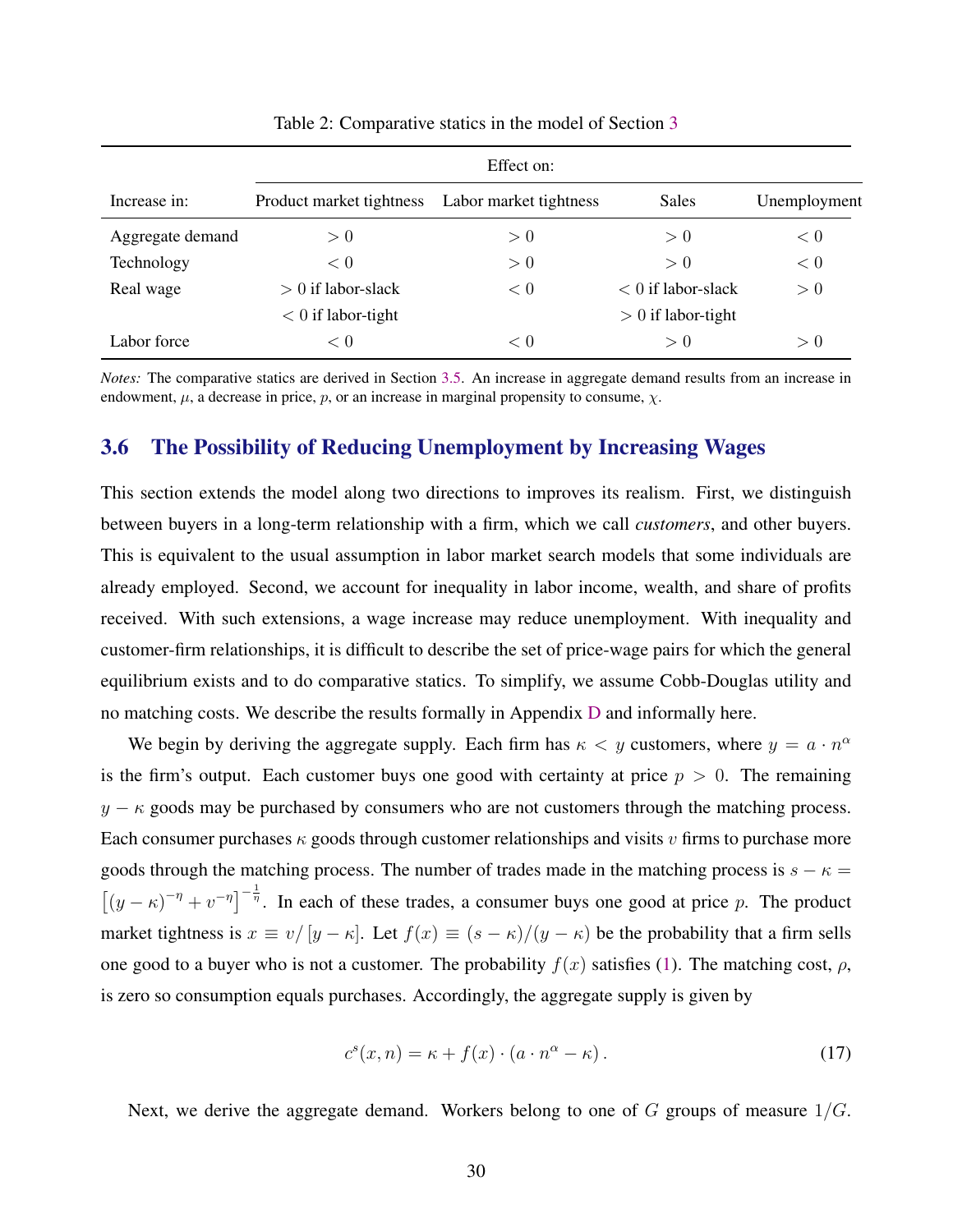<span id="page-32-0"></span>Group q's per person utility is given by  $(10)$ . Group q's per person budget is

$$
m_g + p \cdot c_g = \mu_g + \sigma_g \cdot \Pi + \varpi_g \cdot p \cdot w \cdot n,
$$

where  $\sigma_g$  is group g's per person share of profits,  $\Pi$  are nominal profits, and  $\sigma_g$  is group g's per person share of labor income. By construction,  $\left(\sum_g \sigma_g\right)/G = 1$  and  $\left(\sum_g \varpi_g\right)/G = 1$ . The optimal consumption of produced good,  $c<sub>g</sub>$ , is related to the optimal consumption of nonproduced good,  $m_q$ , by a relationship similar to [\(5\)](#page-8-0) with  $\epsilon = 1$ . Substituting out profits from group g's income using  $\Pi = p \cdot [\kappa + f(x) \cdot (y - \kappa) - w \cdot n]$ , we find that group g's optimal consumption satisfies

$$
p \cdot c_g = \chi_g \cdot \{\mu_g + \sigma_g \cdot p \cdot [\kappa + f(x) \cdot (y - \kappa)] + (\varpi_g - \sigma_g) \cdot p \cdot w \cdot n\}
$$

We define aggregate demand as the sum of each group's demand:  $c^d \equiv \left(\sum_g c_g\right)/G$ . In equilibrium, purchases equal sales:  $\left(\sum_g c_g\right)/G = \kappa + f(x) \cdot (y - \kappa)$ . Thus, aggregate demand is given by

$$
c^{d}(n, p, w) = \frac{1}{p} \cdot \frac{\sum_{g} \mu_{g} \cdot \chi_{g}}{\sum_{g} (1 - \chi_{g}) \cdot \sigma_{g}} + \frac{\sum_{g} \chi_{g} \cdot (\varpi_{g} - \sigma_{g})}{\sum_{g} (1 - \chi_{g}) \cdot \sigma_{g}} \cdot w \cdot n.
$$
 (18)

Aggregate demand does not depend on product market tightness because the matching wedge,  $\tau(x)$ , is zero. If profits and labor income are uniformly distributed across group such that  $\sigma_g = \sigma_g = 1$ for all g, aggregate demand depends only on the price, p, groups' endowments,  $\{\mu_g\}$ , and groups' preferences,  $\{\chi_g\}$ . If profits or labor income are not uniformly distributed across group such that  $\sum_{g} \chi_g \cdot (\varpi_g - \sigma_g) \neq 0$ , aggregate demand also depends on the wage bill,  $w \cdot n$ . A wage increase stimulates aggregate demand if

$$
\sum_{g} \chi_g \cdot \varpi_g > \sum_{g} \chi_g \cdot \sigma_g. \tag{19}
$$

This condition says that across groups, the correlation between share of labor income and marginal propensity to consume is higher than the correlation between share of profits and marginal propensity to consume. Loosely speaking, wage earners have a higher marginal propensity to consume than firm owners; alternatively, profits are more concentrated among savers than labor income. A wage increase always redistributes income from firm owners to wage earners. If (19) holds, this redistribution stimulates aggregate demand.

The labor market is the same as above and the marginal decisions of firms are not affected by the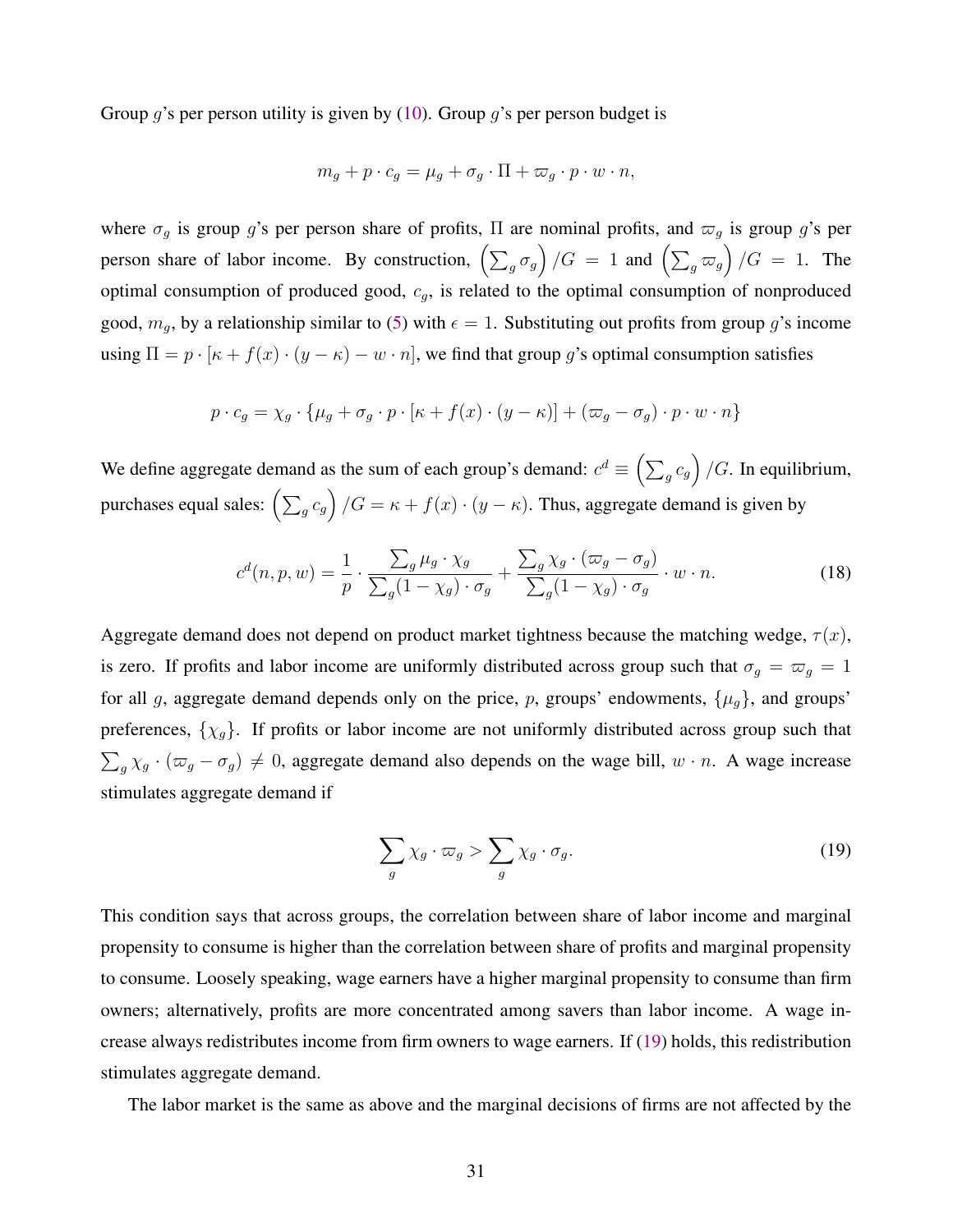presence of customers; hence, labor demand and labor supply satisfy Definition [5.](#page-24-0) Aggregate supply and aggregate demand satisfy [\(17\)](#page-31-0) and [\(18\)](#page-32-0). A short-run general equilibrium satisfies Definition [6.](#page-25-0) A major difference with the results from Proposition [4](#page-26-0) is that a general equilibrium does not exist for all parameter values and all price-wage pairs. But when a general equilibrium with positive consumption and employment exists, it is unique and we can perform comparative statics.

We identify conditions on parameter values such that a wage increase reduces unemployment. Condition [\(19\)](#page-32-0) is necessary because it ensures that a wage increase stimulates aggregate demand. Another necessary condition is  $\left[\sum_g \mu_g \cdot \chi_g\right] / \left[\sum_g (1 - \chi_g) \cdot \sigma_g\right] < \kappa$ , which requires the customer base  $\kappa$  to be positive. Under this condition the labor-income component of aggregate demand tends to be large relative to the endowment component, and a wage increase tends to have a large positive effect on aggregate demand.

In fact, a wage increase has two opposite effects. First, a wage increase raises the marginal cost of labor and depresses labor demand. This is the conventional effect, which is found in all matching models of the labor market. Second, a wage increase redistributes income from firm owners to wage earners. This redistribution stimulates aggregate demand if wage earners have a higher marginal propensity to consumer than firm owners. An increase in aggregate demand leads to higher product market tightness, which stimulates labor demand. This is an unconventional effect, which arises in our model only in presence of a frictional product market and inequality. A wage increase lowers unemployment when the unconventional positive response of aggregate demand to the wage increase is strong enough to dominate the conventional negative response of labor demand.

The result that a wage increase may decrease unemployment has a number of implications. One implication is that the effect of the minimum wage on employment may be different in partial equilibrium and in general equilibrium. In partial equilibrium the influence of the minimum wage on aggregate demand is omitted. In general equilibrium the influence of the minimum wage on aggregate demand is accounted for. Increasing the minimum wage necessarily depresses employment in partial equilibrium, but when [\(19\)](#page-32-0) holds, the disemployment effect of the minimum wage is not as strong in general equilibrium as in partial equilibrium. Under stronger conditions, the minimum wage may have a negative employment effect in partial equilibrium but a positive employment effect in general equilibrium.<sup>21</sup> One possible reason why empirical studies estimating the employment effect of the minimum wage reach conflicting conclusions is that these studies do not distinguish between

 $21$ This discussion parallels the comparison of the microelasticity and macroelasticity of unemployment with respect to unemployment insurance in [Landais, Michaillat and Saez](#page-44-0) [\[2010\]](#page-44-0).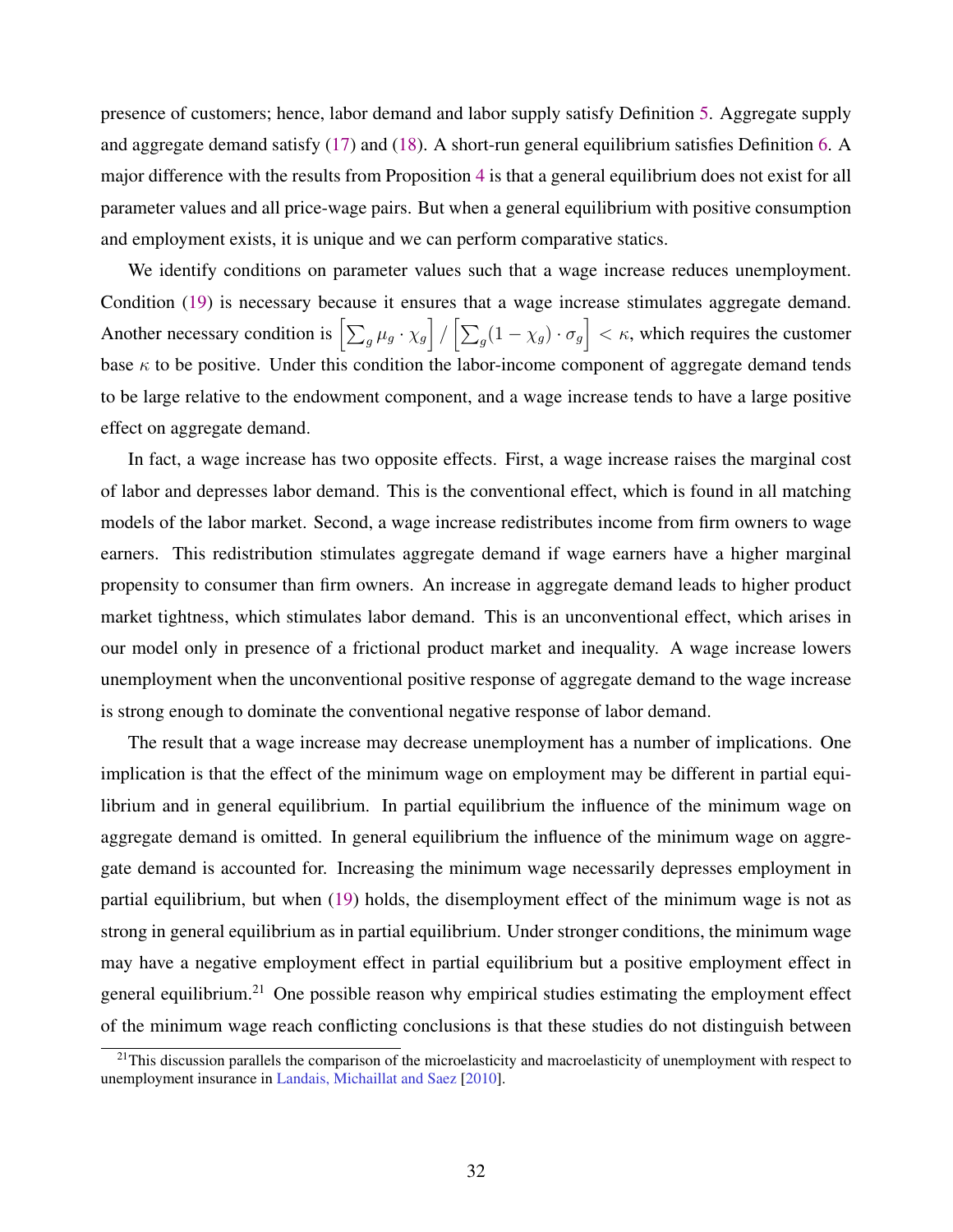<span id="page-34-0"></span>partial- and general-equilibrium effects.<sup>22</sup> On the one hand, studies measuring employment effects within a labor market, for example by comparing workers eligible for the minimum wage to workers ineligible, estimate partial-equilibrium effects. On the other hand, studies measuring employment effects across labor markets estimate general-equilibrium effects. If [\(19\)](#page-32-0) held, the within-state studies would systematically estimate larger disemployment effect than the cross-state studies.

# 4 Relation to Other Macroeconomic Models

In this section, we argue that our matching framework is not restrictive. With alternative assumptions about the functional forms of the utility, production, and matching functions, the value of matching costs, and the price and wage schedules, our framework can replicate the key first-order conditions of a broad range of macroeconomic models—perfect-competition model, existing matching models, fixprice-fixwage model, and monopolistic-competition model. We then explain why making these alternative assumptions would eliminate aggregate demand effects captured by our model.

# 4.1 Perfect-Competition Model

Assume that the matching costs,  $\rho$  and  $\hat{\rho}$ , are zero. Assume that the real wage equals the marginal product of the last worker in the labor force and that the price equals the marginal rate of substitution between the produced good and the nonproduced good at full employment:

$$
w = a \cdot \alpha \cdot h^{\alpha - 1} \tag{20}
$$

$$
p = \frac{\chi}{1 - \chi} \cdot \left(\frac{\mu}{a \cdot h^{\alpha}}\right)^{\frac{1}{\epsilon}}.
$$
 (21)

Under these assumptions, equation [\(14\)](#page-26-0) implies that

$$
\hat{f}(\theta) = \frac{1}{h} \cdot \frac{\alpha}{a \cdot \alpha \cdot h^{\alpha - 1}} \cdot \left(\frac{\chi}{1 - \chi}\right)^{\epsilon} \cdot \mu \cdot \left(\frac{\chi}{1 - \chi}\right)^{-\epsilon} \cdot \left(\frac{a \cdot h^{\alpha}}{\mu}\right) = 1.
$$

Thus,  $\theta \to +\infty$  and  $n = \hat{f}(\theta) \cdot h = h$ . Equation [\(13\)](#page-26-0) implies that

$$
f(x) = \frac{a \cdot \alpha \cdot h^{\alpha - 1}}{a \cdot \alpha} \cdot h^{1 - \alpha} = 1.
$$

 $^{22}$ For a survey of the vast empirical literature on the minimum wage, see for instance [Card and Krueger](#page-44-0) [\[1995\]](#page-44-0).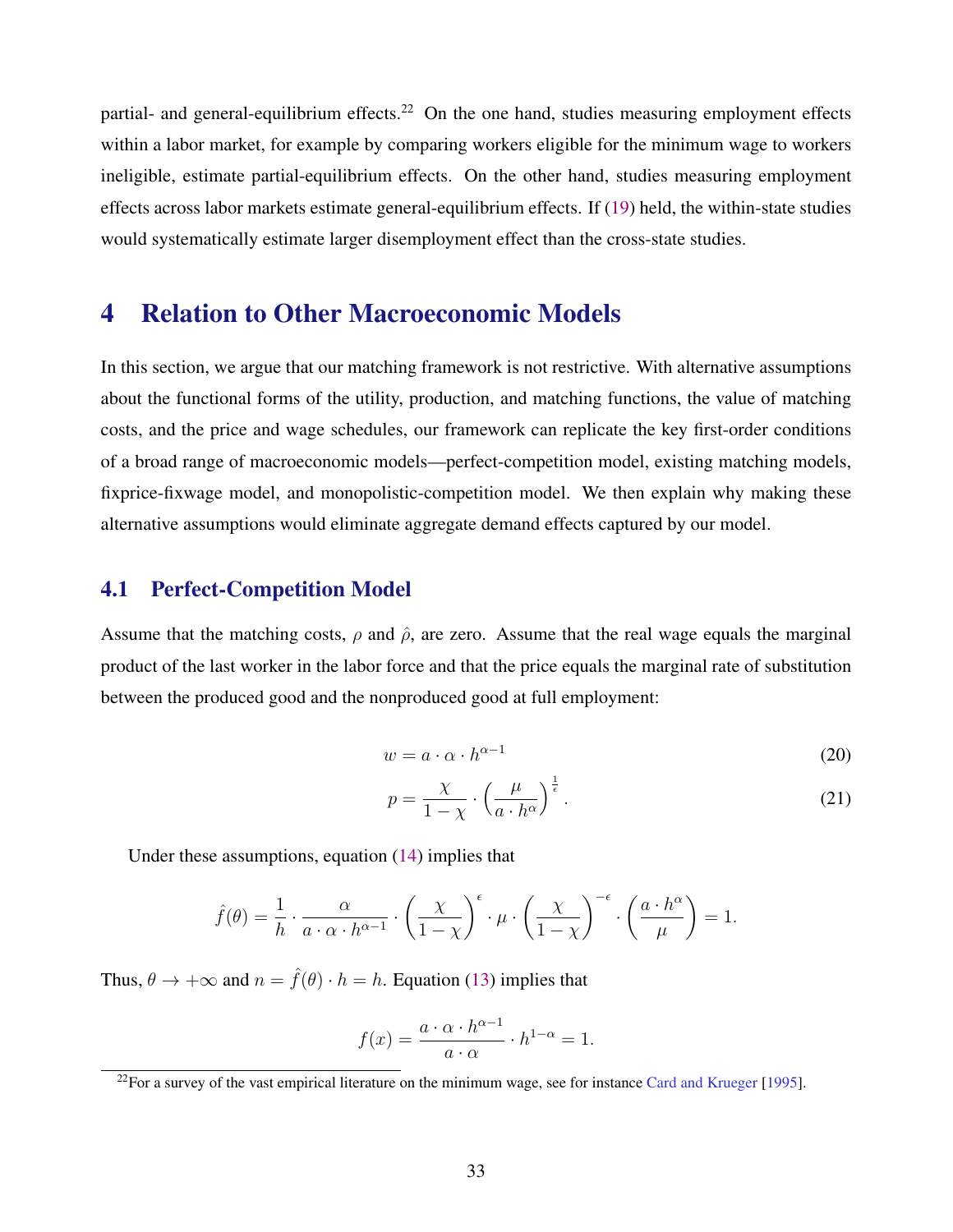<span id="page-35-0"></span>Thus,  $x \to +\infty$  and  $c = f(x) \cdot a \cdot h^{\alpha} = a \cdot h^{\alpha}$ . Labor and product markets behave as if they were perfectly competitive. The matching wedges are zero:  $\tau(x) = \hat{\tau}(\theta) = 0$ . Firms sell all of their production at the going price:  $f(x) = 1$ . All labor force participants find a job at the going wage:  $\hat{f}(\theta) = 1$ . There is no unemployment:  $n = h$ . There is no unsold production:  $c = a \cdot h^{\alpha}$ .

These assumptions are inadequate to study aggregate demand because they eliminate all the effects from aggregate demand shocks. Indeed, employment and consumption do not depend on aggregate demand:  $n = h$  and  $c = a \cdot h^{\alpha}$  for any value  $\mu$  of endowment and any value  $\chi$  of the marginal propensity to consume. Aggregate demand shocks have no effect because any shock to the marginal propensity to consume,  $\chi$ , or the endowment,  $\mu$ , is absorbed by a corresponding change in price, p, such that the aggregate demand,  $c^d = [\chi/(1-\chi)]^{\epsilon} \cdot (\mu/p^{\epsilon})$ , does not change.

# 4.2 Other Matching Models

The following assumptions capture the main features of existing matching models with a product market and a labor market. We assume that consumers have a linear utility function, which is the special case of the CES utility function when  $\epsilon \to +\infty$ , and that firms have a linear production function, which is the special case of our production function when  $\alpha = 1$ . The optimal consumption choice of consumers, given by [\(5\)](#page-8-0), and the optimal employment choice of firms, given by [\(12\)](#page-24-0), yield

$$
(1 + \tau(x)) \cdot p = \frac{\chi}{1 - \chi} \tag{22}
$$

$$
(1 + \hat{\tau}(\theta)) \cdot w = a \cdot f(x). \tag{23}
$$

Equations (22) and (23) show that tightnesses are pinned down independently of quantities so that both aggregate demand and labor demand are perfectly elastic with respect to x and  $\theta$  respectively. The diagrams of Figure [9](#page-36-0) represent the product market in a  $(c, x)$  plane and the labor market in a  $(n, \theta)$  plane. Both aggregate demand and labor demand are represented by horizontal curves.

Existing matching models assume either that price and wage are the outcome of bargaining, or that price and wage are rigid.<sup>23</sup> In a bargaining model, real wage and price are given by

$$
w = \hat{\beta} \cdot a \cdot f(x) \tag{24}
$$

$$
p = \beta \cdot \frac{\chi}{1 - \chi},\tag{25}
$$

<sup>&</sup>lt;sup>23</sup>See [Wasmer](#page-45-0) [\[2011\]](#page-45-0) for a model assuming bargaining and [Hall](#page-44-0) [\[2008\]](#page-44-0) for a model assuming rigid price and wage.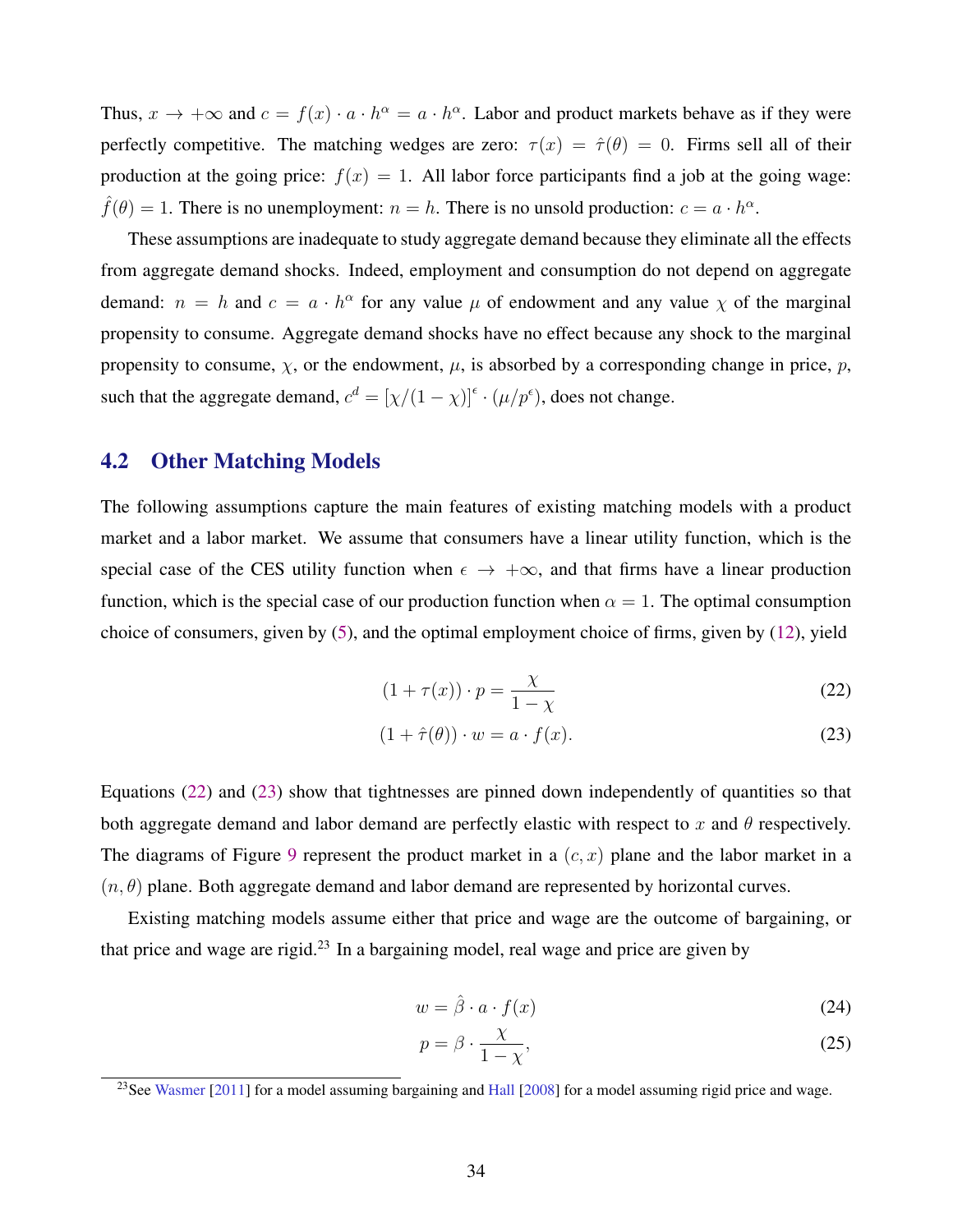<span id="page-36-0"></span>

Figure 9: The matching model with linear utility function and linear production function

where  $\beta \in (0, 1)$  and  $\hat{\beta} \in (0, 1)$  are parameters. The real wage is the generalized Nash solution of the bargaining problem between a worker and a firm when the worker has bargaining power  $\hat{\beta}$ . The surplus to the firm of hiring one worker is  $\mathcal{F}(w) = a \cdot f(x) - w$ . The surplus to the worker of being hired is  $\mathcal{W}(w) = w$ . The Nash solution maximizes  $\mathcal{F}(w)^{1-\hat{\beta}} \cdot \mathcal{W}(w)^{\hat{\beta}}$ , so  $\mathcal{W}(w) = \hat{\beta} \cdot [\mathcal{W}(w) +$  $\mathcal{F}(w) = \hat{\beta} \cdot a \cdot f(x)$  and w satisfies [\(24\)](#page-35-0). The price is the generalized Nash solution to the bargaining problem between a consumer and a firm when the firm has bargaining power  $\beta$ . The surplus to the consumer of buying one unit of produced good is  $C(p) = \chi - p \cdot (1 - \chi)$ . The surplus to the firm of selling one unit of produced good is  $\mathcal{F}(p) = p \cdot (1 - \chi)$ . Firms are owned by consumers so firms' marginal income is valued at consumers' marginal utility of consumption of nonproduced good. The Nash solution maximizes  $C(p)^{1-\beta} \cdot \mathcal{F}(p)^{\beta}$ , so  $\mathcal{F}(p) = \beta \cdot [\mathcal{F}(p) + C(p)] = \beta \cdot \chi$  and p satisfies [\(25\)](#page-35-0). Combining [\(22\)](#page-35-0), [\(23\)](#page-35-0), [\(24\)](#page-35-0) and [\(25\)](#page-35-0), we determine the equilibrium tightnesses:

$$
\beta \cdot (1 + \tau(x)) = 1 \quad \text{and} \quad \hat{\beta} \cdot (1 + \hat{\tau}(\theta)) = 1.
$$

Hence both x and  $\theta$  are pinned down independently of quantities hereby eliminating all the effects from aggregate demand shocks. Indeed, employment and consumption are given by the supply equations  $n = n^{s}(\theta)$  and  $c = c^{s}(x, n)$  and are independent of the aggregate demand parameters,  $\mu$  and  $\chi$ . Aggregate demand shocks are eliminated because the bargained price is proportional to the marginal rate of substitution between produced good and nonproduced good,  $\chi/(1-\chi)$ .

Instead of assuming price and wage bargaining, assume instead that price and real wage are pa-rameters of the model as in [Hall](#page-44-0) [\[2008\]](#page-44-0). For the equilibrium to exist, it is necessary that  $p < \chi/(1-\chi)$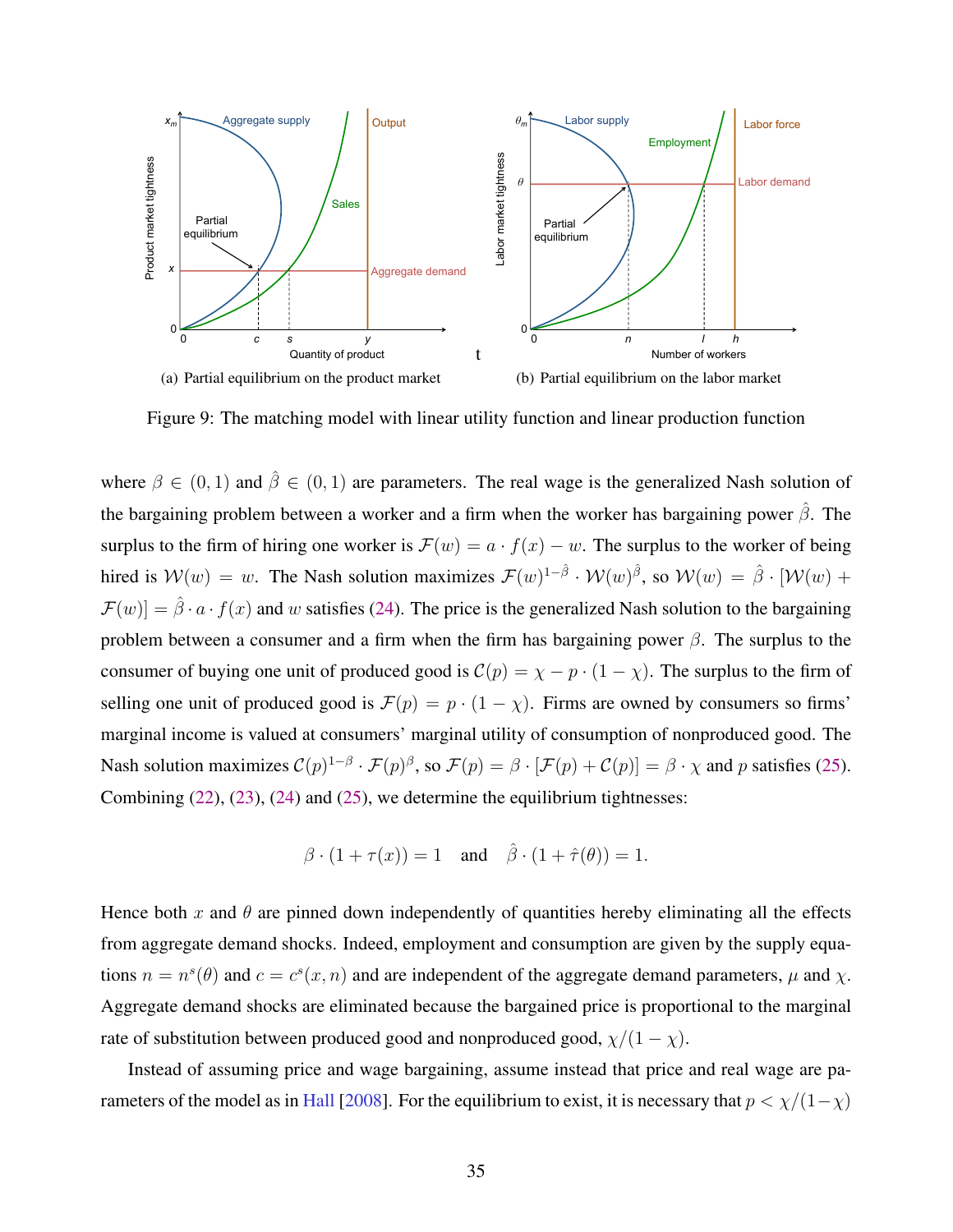and  $w < a$ . The equilibrium tightnesses are given by [\(22\)](#page-35-0) and [\(23\)](#page-35-0). Since price and wage are rigid, aggregate demand shocks (shocks to  $\chi$ ) affect equilibrium tightnesses and quantities. However, many elements of our analysis disappear in this model because the demand curves are perfectly elastic: the transfers of Section [2.5](#page-17-0) have no effect because wealth plays no role; the government-purchase multiplier of Section [2.6](#page-18-0) is always zero; unemployment and unsold production would disappear in absence of matching costs, irrespective of the level of aggregate demand or labor demand.

# 4.3 Monopolistic-Competition Model

We begin by presenting a model with monopolistic competition on the product market and labor market. The model is a variant of the model of [Blanchard and Kiyotaki](#page-44-0) [\[1987,](#page-44-0) Section 2]. Since this model is standard, we omit derivations and only report equilibrium conditions. The economy is composed of a continuum of firms indexed by  $i \in [0, 1]$  and a continuum of households indexed by  $j \in [0, 1]$ . The goods produced by firms are imperfect substitutes and the types of labor supplied by households are also imperfect substitutes, so firms and households have some monopoly power.

The utility function of household  $j$  is given by

$$
\chi \cdot \ln(c_j) + (1 - \chi) \cdot \ln(m_j) - \nu \cdot \frac{\xi}{1 + \xi} \cdot n_j^{\frac{1 + \xi}{\xi}}.
$$
 (26)

Utility depends on consumption of nonproduced good,  $m_j$ , number of hours worked,  $n_j \in (0, 1)$ , and a consumption index,  $c_j \equiv$  $\int_0^1 c_{ij}^{\frac{\zeta-1}{\zeta}}$  $\int_{i,j}^{\frac{\zeta-1}{\zeta}} di$ , where  $c_{ij}$  is consumption of good *i*. The parameters  $\nu > 0, \xi > 0$ , and  $\zeta > 1$ , measure the disutility from labor, the curvature of the disutility for labor, and the elasticity of substitution between goods in utility. The budget constraint of household  $j$  is

$$
m_j + \int_0^1 p_i \cdot c_{ij} di = \mu_j + W_j \cdot n_j + \Pi_j,
$$
 (27)

where  $p_i$  is the price of good i,  $W_j$  is the nominal wage for labor of type j,  $\Pi_j$  is the share of aggregate profits distributed to the household, and  $\mu_j > 0$  is the endowment received by the household. The aggregate endowment of nonproduced good is  $\mu = \int_0^1 \mu_j dj$ . Given  $\{p_i\}$ , household j chooses  $\{c_{ij}\}$ ,  $m_j$ ,  $n_j$ , and  $W_j$  to maximize (26) subject to (27) and to a demand schedule for its labor, a decreasing function of  $W_j$  arising from firms' profit maximization.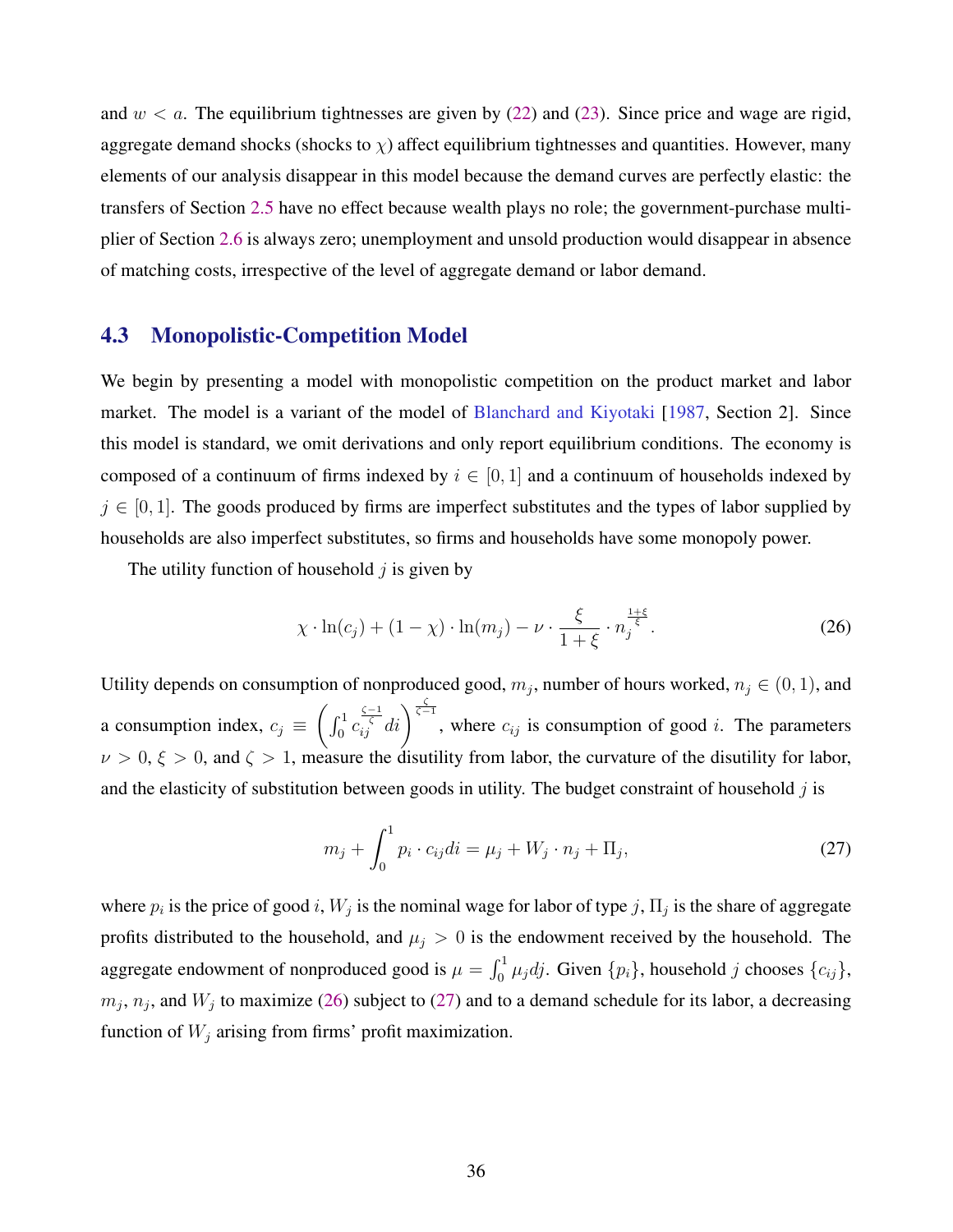<span id="page-38-0"></span>Firm *i* hires labor to produce output. Its production function is

$$
c_i = a \cdot \left( \int_0^1 n_{ij}^{\frac{\gamma - 1}{\gamma}} dj \right)^{\alpha \cdot \frac{\gamma}{\gamma - 1}}, \tag{28}
$$

where  $c_i$  is output of good i, a is the technology level,  $n_{ij}$  is the number of workers of type j hired,  $\gamma > 1$  is the elasticity of substitution between types of labor in production, and  $\alpha < 1$  indicates decreasing returns to scale. Given  $\{W_j\}$ , firm *i* chooses  $\{n_{ij}\}$ ,  $c_i$  and  $p_i$  to maximize profits

$$
p_i \cdot c_i - \int_0^1 W_j \cdot n_{ij} dj.
$$

subject to (28) and to a demand schedule for its good, a decreasing function of  $p_i$  arising from households' utility maximization.

In the symmetric general equilibrium, all households and firms are identical, they set the same prices and wages, and they produce and work the same amounts. In this equilibrium, we have

$$
\frac{W}{p} = \frac{\gamma}{\gamma - 1} \cdot \nu \cdot n^{\frac{1}{\xi}} \cdot \frac{c}{\chi} \tag{29}
$$

$$
\frac{p}{W} = \frac{\zeta}{\zeta - 1} \cdot \frac{1}{\alpha \cdot a} \cdot n^{1 - \alpha},\tag{30}
$$

where W is the nominal wage paid by all firms,  $p$  is the price charged by all firms, and  $n$  and  $c$  measure the aggregate number of hours worked and aggregate quantity of goods produced. Equation (29) says that households set the real wage at a markup  $\gamma/(\gamma - 1) > 1$  over its marginal rate of substitution between leisure and consumption. Equation (30) says that firms set the price at a markup  $\zeta/(\zeta-1) > 1$ over the marginal cost of producing one item.

Our matching model generates the same markups as the model with monopolistic competition under appropriate assumptions. Assume that matching costs are zero and that consumers have a utility function given by  $\chi \cdot \ln(c) + (1 - \chi) \cdot \ln(m) - \nu \cdot [\xi/(1 + \xi)] \cdot h^{\frac{1+\xi}{\xi}}$ , where h is the number of workers in the labor force searching for a job. Given that  $h = n/\hat{f}(\theta)$ , the optimal choice of labor force participation imposes

$$
\frac{W}{p} = \frac{1}{\hat{f}(\theta)^{\frac{1+\xi}{\xi}}} \cdot \nu \cdot n^{\frac{1}{\xi}} \cdot \frac{c}{\chi},
$$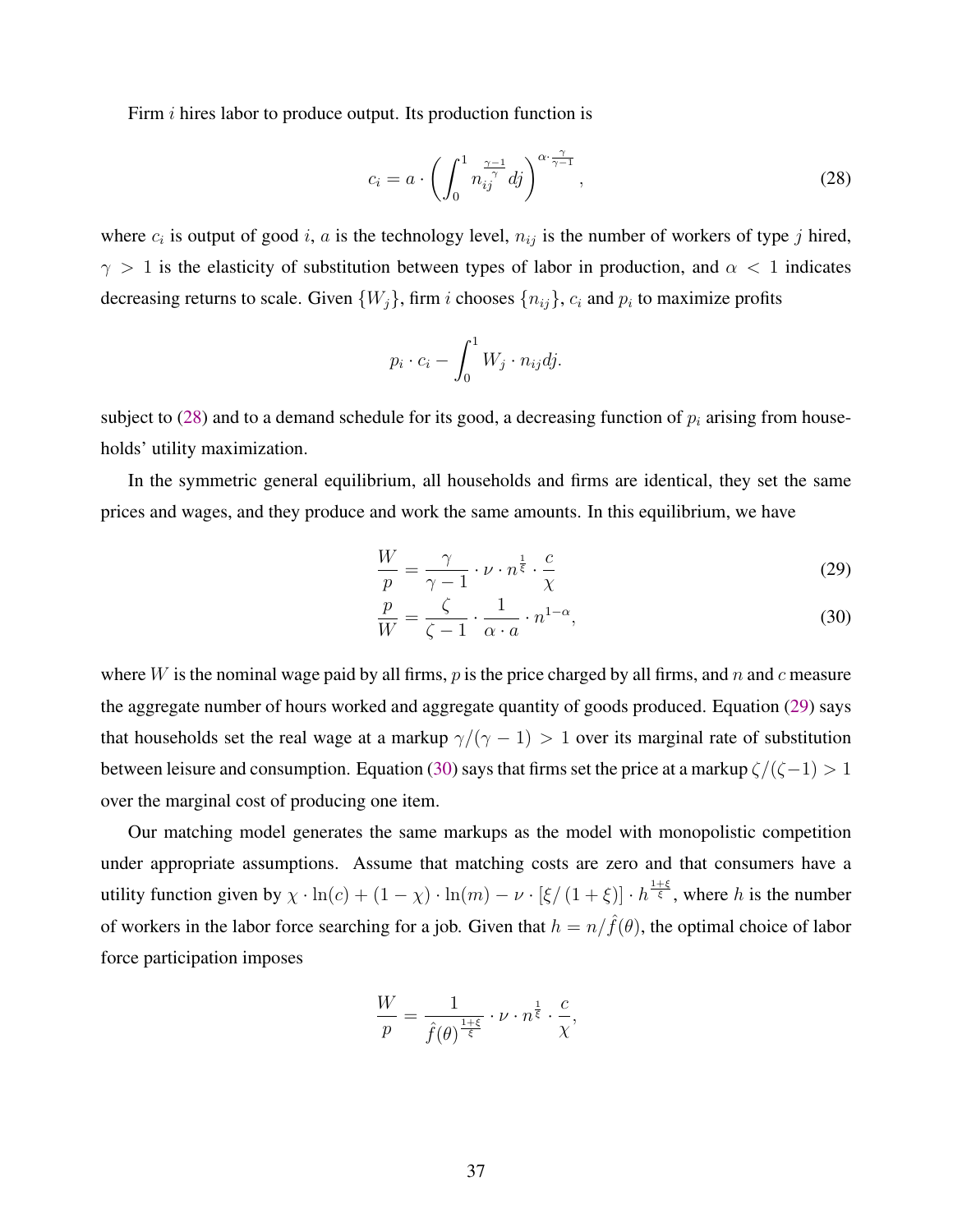<span id="page-39-0"></span>where  $W \equiv w \cdot p$  is the nominal wage. With  $\hat{\rho} = 0$  and hence  $\hat{\tau}(\theta) = 0$ , equation [\(12\)](#page-24-0) becomes

$$
\frac{p}{W} = \frac{1}{f(x)} \cdot \frac{1}{\alpha \cdot a} \cdot n^{1-\alpha}.
$$

We make two assumptions on tightnesses to close the model:

$$
f(x) = \frac{\zeta - 1}{\zeta} \tag{31}
$$

$$
\hat{f}(\theta) = \left(\frac{\gamma - 1}{\gamma}\right)^{\frac{\xi}{1 + \xi}}.\tag{32}
$$

These assumptions impose that the job-finding probability is the inverse of the labor market markup and the selling probability is the inverse of the product market markup to the power of  $\xi/(1+\xi)$ . Under these conditions, the quadruplet  $(c, n, W, p)$  satisfies equations [\(29\)](#page-38-0) and [\(30\)](#page-38-0) both in the model with matching frictions and in the model with monopolistic competition. The ratio between the marginal product of labor and the marginal rate of substitution, sometimes called the *labor wedge*, is therefore identical in the two models and equal to  $\gamma \cdot \xi / [(\gamma - 1) \cdot (\xi - 1)] > 1$ .

These assumptions are inadequate to study aggregate demand because they eliminate all the effects from aggregate demand shocks. Indeed, unemployment rate and consumption do not depend on aggregate demand:  $u = \left(1 - \hat{f}(\theta)\right) \cdot h$  and  $c = f(x) \cdot a \cdot \hat{f}(\theta)^{\alpha} \cdot h^{\alpha}$  where  $f(x)$  and  $\hat{f}(\theta)$  depend only on the parameters  $\zeta$ ,  $\gamma$ , and  $\xi$  and not on the parameters capturing aggregate demand,  $\mu$  and  $\chi$ . Aggregate demand shocks have no effect because the price always adjusts such that (31) holds. Given that  $f(x)$  and the real wage remain the same, the labor demand does not respond to aggregate demand shocks. The labor supply does not respond either so unemployment is unaffected. In fact, the price response is such that the aggregate demand curve does not shift in response to aggregate demand shocks. Aggregate demand shocks impact unemployment in this model only if (31) and (32) do not always hold. One way to eliminate (31) and (32) is to assume instead that price and real wage are somewhat rigid, which brings us back to the model of Section [3.](#page-22-0)<sup>24</sup>

# 4.4 Fixprice-Fixwage Model

The standard fixprice-fixwage model was developed by [Barro and Grossman](#page-44-0) [\[1971\]](#page-44-0).<sup>25</sup> Our model cannot replicate the allocation of that model because firms' sales are sometimes determined by a

<sup>&</sup>lt;sup>24</sup>This is only a reinterpretation of the insight of [Blanchard and Kiyotaki](#page-44-0) [\[1987\]](#page-44-0). They showed that aggregate demand shocks have effects in the monopolistic-competition model only if prices are rigid.

 $^{25}$ See Bénassy [\[1993\]](#page-44-0) for an overview of this class of models and their properties.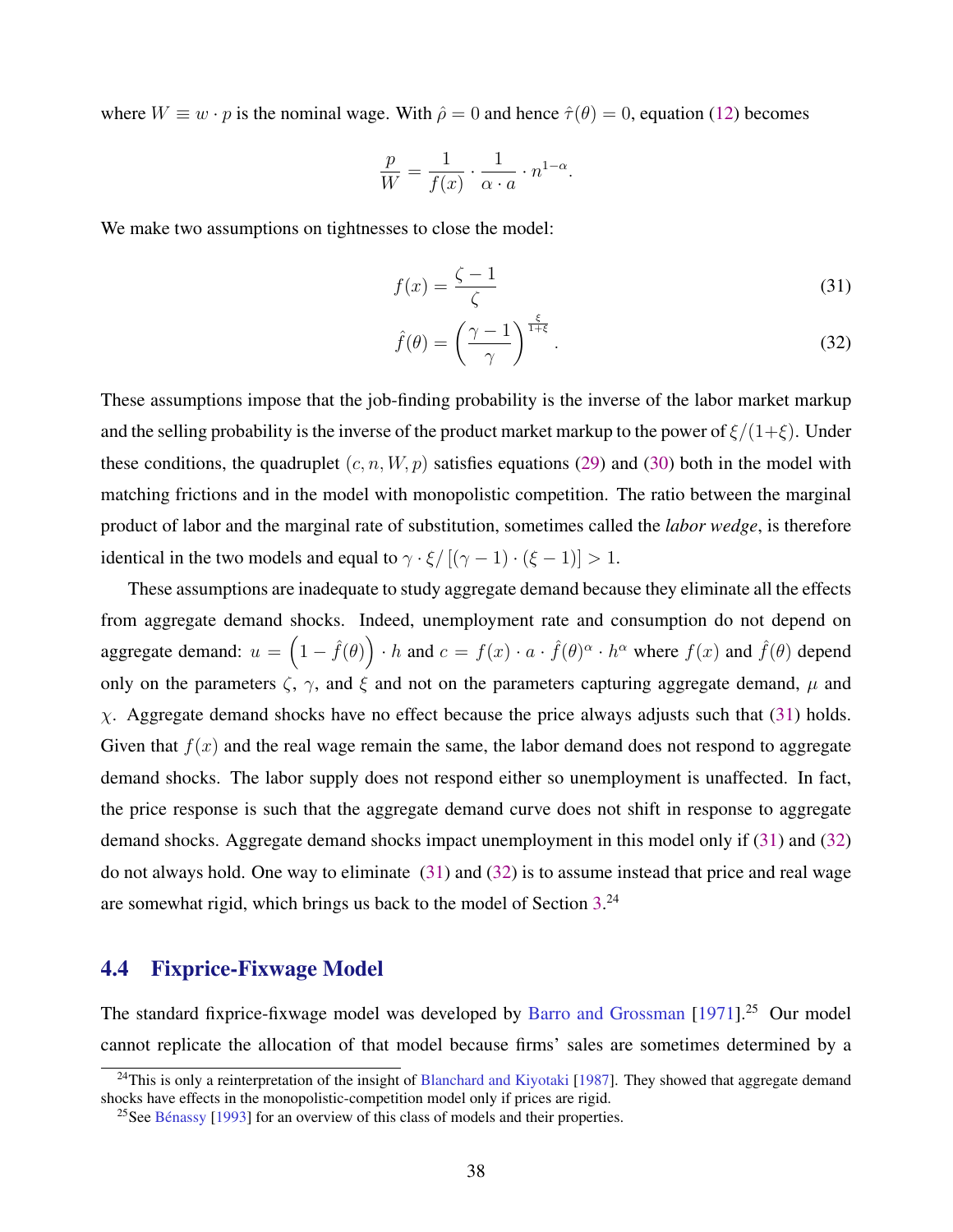demand constraint in that model whereas they are always determined by a marginal decision in our model.<sup>26</sup> Our model can, however, replicate the allocation of a fixprice-fixwage model with a proportional rationing rule. With this rule, all agents on the rationed side of the market trade with the same probability. This alternative model predicts slightly different allocations from the standard fixpricefixwage model, but the allocations can still be sorted into its four traditional regimes.

To replicate the allocation of the fixprice-fixwage model with proportional rationing, we assume that the matching costs are zero and that the matching functions are given by  $s = \min \{v, y\}$  and  $l = \min \{\hat{v}, h\}$ . These matching functions are the special case of those considered in our model when  $\eta \to +\infty$  and  $\hat{\eta} \to +\infty$ . Since the matching functions have a kink, the matching probabilities have a kink as well:  $f(x) = \min\{x, 1\}$  and  $\hat{f}(\theta) = \min\{0, 1\}$ . Accordingly, the supply functions are defined piecewise, with one piece when the relevant tightness is below 1 and one piece when it is above 1:  $n^{s}(\theta) = \min{\{\theta, 1\}} \cdot h$  and  $c^{s}(x, n) = \min{\{x, 1\}} \cdot a \cdot n^{\alpha}$ . Since the matching wedges,  $\tau(x)$ and  $\hat{\tau}(\theta)$ , are zero, the demand functions do not depend on the tightness in their market:  $n^d(\theta, x, w) =$  $(\min\{x,1\}\cdot a\cdot\alpha/w)^{\frac{1}{1-\alpha}}$  and  $c^d(p) = [\chi/(1-\chi)]^{\epsilon} \cdot \mu/p^{\epsilon}$ . In particular, equilibrium consumption is  $c = [\chi/(1-\chi)]^{\epsilon} \cdot \mu/p^{\epsilon}$ . Supply and demand curves are represented in Figure [10](#page-42-0) in a  $(c, x)$  plane and in a  $(n, \theta)$  plane. The aggregate supply and labor supply are piecewise linear with a kink at  $x = 1$  and  $\theta = 1$ , respectively; the aggregate demand is vertical; and the labor demand is vertical. Given price and real wage, tightnesses and quantities are determined by the intersection of supply and demand curves. By introducing matching functions that govern the number of trades on each market, we rewrite the fixprice-fixwage model, which traditionally is a disequilibrium model, as an equilibrium model. Before describing the four regimes, we define two functions to help delimitate them:  $p \mapsto w^{\theta}(p) = (\alpha/h) \cdot [\chi/(1-\chi)]^{\epsilon} \cdot \mu/p^{\epsilon}$  and  $p \mapsto w^{x}(p) = \alpha \cdot a^{\frac{1}{\alpha}} \cdot \{[(1-\chi)/\chi]^{\epsilon} \cdot p^{\epsilon}/\mu\}^{\frac{1-\alpha}{\alpha}}$ . The function  $w^{\theta}$  decreases from  $+\infty$  to 0 for  $p \in (0, +\infty)$ . The function  $w^x$  increases from 0 to  $+\infty$ for  $p \in (0, +\infty)$ . Accordingly, the equation  $w^{\theta}(p) = w^x(p)$  admits a unique solution on  $(0, +\infty)$ , which we denote  $p^*$ . We denote  $w^* = w^{\theta}(p^*)$ . We can show that  $p^*$  is given by [\(21\)](#page-34-0) and  $w^*$  is given by [\(20\)](#page-34-0). Figure [10\(c\)](#page-42-0) delimitates the four regimes in a  $(p, w)$  plane.

In the *Keynesian unemployment regime*, there is excess supply in the labor and product market:

<sup>&</sup>lt;sup>26</sup>Indeed when demand is low in the standard fixprice-fixwage model, firms sell all of their output up to a fixed number of items and none above that number. In our model, firms sell all their output with the same probability; they choose output and thus sales to equalize marginal cost with marginal revenue.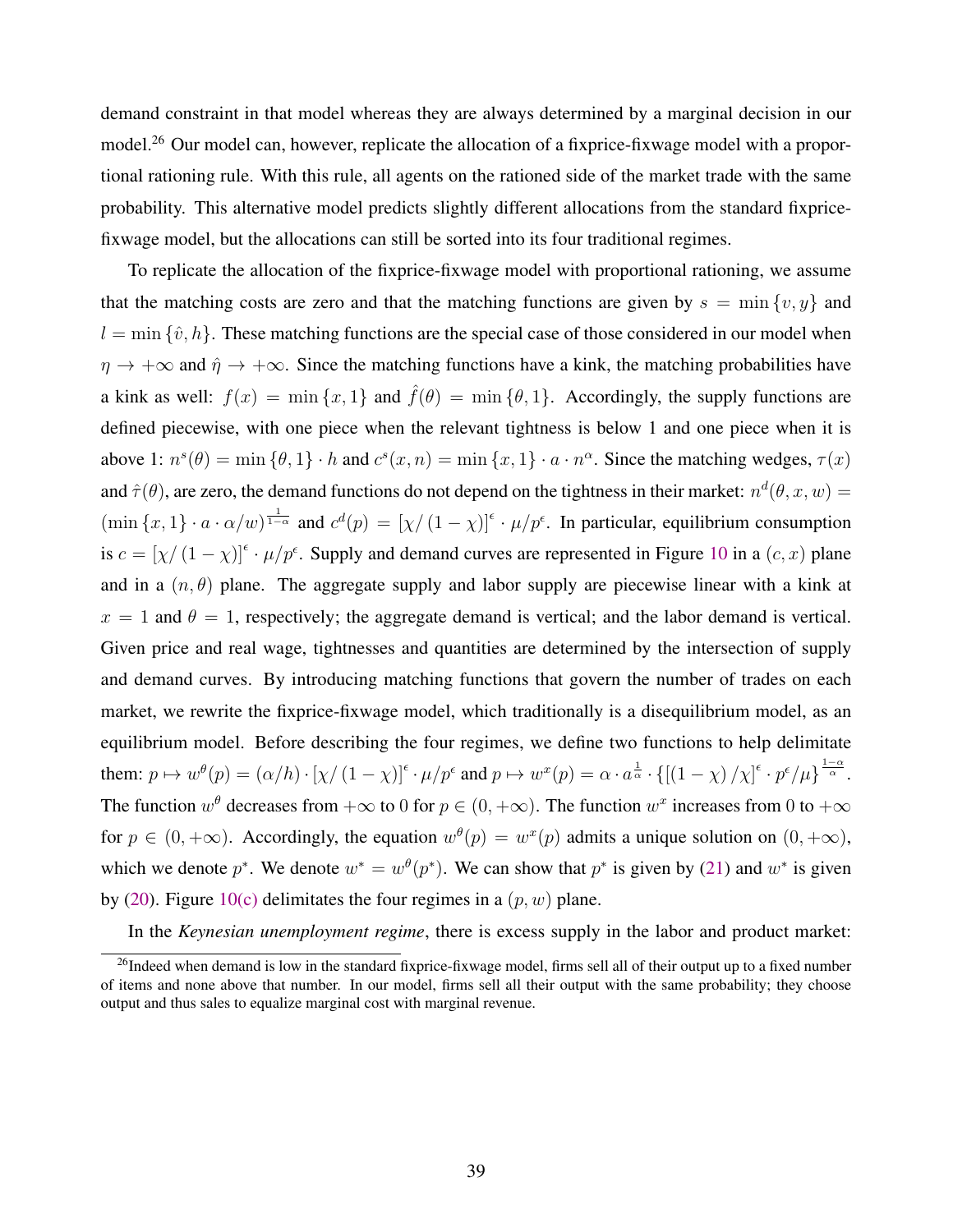$1 > \hat{f}(\theta) = \theta$  and  $1 > f(x) = x$ . The equilibrium tightnesses satisfy

$$
\theta = \frac{\alpha}{h \cdot w} \cdot \left(\frac{\chi}{1 - \chi}\right)^{\epsilon} \cdot \frac{\mu}{p^{\epsilon}}
$$

$$
x = \frac{w^{\alpha}}{a \cdot \alpha^{\alpha}} \cdot \left[\left(\frac{\chi}{1 - \chi}\right)^{\epsilon} \cdot \frac{\mu}{p^{\epsilon}}\right]^{1 - \alpha}.
$$

Employment  $n = \theta \cdot h$  is determined partly by aggregate demand and partly by the real wage. In the standard fixprice-fixwage model, employment only depends on demand in the Keynesian unemployment regime. In our model, employment also depends on the wage because firms have a positive probability to sell any amount of production so employment is determined by the marginal cost of labor and not by a quantity constraint. This regime prevails if  $w > w^{\theta}(p)$  and  $w < w^{x}(p)$ . In the *classical unemployment regime*, there is excess supply in the labor market and excess demand in the product market:  $1 > \hat{f}(\theta) = \theta$  and  $1 = f(x)$ . Product market tightness  $x \ge 1$  is irrelevant. Labor market tightness satisfies

$$
\theta = \frac{1}{h} \cdot \left(\frac{\alpha \cdot a}{w}\right)^{\frac{1}{1-\alpha}}
$$

.

Employment  $n = \theta \cdot h$  is completely determined by the real wage. Aggregate demand does not matter because firms sell all their production for sure on the product market. This regime prevails if  $w > w^*$  and  $w = w^x(p)$ . If  $w > w^x(p)$ , there is no equilibrium. In the *underconsumption regime*, there is excess demand in the labor market and excess supply in the product market:  $\hat{f}(\theta) = 1$  and  $1 > f(x) = x$ . Labor market tightness  $\theta \ge 1$  is irrelevant. Product market tightness satisfies

$$
x = \frac{w}{a \cdot \alpha \cdot h^{\alpha - 1}}.
$$

There is no unemployment:  $n = h$ . This regime prevails if  $w < w^*$  and  $w = w^{\theta}(p)$ . If  $w < w^{\theta}(p)$ , there is no equilibrium. In the *repressed inflation regime*, there is excess demand in the labor market and excess demand in the product market:  $\hat{f}(\theta) = 1$  and  $f(x) = 1$ . The tightnesses  $x > 1$  and  $\theta > 1$ are irrelevant. There is no unemployment:  $n = h$ . This regime prevails for  $w = w^*$  and  $p = p^*$ . Price and real wage are exactly the same as in the perfectly competitive case. Thus, the repressed inflation regime is identical to the Walrasian equilibrium.

The assumptions made in this section could be used to study the effect of aggregate demand on unemployment. However, these assumptions limit the theory without clear advantages. First, the equilibrium is not well defined for all positive prices and wages. Second, the theory is complex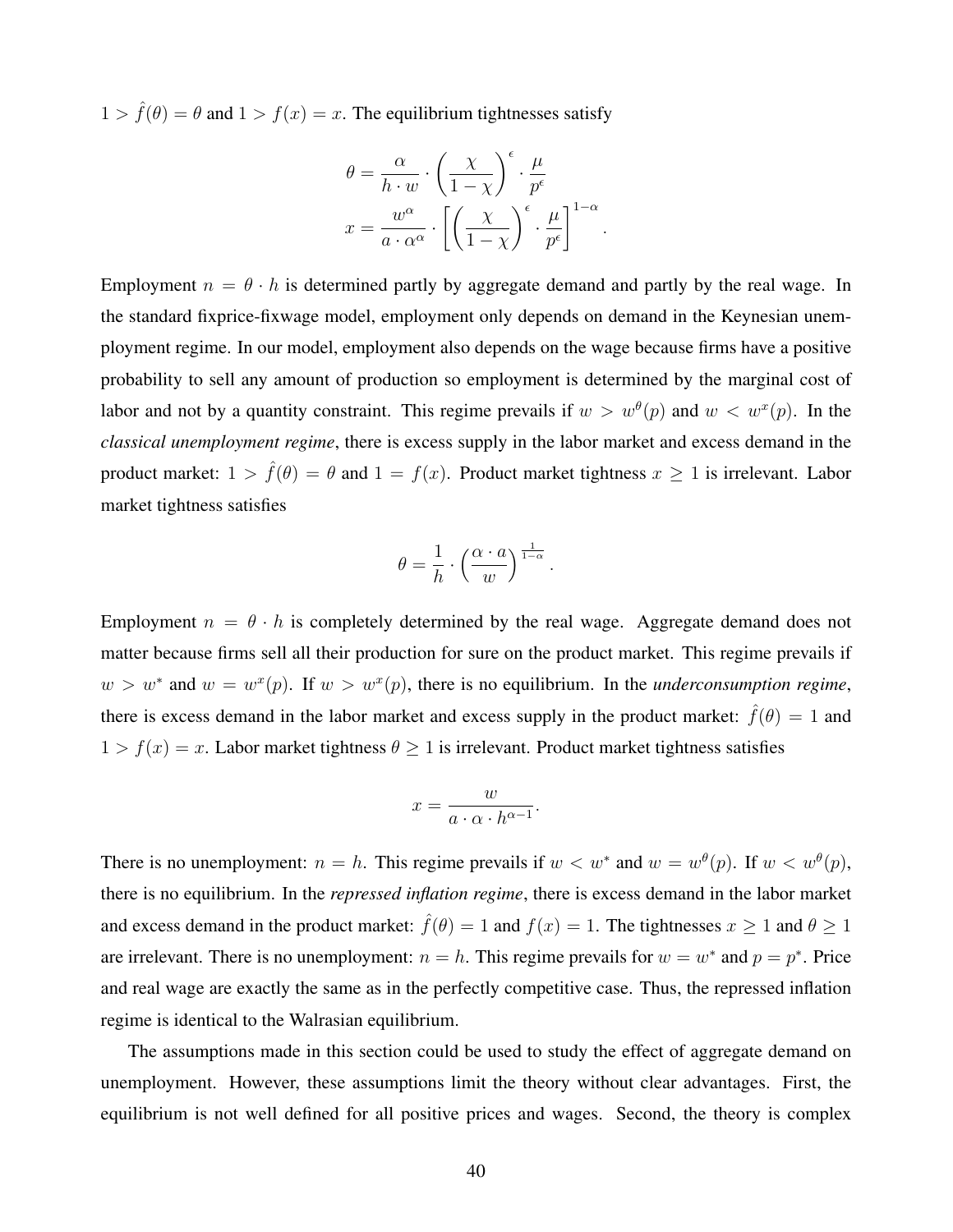<span id="page-42-0"></span>

(c) The four regimes of the fixprice-fixwage model

Figure 10: The fixprice-fixwage model of Section [4.4](#page-39-0)

because it requires to determine in which of the four regimes the economy operates in order to know which equilibrium conditions hold. Third, aggregate demand plays an interesting role only in the Keynesian unemployment regime, and not in the other regimes.

# 5 Conclusion

This paper proposes a parsimonious model that links unemployment to aggregate demand. We envision three applications for the model. First, the model could be used to analyse the impact on unemployment of a broad range of fiscal policies that affect simultaneously aggregate demand, labor demand, and labor supply. The model could address the following questions: Should unemployment insurance be more generous in recessions to stimulate aggregate demand, or should it be less generous to incentivize jobseekers to search more? Should payroll tax shift from employees to employers in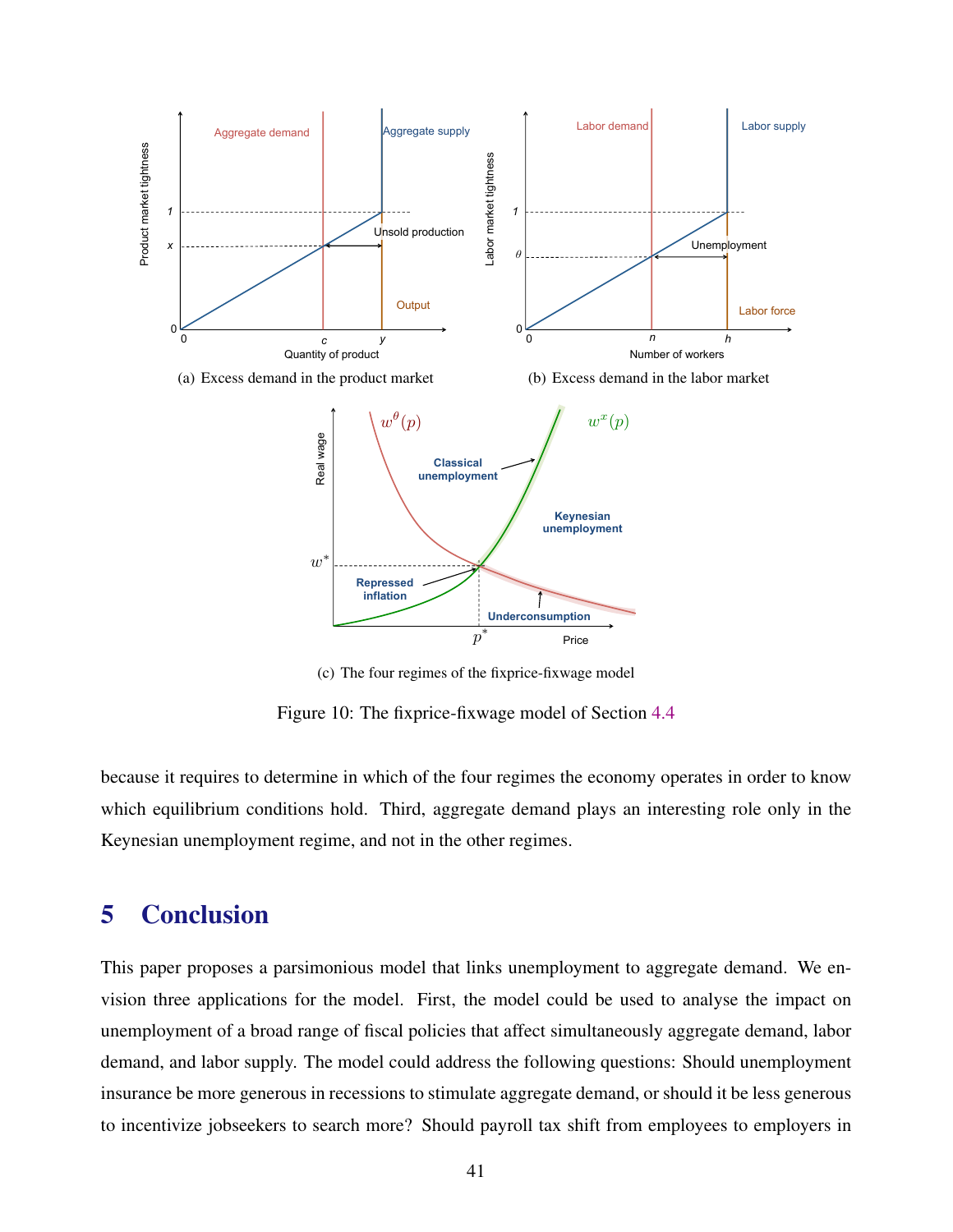recessions to stimulate aggregate demand, or should it shift from employers to employees to reduce labor cost and stimulate hiring? Should the minimum wage rise in recessions to increase the income of poorer workers with a high marginal propensity to consume and thus stimulate aggregate demand, or should it fall to stimulate hiring of low-income workers? Should income tax be more progressive in recessions to stimulate aggregate demand, or should it be more regressive to encourage work?

Second, empirical research could exploit the theoretical predictions of the model to identify the macroeconomic shocks driving business cycle fluctuations. A key result of our analysis is that product market tightness and sales are positively correlated under aggregate demand shocks, whereas they are negatively correlated under other shocks. This result implies that the probability to sell goods is procyclical under aggregate demand shocks and countercyclical under other shocks. This probability can be measured by the ratio of sales to stock for sales in a given period. Hence, empirical research on the cyclical behavior of sales and inventories could be useful to separate between different types of macroeconomic shocks. For instance, [Bils and Kahn](#page-44-0) [\[2000\]](#page-44-0) study empirically the cyclicality of the ratio of sales to stock for sales in the manufacturing sector in the US. They find that this ratio is strongly procyclical, suggesting that aggregate demand shocks play an important role in their data.

Third, the model could be a starting point to build a more sophisticated dynamic stochastic general equilibrium model featuring unsold production and unemployment. An important restriction of the theory, however, needs to be addressed to obtain a quantitatively realistic macroeconomic model. The restriction is that prices are completely rigid in the short-run in response to a shock and that all adjustments take place through tightnesses. Naturally in the long-run, market forces could push prices to adjust if their level is inefficient. For instance if prices are too high, new markets may be created with lower prices but higher tightness.<sup>27</sup> Sellers and buyers have incentives to move to these new markets because they are more efficient so there is a larger surplus to share. Sellers are compensated for the lower price with a higher probability to sell. Buyers are compensated for the higher matching wedge by a lower price. A mechanism that could lead to the creation of these new markets and dynamic price adjustments in the medium-run is the competitive search mechanism of [Moen](#page-45-0) [\[1997\]](#page-45-0). Modeling these market forces would provide a microfoundation for the aggregate supply curve of the traditional AS-AD model; indeed, the AS curve represents the price increase arising when the economy is overheating and the price decrease arising when the economy is slack.

 $^{27}$ [Lazear](#page-45-0) [\[2010\]](#page-45-0) finds evidence of such behavior for price and tightness in the housing market in the US.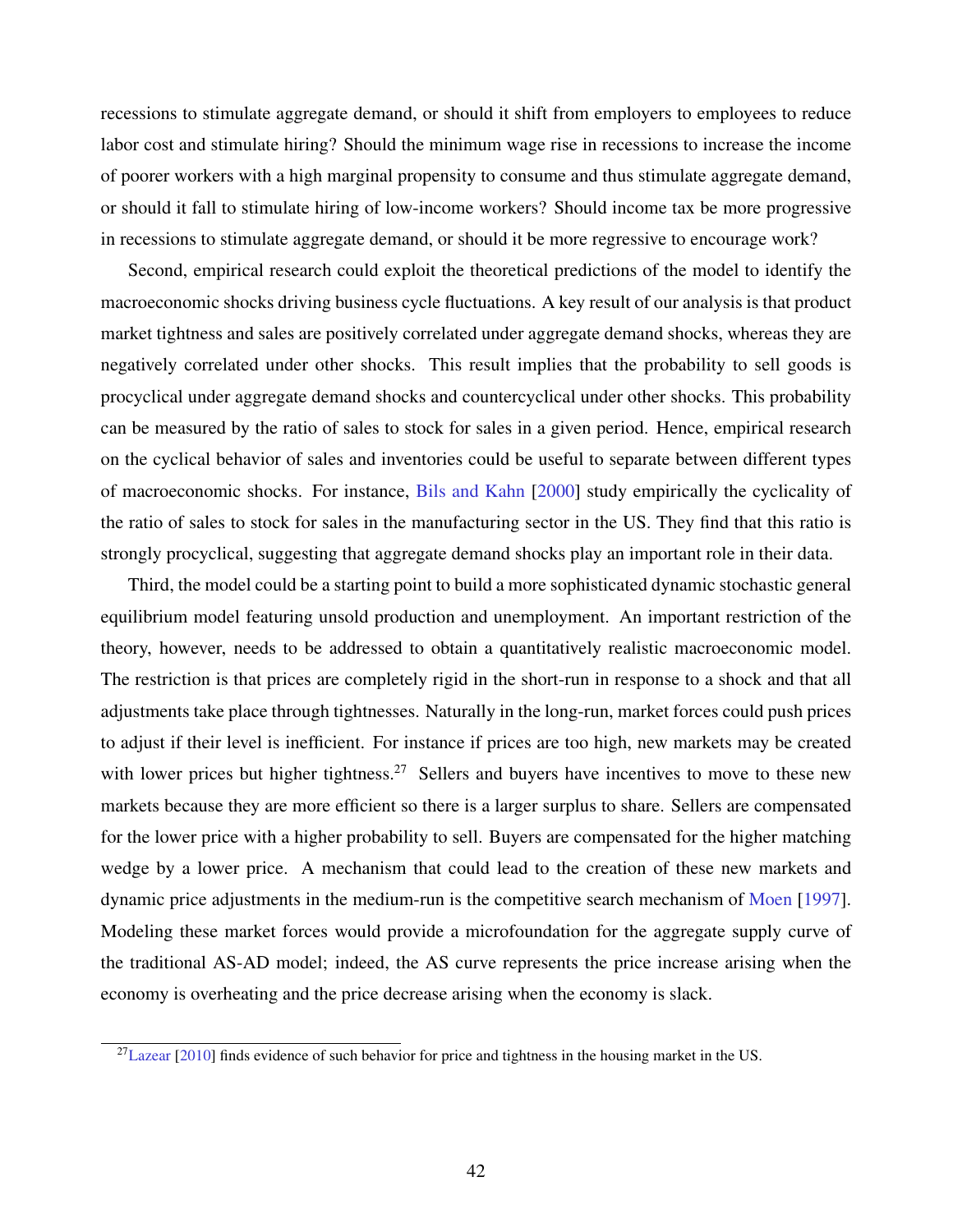# <span id="page-44-0"></span>**References**

- Bai, Yan, Jose-Victor Rios-Rull, and Kjetil Storesletten. 2012. "Demand Shocks as Productivity Shocks." [http://www.econ.umn.edu/](http://www.econ.umn.edu/~vr0j/papers/brs_Sept_27_2012.pdf)∼vr0j/papers/brs Sept 27 2012.pdf.
- Barro, Robert J., and Herschel I. Grossman. 1971. "A General Disequilibrium Model of Income and Employment." *American Economic Review*, 61(1): 82–93.
- Bénassy, Jean-Pascal. 1993. "Nonclearing Markets: Microeconomic Concepts and Macroeconomic Applications." *Journal of Economic Literature*, 31(2): 732–761.
- Bils, Mark J., and James A. Kahn. 2000. "What Inventory Behavior Tells Us about Business Cycles." *American Economic Review*, 90(3): 458–481.
- Blanchard, Olivier J., and Jordi Galí. 2010. "Labor Markets and Monetary Policy: A New-Keynesian Model with Unemployment." *American Economic Journal: Macroeconomics*, 2(2): 1–30.
- Blanchard, Olivier J., and Nobuhiro Kiyotaki. 1987. "Monopolistic Competition and the Effects of Aggregate Demand." *American Economic Review*, 77(4): 647–666.
- Burdett, Kenneth, and Kenneth L. Judd. 1983. "Equilibrium Price Dispersion." *Econometrica*, 51(4): 955– 969.
- Card, David, and Alan B. Krueger. 1995. *Myth and Measurement: The New Economics of the Minimum Wage.* Princeton University Press.
- den Haan, Wouter J., Garey Ramey, and Joel Watson. 2000. "Job Destruction and Propagation of Shocks." *American Economic Review*, 90(3): 482–498.
- Diamond, Peter A. 1982. "Wage Determination and Efficiency in Search Equilibrium." *Review of Economic Studies*, 49(2): 217–227.
- Edgeworth, Francis Y. 1881. *Mathematical Psychics: An Essay on the Application of Mathematics to the Moral Sciences.* London:Kegan Paul.
- Eggertsson, Gauti B., and Paul Krugman. 2012. "Debt, Deleveraging, and the Liquidity Trap: A Fisher-Minsky-Koo approach." *Quarterly Journal of Economics*, 127(3): 1469–1513.
- Farmer, Roger E. A. 2008. "Aggregate Demand and Supply." *International Journal of Economic Theory*, 4(1): 77–93.
- Farmer, Roger E.A. 2009. "Confidence, Crashes and Animal Spirits." National Bureau of Economic Research Working Paper 14846.
- Hall, Robert E. 2005. " Employment Fluctuations with Equilibrium Wage Stickiness." *American Economic Review*, 95(1): 50–65.
- Hall, Robert E. 2008. "General Equilibrium with Customer Relationships: A Dynamic Analysis of RentSeeking." [http://www.stanford.edu/](http://www.stanford.edu/~rehall/GECR_no_derivs.pdf)∼rehall/GECR\_no\_derivs.pdf.
- Hart, Oliver. 1982. "A Model of Imperfect Competition with Keynesian Features." *Quarterly Journal of Economics*, 97(1): 109–138.
- Heathcote, Jonathan, and Fabrizio Perri. 2012. "Wealth and Volatility."
- Hicks, John. 1965. *Capital and Growth.* Oxford University Press.
- Howitt, Peter, and R. Preston McAfee. 1987. "Costly Search and Recruiting." *International Economic Review*, 28(1): 89–107.
- Kaplan, Greg, and Guido Menzio. 2013. "Shopping Externalities and Self-Fulfilling Unemployment Fluctuations." National Bureau of Economic Research Working Paper 18777.
- Keynes, John Maynard. 1936. *The General Theory of Employment, Interest and Money.* Macmillan.
- Landais, Camille, Pascal Michaillat, and Emmanuel Saez. 2010. "Optimal Unemployment Insurance over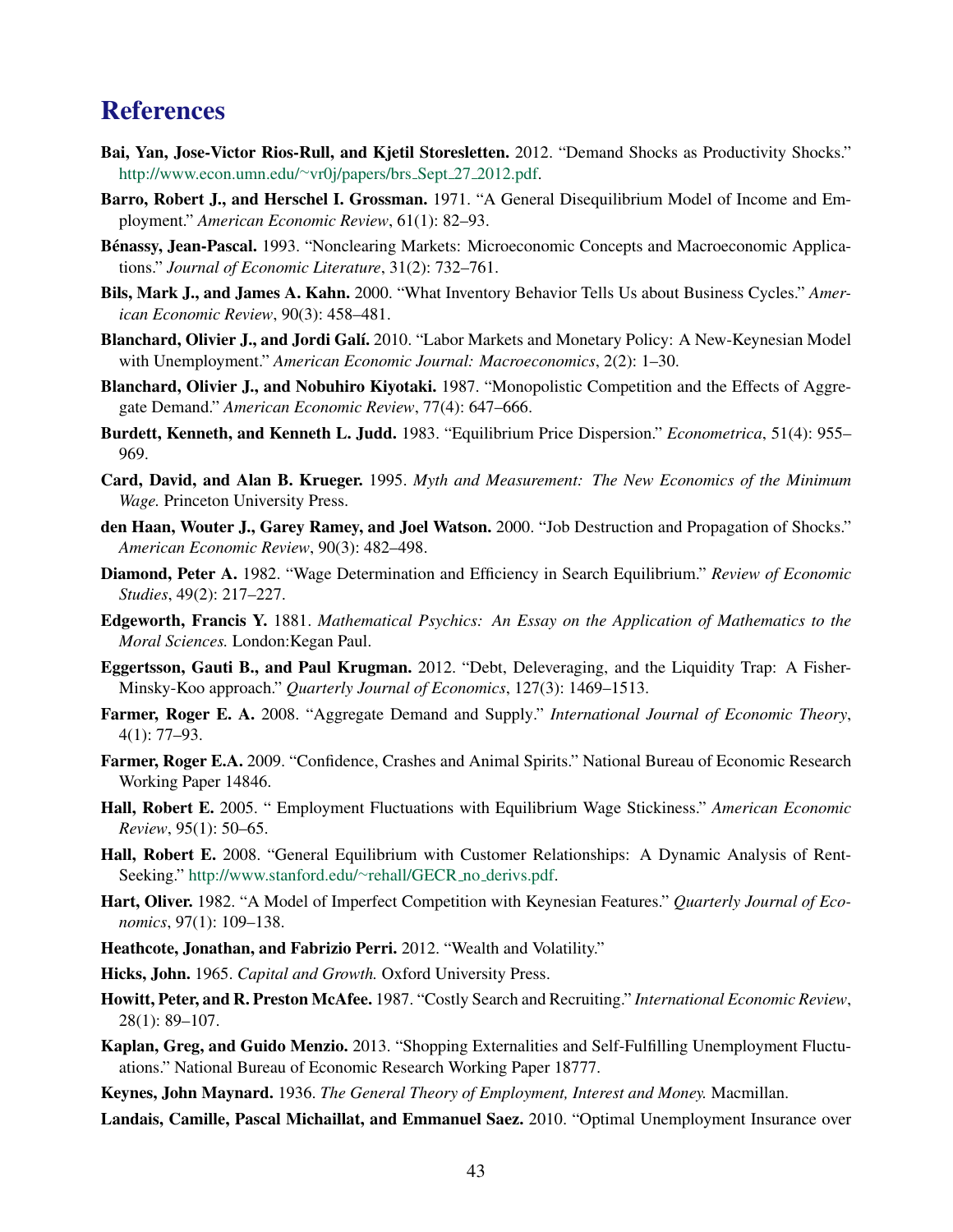<span id="page-45-0"></span>the Business Cycle." National Bureau of Economic Research Working Paper 16526.

- Lazear, Edward P. 2010. "Why Do Inventories Rise When Demand Falls in Housing and Other Markets?" National Bureau of Economic Research Working Paper 15878.
- Lehmann, Etienne, and Bruno Van der Linden. 2010. "Search Frictions on Product and Labor Markets: Money in the Matching Function." *Macroeconomic Dynamics*, 14(01): 56–92.
- Lorenzoni, Guido. 2009. "A Theory of Demand Shocks." *American Economic Review*, 99(5): 2050–2084.
- Mian, Atif, and Amir Sufi. 2012. "What Explains High Unemployment? The Aggregate Demand Channel." Chicago Booth Working Paper 13-43.
- Michaillat, Pascal. 2012. "Do Matching Frictions Explain Unemployment? Not in Bad Times." *American Economic Review*, 102(4): 1721–1750.
- Michaillat, Pascal. forthcoming. "A Theory of Countercyclical Government Multiplier." *American Economic Journal: Macroeconomics*.
- Moen, Espen R. 1997. "Competitive Search Equilibrium." *Journal of Political Economy*, 105(2): 385–411.
- Montgomery, James D. 1991. "Equilibrium Wage Dispersion and Interindustry Wage Differentials." *Quarterly Journal of Economics*, 106(1): 163–179.
- Mortensen, Dale T. 1982. "Property Rights and Efficiency in Mating, Racing, and Related Games." *American Economic Review*, 72(5): 968–979.
- Petrongolo, Barbara, and Christopher A. Pissarides. 2001. "Looking into the Black Box: A Survey of the Matching Function." *Journal of Economic Literature*, 39(2): 390–431.
- Pissarides, Christopher A. 1985. "Short-Run Equilibrium Dynamics of Unemployment, Vacancies, and Real Wages." *American Economic Review*, 75(4): 676–690.
- Ramey, Valerie A. 2011. "Can Government Purchases Stimulate the Economy?" *Journal of Economic Literature*, 49: 673–685.
- Rendhal, Pontus. 2012. "Fiscal Policy in an Unemployment Crisis." [sites.google.com/site/pontusrendahl/](sites.google.com/site/pontusrendahl/stimulus.pdf) [stimulus.pdf.](sites.google.com/site/pontusrendahl/stimulus.pdf)
- Rogerson, Richard, Robert Shimer, and Randall Wright. 2005. "Search-Theoretic Models of the Labor Market: A Survey." *Journal of Economic Literature*, 43(4): 959–988.
- Shimer, Robert. 2010. *Labor Markets and Business Cycles.* Princeton, NJ:Princeton University Press.
- Wasmer, Etienne. 2011. "A Steady-State Model of Non-Walrasian Economy with Three Imperfect Markets." [http://econ.sciences-po.fr/sites/default/files/file/ewasmer/WasmerNequal3-3June2011.pdf.](http://econ.sciences-po.fr/sites/default/files/file/ewasmer/WasmerNequal3-3June2011.pdf)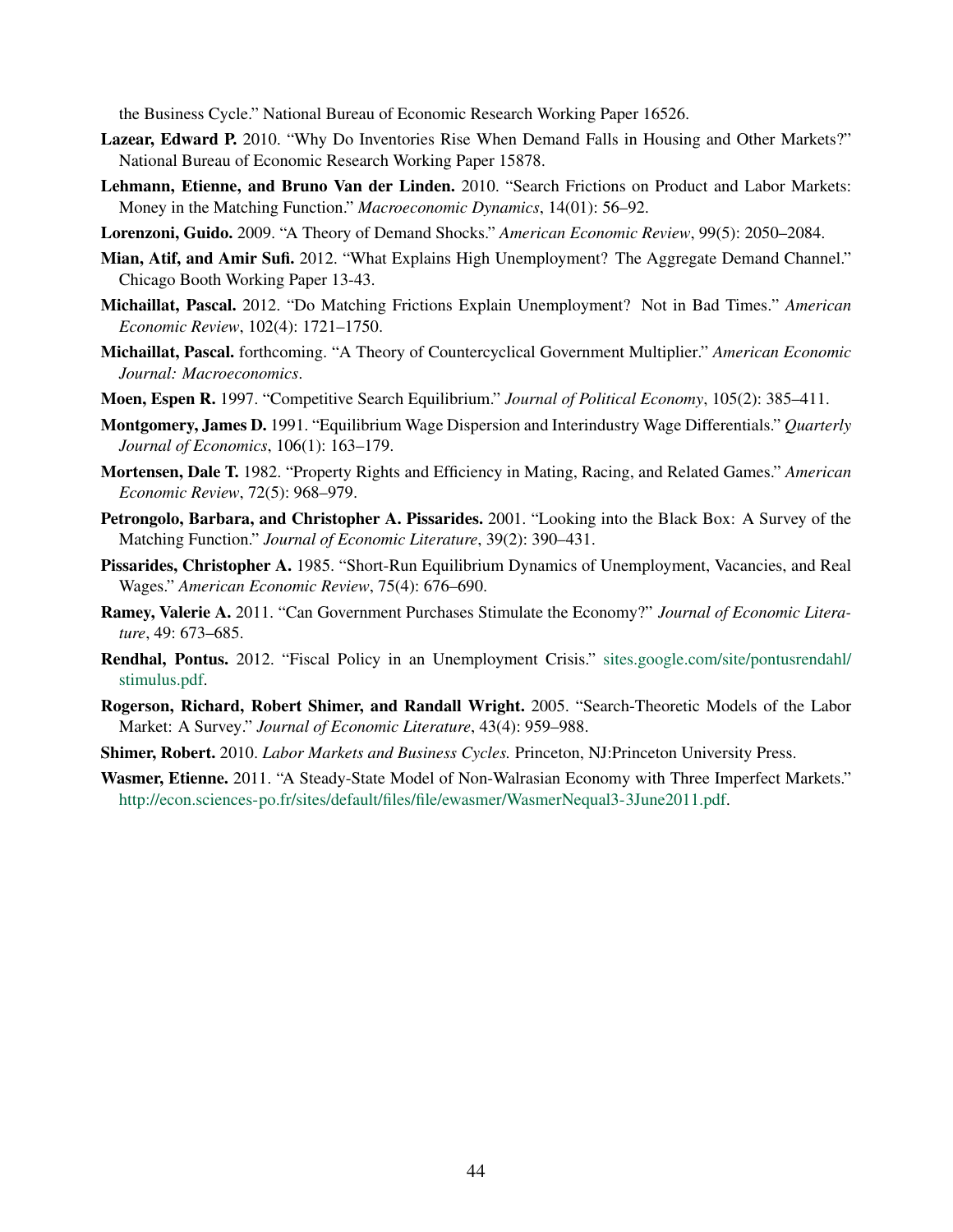# Appendix

# <span id="page-46-0"></span>A Proofs

We start by proving a lemma that we use repeatedly in the proofs. The lemma characterizes the matching probabilities, defined by  $q(x) = (1+x^{\eta})^{-\frac{1}{\eta}}$  and  $f(x) = (1+x^{-\eta})^{-\frac{1}{\eta}}$ , the matching wedge, defined by  $\tau(x) = \rho/(q(x) - \rho)$ , and the tightnesses  $x^m$  and  $x^*$ , defined by  $f'(x^*) = \rho$  and  $q(x^m) = \rho$ .

**LEMMA A1.** *The functions* f, q, and  $\tau$  and the values  $x^m$  and  $x^*$  satisfy the following properties:

- $x^m = (\rho^{-\eta} 1)^{\frac{1}{\eta}}$
- $f(x^m) = (1 \rho^{\eta})^{\frac{1}{\eta}}$ .
- $\tau(x^m) = +\infty$  *and*  $1/(1 + \tau(x^m)) = 0$ *.*
- $x^* = \left(\rho^{-\frac{\eta}{1+\eta}} 1\right)$  $\frac{1}{\eta}$
- $q(x^*) = \rho^{\frac{1}{1+\eta}}$ .
- $f(x^*) = \left(1 \rho^{\frac{\eta}{1+\eta}}\right)^{\frac{1}{\eta}}$ . •  $\tau(x^*) = 1/\left(\rho^{-\frac{\eta}{1+\eta}} - 1\right)$  and  $1/(1+\tau(x^*)) = 1 - \rho^{\frac{\eta}{1+\eta}}$ .

• 
$$
f(0) = 0
$$
 and  $\lim_{x \to +\infty} f(x) = 1$ .

- *f is positive, smooth, and strictly increasing on*  $[0, +\infty)$ *.*
- $q(0) = 1$  *and*  $\lim_{x \to +\infty} q(x) = 0$ *.*
- *q* is positive, smooth, and strictly decreasing on  $[0, +\infty)$ .
- $\tau(0) = \rho/(1-\rho)$  *and*  $\lim_{x \to x^m} \tau(x) = +\infty$ *.*
- $\tau$  *is positive, smooth, and strictly increasing on*  $[0, x^m)$ *.*
- $f(x) = q(x) \cdot x$ .
- $q'(x) = -q(x)^{1+\eta} \cdot x^{\eta-1}$ .

• 
$$
f'(x) = q(x)^{1+\eta}.
$$

*Proof.* The results follow from simple algebra.

# A.1 Proof of Lemma [1](#page-10-0)

The proof follows directly from the definitions of  $x^*$  and  $c^*$ , and from Lemma A1.

 $\Box$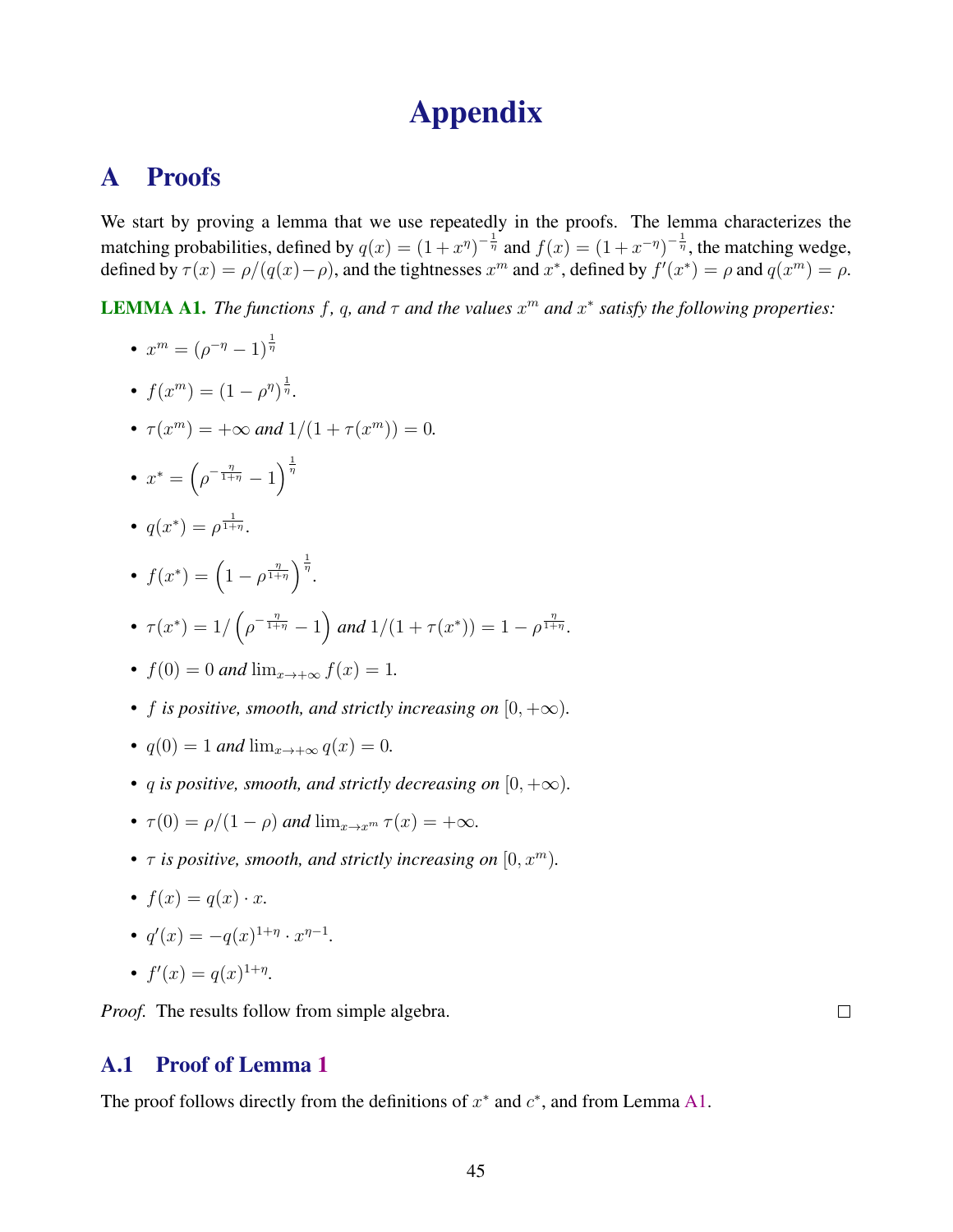### <span id="page-47-0"></span>A.2 Proof of Proposition [1](#page-12-0)

In this section we propose an extension of Proposition [1](#page-12-0) and prove it.

**PROPOSITION A1.** For any  $p > 0$ , there are two short-run equilibria:  $(x^m, 0)$  and  $(x, c)$  where x *is implicitly defined by*

$$
(1 + \tau(x))^{\epsilon - 1} \cdot f(x) \cdot y = \left(\frac{\chi}{1 - \chi}\right)^{\epsilon} \cdot \frac{\mu}{p^{\epsilon}} \tag{A1}
$$

and  $c = c<sup>s</sup>(x)$ *. In particular,*  $x \in (0, x^m)$  and  $c > 0$ *.* 

*Proof.* We are looking for a tightness  $x \in [0, x^m]$  that satisfies  $c^s(x) = c^d(x, p)$  or

$$
\frac{1}{1+\tau(x)} \cdot \left[ f(x) \cdot y - \left( \frac{\chi}{1-\chi} \right)^{\epsilon} \cdot \frac{\mu}{p^{\epsilon}} \cdot \frac{1}{(1+\tau(x))^{\epsilon-1}} \right] = 0.
$$

 $1/(1+\tau(x^m)) = 0$  by definition of  $x^m$ ; hence,  $(x^m, c^s(x^m)) = (x^m, 0)$  is always an equilibrium. Furthermore,  $1/(1 + \tau(x)) > 0$  for  $x < x^m$  so any equilibrium tightness  $x < x^m$  must satisfy (A1). Since  $\epsilon > 1$ , Lemma [A1](#page-46-0) implies that  $x \mapsto (1 + \tau(x))^{e-1} \cdot f(x)$  is strictly increasing and  $(1 + \tau(0))^{e-1} \cdot$  $f(0) = 0$  and  $\lim_{x\to x^m} (1 + \tau(x))^{(-1)} \cdot f(x) = +\infty$ . Thus, there is a unique  $x \in (0, x^m)$  that satisfies (A1).

#### A.3 Proof of Proposition [2](#page-14-0)

An efficient allocation  $(x, c)$  is such that  $c = c<sup>s</sup>(x)$  and x maximizes  $c<sup>s</sup>(x)$ . Lemma 1 implies that  $x = x^*$  and  $c = c^*$ . There is a unique price  $p^*$  that implements the efficient allocation. This price satisfies

$$
(p^*)^{\epsilon} = \left(\frac{\chi}{1-\chi}\right)^{\epsilon} \cdot \frac{\mu}{y} \cdot \frac{1}{f(x^*) \cdot (1+\tau(x^*))^{\epsilon-1}}.
$$

The reason is that with  $p = p^*$ ,  $x^*$  satisfies ([A1](#page-46-0)). Lemma A1 implies that  $f(x^*) = \left(1 - \rho^{\frac{\eta}{1+\eta}}\right)^{\frac{1}{\eta}}$  and  $(1 + \tau(x^*))^{\epsilon - 1} = \left(1 - \rho^{\frac{\eta}{1 + \eta}}\right)^{1 - \epsilon}$ . Thus,

$$
p^* = \frac{\chi}{1-\chi} \cdot \left(\frac{\mu}{y}\right)^{\frac{1}{\epsilon}} \cdot \left(1 - \rho^{\frac{\eta}{1+\eta}}\right)^{1-\frac{\eta+1}{\eta \cdot \epsilon}}.
$$

#### A.4 Proof of Proposition [3](#page-14-0)

Obvious using the results of Proposition [1](#page-12-0) and Proposition [2.](#page-14-0)

### A.5 Proof of Lemma [2](#page-24-0)

This proof is similar to the proof of Lemma [1.](#page-10-0)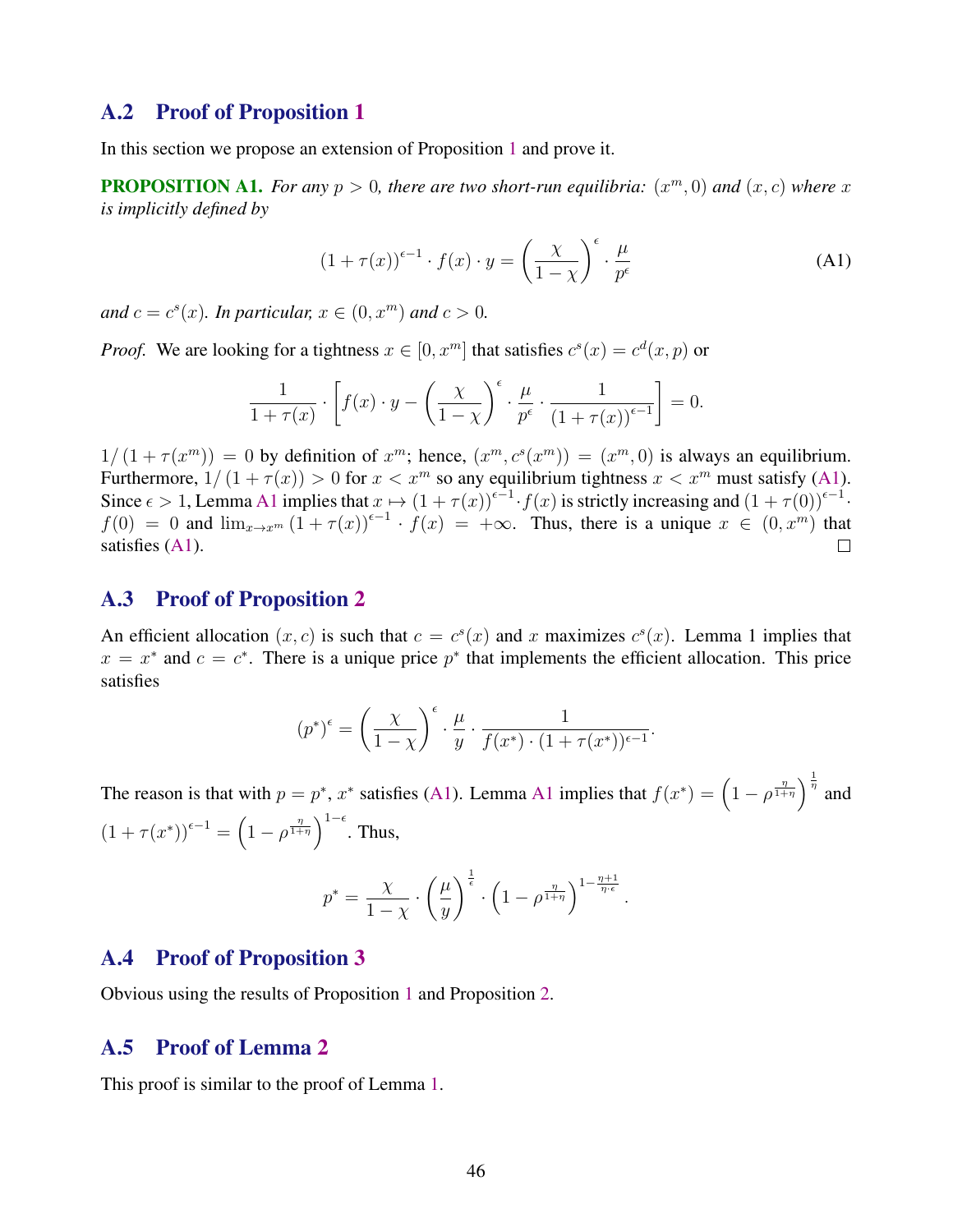### <span id="page-48-0"></span>A.6 Proof of Proposition [4](#page-26-0)

In this section we propose an extension of Proposition [4](#page-26-0) and prove it.

**PROPOSITION A2.** For any  $p > 0$  and  $w > 0$ , there are three short-run general equilibria:  $(x, \theta, n, c)$  *where*  $x < x^m$  *and*  $\theta < \theta^m$  *solve the system* 

$$
h^{1-\alpha} \cdot \hat{f}(\theta)^{1-\alpha} \cdot (1+\hat{\tau}(\theta))^{\alpha} = f(x) \cdot \frac{a \cdot \alpha}{w}
$$
 (A2)

$$
h \cdot \hat{f}(\theta) \cdot (1 + \tau(x))^{\epsilon - 1} = \frac{\alpha}{w} \cdot \left(\frac{\chi}{1 - \chi}\right)^{\epsilon} \cdot \frac{\mu}{p^{\epsilon}}.
$$
 (A3)

 $and\ n = n<sup>s</sup>(\theta) > 0$  and  $c = c<sup>s</sup>(x, n) > 0$ ;  $(x<sup>m</sup>, \theta<sup>m</sup>, 0, 0)$ ; and  $(x<sup>m</sup>, \theta, 0, n)$  where  $\theta < \theta<sup>m</sup>$  solves (A2) *for*  $x = x^m$  *and*  $n = n^s(\theta) > 0$ *.* 

*Proof.* In general equilibrium,  $(x, \theta)$  satisfies the following system of two equations:

$$
n^{s}(\theta) = n^{d}(\theta, x, w)
$$
 (A4)

$$
c^s(x, n^s(\theta)) = c^d(x, p). \tag{A5}
$$

First case:  $\theta < \theta^m$  and  $x < x^m$ .  $1/(1 + \tau(x)) \in (0, +\infty)$  and  $1/(1 + \hat{\tau}(\theta)) \in (0, +\infty)$  so we can rewrite the system  $(A4)$ – $(A5)$  as  $(A2)$ – $(A3)$ . Equation  $(A4)$  is equivalent to

$$
\left(\frac{1}{1+\hat{\tau}(\theta)}\right)^{1-\alpha} \cdot \left[\hat{f}(\theta)^{1-\alpha} \cdot h^{1-\alpha} - \frac{a \cdot \alpha}{w} \cdot f(x) \cdot \frac{1}{(1+\hat{\tau}(\theta))^{\alpha}}\right] = 0.
$$
 (A6)

Since the first factor is positive, this equation implies that the second factor must be zero. Multiplying the second factor by  $(1 + \hat{\tau}(\theta))^{\alpha}$  yields (A2). Following the proof of Proposition [A1,](#page-47-0) we modify (A5) to obtain

$$
f(x) \cdot a \cdot \left(\frac{\hat{f}(\theta)}{1 + \hat{\tau}(\theta)} \cdot h\right)^{\alpha} \cdot \left(1 + \tau(x)\right)^{\epsilon - 1} = \left(\frac{\chi}{1 - \chi}\right)^{\epsilon} \cdot \frac{\mu}{p^{\epsilon}};
$$
 (A7)

Multiplying both sides of the equation by  $\alpha/w$  and substituting (A2) into this equation yields (A3).

We now show that for any  $p > 0$  and  $w > 0$ , the system  $(A2)$ – $(A3)$  admits a unique solution. Since  $\alpha < 1$ , Lemma [A1](#page-46-0) implies that  $\theta \mapsto \hat{f}(\theta)^{1-\alpha} \cdot (1+\hat{\tau}(\theta))^{\alpha}$  is strictly increasing from 0 to  $+\infty$ for  $\theta \in [0, \theta^m)$ . Hence, equation (A2) implicitly defines  $\theta$  as a function of  $x \in [0, +\infty)$ :  $\theta = \Theta^L(x)$ . Lemma [A1](#page-46-0) shows that f is strictly increasing from 0 to 1 on  $(0, +\infty)$ ; thus,  $\Theta^L$  is strictly increasing on  $(0, +\infty)$ ,  $\Theta^L(0) = 0$ , and  $\lim_{x\to+\infty} \Theta^L(x) = \theta^L > 0$  where  $\theta^L \in (0, \theta^m)$  is implicitly defined by  $h^{1-\alpha} \cdot \hat{f}(\theta^{\hat{L}})^{1-\alpha} \cdot \left(1+\hat{\tau}(\theta^L)\right)^{\alpha} = a \cdot \alpha/w.$ 

If  $[\alpha/(w \cdot h)] \cdot [\chi/(1 - \chi)]^{\epsilon} \cdot (\mu/p^{\epsilon}) \ge 1$ , define  $x^P(p, w)$  by

$$
(1 + \tau(x^{P}))^{\epsilon - 1} = \frac{\alpha}{w \cdot h} \cdot \left(\frac{\chi}{1 - \chi}\right)^{\epsilon} \cdot \frac{\mu}{p^{\epsilon}}.
$$

If  $[\alpha/(w \cdot h)] \cdot [\chi/(1-\chi)]^{\epsilon} \cdot (\mu/p^{\epsilon}) < 1$ ,  $x^P(p, w) \equiv 0$ . Since  $\epsilon > 1$ , Lemma [A1](#page-46-0) implies that  $x \mapsto (1 + \tau(x))^{\epsilon-1}$  is strictly increasing from 1 to  $+\infty$  for  $x \in [0, x^m)$ ; therefore,  $x^P$  is well defined and  $x^P(p, w) \in (0, x^m)$ . Lemma [A1](#page-46-0) shows that  $\hat{f}$  is strictly increasing from 0 to 1 on  $(0, +\infty)$ ,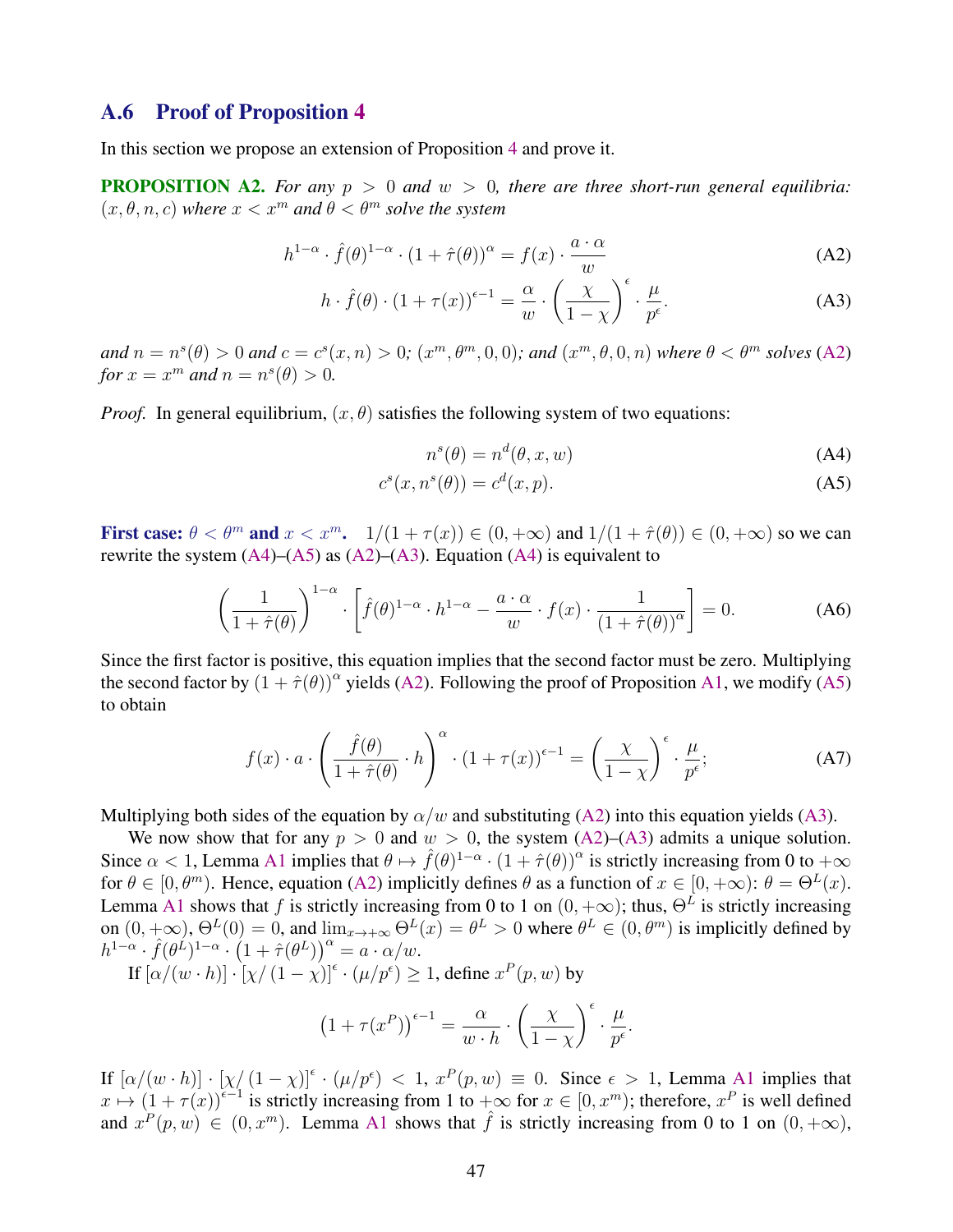which implies that equation [\(A3\)](#page-48-0) implicitly defines  $\theta$  as a function of  $x \in (x^P(p, w), x^m)$ :  $\theta =$  $\Theta^P(x)$ . Moreover,  $\Theta^P$  is strictly decreasing on  $(x^P(p, w), x^m)$ ,  $\lim_{x\to x^P(p, w)} \Theta^P(x) = +\infty$ , and  $\lim_{x\to x^m} \Theta^P(x) = 0.$ 

The system  $(A2)$ – $(A3)$  is equivalent to

$$
\begin{cases}\n\Theta^L(x) &= \Theta^P(x) \\
\theta &= \Theta^P(x)\n\end{cases}
$$

Given the properties of the functions  $\Theta^L$  and  $\Theta^P$ , we conclude that this system admits a unique solution  $(x, \theta)$  with  $x \in (x^P(p, w), x^m)$  and  $\theta \in (0, \theta^L)$ .

Second case:  $x = x^m$ .  $c^s(x^m, n^s(\theta)) = 0 = c^d(x^m, p)$  so [\(A5\)](#page-48-0) is necessarily satisfied. When [\(A4\)](#page-48-0) is rewritten as [\(A6\)](#page-48-0), it is clear that it admits exactly two solutions for  $x = x^m$ :  $\theta^m$  and  $\Theta^L(x^m) < \theta^m$ . To summarize, there are exactly two general equilibria when  $x = x^m$ :  $(x^m, \theta^m, 0, 0)$  and  $(x^m, \theta, 0, n)$ where  $\theta < \theta^m$  solves [\(A2\)](#page-48-0) for  $x = x^m$  and  $n = n<sup>s</sup>(\theta) > 0$ .

Third case:  $\theta = \theta^m$ .  $n^s(\theta^m) = 0 = n^d(\theta^m, x, w)$  so [\(A4\)](#page-48-0) is necessarily satisfied. Then,  $n^s(\theta^m) = 0$ so [\(A5\)](#page-48-0) becomes  $c^s(x,0) = c^d(x,p)$ . Since  $c^s(x,0) = 0$ , x solves  $c^d(x,p) = 0$ , which imposes  $x = x^m$ . Thus, we are back to the second case.  $\Box$ 

### A.7 Proof of Proposition [5](#page-27-0)

An efficient allocation  $(x, \theta, c, n)$  is such that  $n = n<sup>s</sup>(\theta)$  and  $\theta$  maximizes  $n<sup>s</sup>(\theta)$ . Lemma 2 implies that  $\theta = \theta^*$  and  $n = n^*$ . An efficient allocation is also such that  $c = c^s(x, n^*)$  and x maximizes  $c^s(x, n^*)$ . Lemma 1 implies that  $x = x^*$  and  $c = c^* = (f(x^*) - \rho \cdot x^*) \cdot a \cdot (n^*)^{\alpha}$ .

There exists a unique pair  $(p^*, w^*)$  that implements the efficient allocation. The pair satisfies

$$
w^* = a \cdot \alpha \cdot f(x^*) \cdot h^{\alpha - 1} \cdot \hat{f}(\theta^*)^{\alpha - 1} \cdot (1 + \hat{\tau}(\theta^*))^{-\alpha}
$$

$$
(p^*)^{\epsilon} = \frac{\alpha}{w^*} \cdot \left(\frac{\chi}{1 - \chi}\right)^{\epsilon} \cdot \mu \cdot \frac{1}{h \cdot \hat{f}(\theta^*)} \cdot (1 + \tau(x^*))^{1 - \epsilon}
$$

.

.

The reason is that with  $p = p^*$  and  $w = w^*$ ,  $(x^*, \theta^*)$  satisfies the system [\(A2\)](#page-48-0)–[\(A3\)](#page-48-0). Lemma [A1](#page-46-0) implies that  $f(x^*) = \left(1 - \rho^{\frac{\eta}{1+\eta}}\right)^{\frac{1}{\eta}}, \ \hat{f}(\theta^*) = \left(1 - \hat{\rho}^{\frac{\hat{\eta}}{1+\hat{\eta}}}\right)^{\frac{1}{\hat{\eta}}}, \ (1 + \tau(x^*)) = \left(1 - \rho^{\frac{\eta}{1+\eta}}\right)^{-1},$  and  $(1 + \hat{\tau}(\theta^*)) = \left(1 - \hat{\rho}^{\frac{\hat{\eta}}{1+\hat{\eta}}} \right)^{-1}$ . After some algebra, we conclude that

$$
w^* = a \cdot \alpha \cdot h^{\alpha - 1} \cdot \left(1 - \rho^{\frac{\eta}{1 + \eta}}\right)^{\frac{1}{\eta}} \cdot \left(1 - \hat{\rho}^{\frac{\hat{\eta}}{1 + \hat{\eta}}}\right)^{\alpha - \frac{1 - \alpha}{\hat{\eta}}}
$$

$$
p^* = \frac{\chi}{1 - \chi} \cdot \left(\frac{\mu}{a \cdot h^{\alpha}}\right)^{\frac{1}{\epsilon}} \cdot \left(1 - \rho^{\frac{\eta}{1 + \eta}}\right)^{1 - \frac{1 + \eta}{\epsilon \cdot \eta}} \cdot \left(1 - \hat{\rho}^{\frac{\hat{\eta}}{1 + \hat{\eta}}}\right)^{-\frac{\alpha \cdot (1 + \hat{\eta})}{\epsilon \cdot \hat{\eta}}}
$$

### A.8 Proof of Proposition [6](#page-28-0)

We build on the proof of Proposition [4](#page-26-0) and use the same notations. The function  $\Theta^L : [0, +\infty) \times$  $(0, +\infty) \to (0, +\infty)$  is defined such that  $\theta = \Theta^L(x, w)$  solves [\(A2\)](#page-48-0). The function  $\Theta^L$  is strictly in-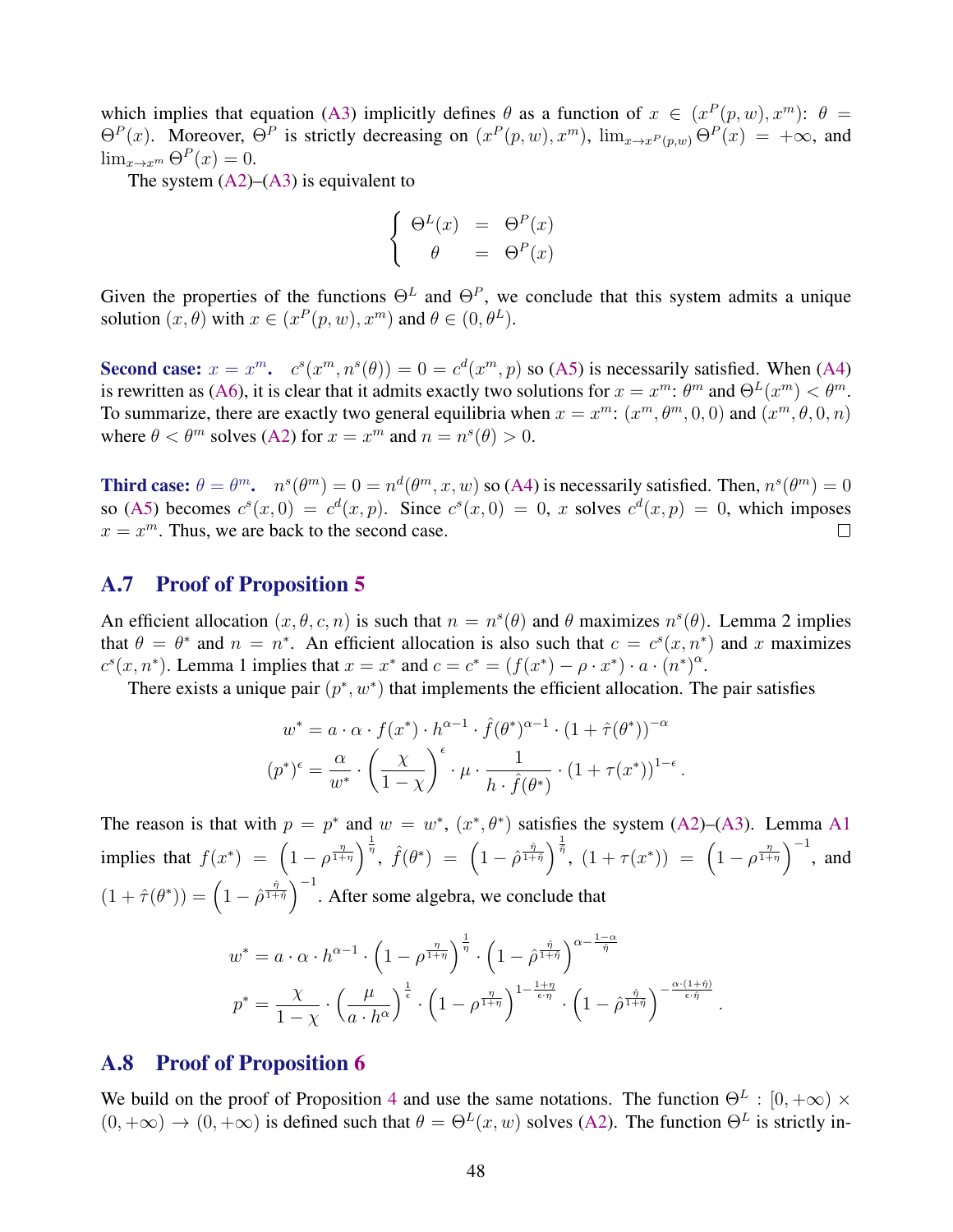creasing in x and strictly decreasing in w. The function  $\Theta^P$ :  $\{(x, p, w)|p > 0, w > 0, x^P(p, w) < x < x^m\} \to$  $(0, +\infty)$  is defined such that  $\theta = \Theta^P(x, p, w)$  solves [\(A3\)](#page-48-0). The function  $\Theta^P$  is strictly decreasing in x, strictly decreasing in p, and strictly decreasing in w. The first part of the proof is illustrated in Figure  $1(a)$ . The second part of the proof is illustrated in Figure  $1(b)$ .

First part: condition such that  $\theta < \theta^*$ . Let  $w^L$  be defined by  $\Theta^L(x^m, w^L) = \theta^*$ . For all  $w > w^L$ and for all  $x \in [0, x^m]$ ,  $\Theta^L(x, w) < \theta^*$ . For all  $w \leq w^L$ , there exists a unique  $x \in [0, x^m]$  such that  $\Theta^L(x, w) = \theta^*$ . We implicitly define the function  $x^L : (0, w^L] \to [0, x^m]$  by  $\Theta^L(x^L(w), w) = \theta^*$ . In particular,  $\lim_{w\to 0} x^L(w) = 0$ ,  $x^L(w^*) = x^*$  and  $x^L(w^L) = x^m$  and  $x^L$  is strictly increasing. We define the function  $p^{\theta} : (0, w^L) \to (0, +\infty)$  by

$$
p^{\theta}(w) = \frac{\chi}{1-\chi} \cdot \left[ \frac{\left(1 + \tau(x^{L}(w))\right)^{1-\epsilon}}{h \cdot \hat{f}(\theta^{*})} \cdot \frac{\alpha \cdot \mu}{w} \right]^{\frac{1}{\epsilon}}.
$$

The function  $p^{\theta}$  is strictly decreasing from  $+\infty$  to 0 for  $w \in (0, w^L)$  and  $p^{\theta}(w^*) = p^*$ . By definition,  $\Theta^P(x^L(w), p^{\theta}(w), w) = \theta^*.$ 

Let  $\theta$  denote equilibrium labor market tightness and x denote equilibrium product market tightness. For any  $w > w^L$ ,  $\theta < \theta^*$  because  $\Theta^L(x, w) < \theta^*$  for all  $x \in [0, x^m]$  and because  $\theta =$  $\Theta^L(x, w)$ . Consider  $w \leq w^L$ . For any  $p > p^{\theta}(w)$ ,  $\Theta^P(x^L(w), p, w) < \Theta^P(x^L(w), p^{\theta}(w), w) = \theta^* = \theta^L(x^L(w), p^L(w))$  $\Theta^L(x^L(w), w)$ . Given that  $\Theta^L$  is strictly increasing in x and  $\Theta^P$  is strictly decreasing in x and  $\Theta^P$ and  $\Theta^L$  cross only once in a  $(x, \theta)$  plane, we conclude that  $x < x^L(w)$  for any  $p > p^{\theta}(w)$ . Thus,  $\theta = \Theta^L(x, w) < \Theta^L(x^L(w), w) = \theta^*$  for any  $p > p^{\theta}(w)$ . To simplify the exposition, we extend the definition of  $p^{\theta}$  by  $p^{\theta}(w) = 0$  for all  $w \geq w^L$ . To summarize,  $\theta < \theta^*$  if and only if  $p > p^{\theta}(w)$  for any  $w > 0$ .

Second part: condition such that  $x < x^*$ . We define the function  $p^x : (0, +\infty) \to (0, +\infty)$  by

$$
p^{x}(w) = \frac{\chi}{1-\chi} \cdot \left[ \frac{(1+\tau(x^{*}))^{1-\epsilon}}{h \cdot \hat{f}(\Theta^{L}(x^{*}, w))} \cdot \frac{\alpha \cdot \mu}{w} \right]^{\frac{1}{\epsilon}}.
$$

By definition,  $\Theta^P(x^*, p^x(w), w) = \Theta^L(x^*, w)$ ; thus,  $x^*$  is the equilibrium product market tightness when the value of the real wage is w and the value of the price is  $p^x(w)$ . We define the auxiliary function  $Z: (0, +\infty) \to (0, +\infty)$  by

$$
Z(w) = f(x^*) \cdot a \cdot \alpha \cdot n^s(\Theta^L(x^*, w)).
$$

Given that  $\Theta^L(x^*, w^*) = \theta^*$  and  $\Theta^L$  is strictly increasing in  $w, \Theta^L(x^*, w) > \theta^*$  if and only if  $w > w^*$ . Using Lemma 2 and the fact that  $\Theta^L$  is strictly increasing in w, we infer that Z is strictly increasing for  $w \in (0, w^*)$  and strictly decreasing for  $w \in (w^*, +\infty)$ . Given the definition of  $\Theta^L$ , we infer that  $Z(w) = h \cdot w \cdot \hat{f}(\Theta^L(x^*, w))$  and therefore that

$$
p^{x}(w) = \frac{\chi}{1-\chi} \cdot \left[ \frac{(1+\tau(x^{*}))^{1-\epsilon}}{Z(w)} \cdot \alpha \cdot \mu \right]^{\frac{1}{\epsilon}}.
$$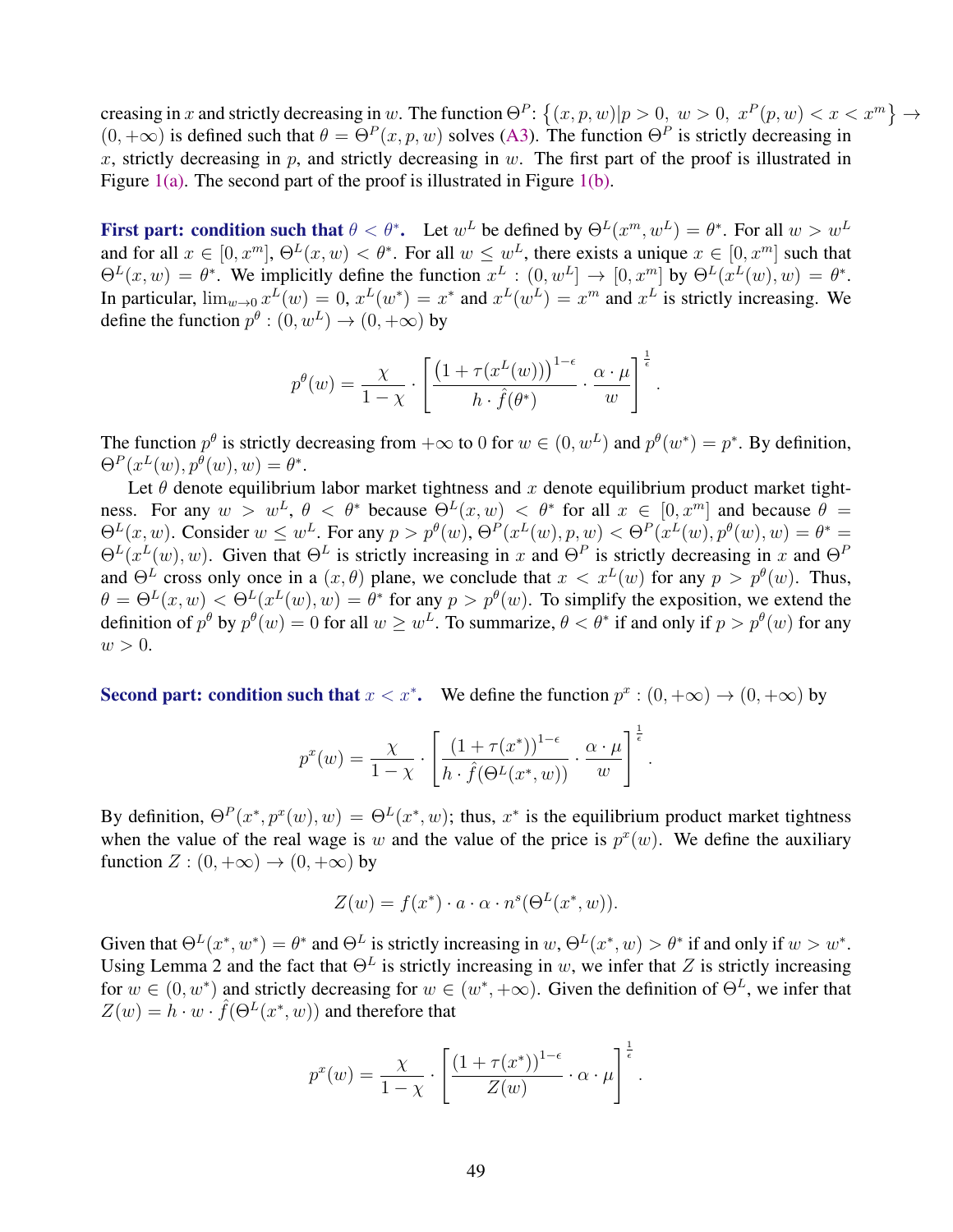<span id="page-51-0"></span>

(b) Condition such that  $x < x^*$ 

Figure A1: Illustration of the proof of Proposition [6](#page-28-0)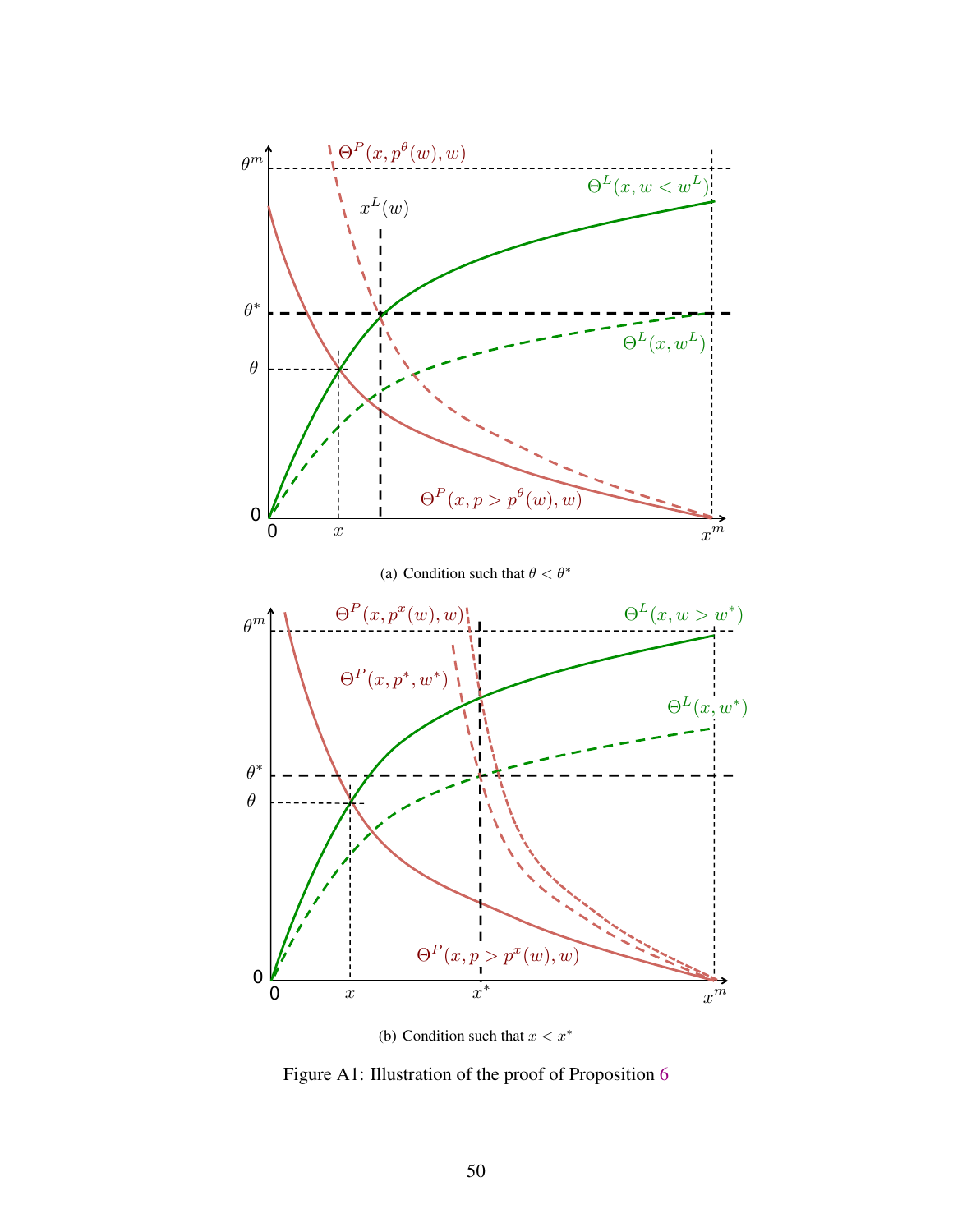<span id="page-52-0"></span>The properties of Z imply that the function  $p^x$  strictly decreasing for  $w \in (0, w^*)$  and strictly increasing for  $w \in (w^*, +\infty)$  and  $p^x(w^*) = p^*$ .

Let  $\theta$  denote equilibrium labor market tightness and x denote equilibrium product market tightness. Consider  $w \in (0, +\infty)$ . For any  $p > p^x(w)$ ,  $\Theta^P(x^*, p, w) < \Theta^P(x^*, p^x(w), w) = \Theta^L(x^*, w)$ . Given that  $\Theta^L$  is strictly increasing in x and  $\Theta^P$  is strictly decreasing in x and  $\Theta^P$  and  $\Theta^L$  cross only once in a  $(x, \theta)$  plane, we conclude that  $x < x^*$  for any  $p > p^x(w)$ . To summarize,  $x < x^*$  if and only if  $p > p^x(w)$  for any  $w > 0$ .

# B Equilibrium Concept

This appendix provides more details about our equilibrium concept. We draw a parallel between our concept and the Walrasian equilibrium. Following Walrasian theory, we make the institutional assumption that a price,  $p$ , and a market tightness,  $x$ , are posted on the market for services, and we make the behavioral assumption that buyers and sellers of services take price and tightness as given. The assumption is that buyers and sellers are small relative to the size of the market so that they regard market tightness and price as unaffected by their own actions. Market tightness is the ratio of aggregate buying effort to aggregate selling effort; thus, it seems reasonable for buyers and sellers to take it as given if they are small relative to the size of the market. The issue is more complicated for the price since buyer and seller could bargain over the price once they are matched, implying that they have some control over the price. However, the actual transaction price has no influence on the production and search decisions once a match is realized; what matters is the price that buyers and sellers expect to trade at. Since the transaction price depends on the other party and possibly other factors (for instance, custom, social norms, other buyers, and other sellers), we assume that each party takes the expected transaction price as given.

We define a general equilibrium as follows:

**DEFINITION A1.** A general equilibrium is a price  $p$ , market tightness  $x$ , aggregate consumption of services c, aggregate sales of services s, a collection of visits  $\{v(i), i \in [0,1]\}$ , and a collection of capacities  $\{y(j), j \in [0,1]\}\$  such that

- (1) Taking x and p as given, buyer  $i \in [0, 1]$  chooses the number of visits  $v(i)$  to maximize her utility subject to her budget constraint and to the constraint imposed by matching frictions:  $c(i)$  =  $v(i) \cdot q(x)/(1 + \tau(x))$ , where  $c(i)$  is consumption of buyer i.
- (2) Taking x and p as given, seller  $j \in [0, 1]$  chooses the capacity  $y(j)$  to maximize her utility subject to the constraint imposed by matching frictions:  $s(j) = y(j) \cdot f(x)$ , where  $s(j)$  is sales of seller j.
- (3) The actual labor market tightness is  $x$ :

$$
x = \frac{\int_0^1 v(i)di}{\int_0^1 y(j)dj}.
$$

- (4) The price  $p$  is pairwise Pareto efficient in all buyer-seller matches.
- (5) Aggregate consumption satisfies  $c = \int_0^1 c(i)di$  and aggregate sales satisfy  $s = \int_0^1 s(j)dj$ .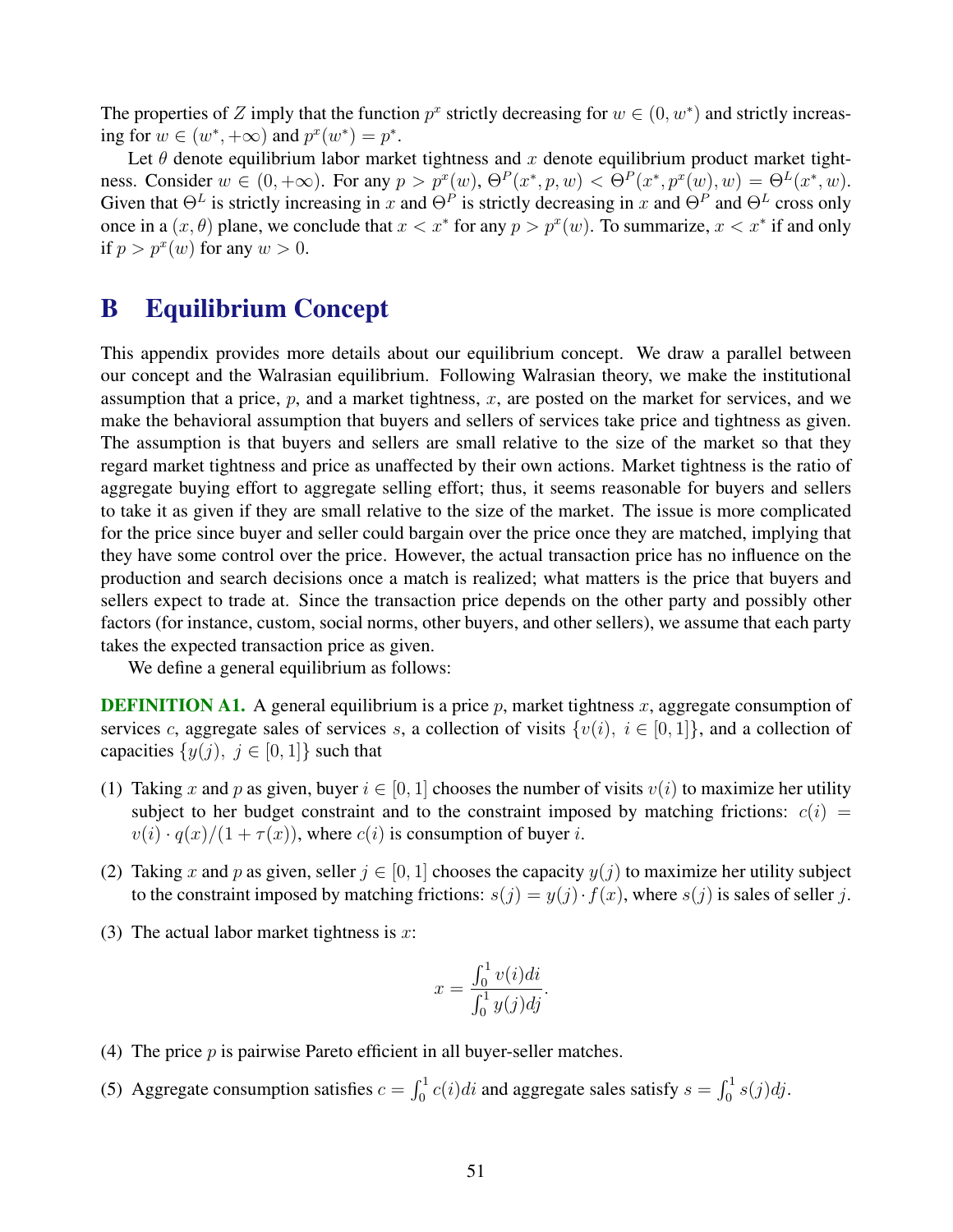<span id="page-53-0"></span>As in a Walrasian equilibrium, our equilibrium concept imposes that buyers and sellers behave optimally given the quoted price and tightness. A key difference between the two equilibrium concepts is that in a Walrasian equilibrium, buyers and sellers decide the quantity that they desire to buy or sell whereas in our equilibrium, buyers and sellers decide the buying effort and selling effort that they desire to exert, and these efforts lead to a trade with a probability determined by the market tightness. Consumers decide how many sellers of services to visit, knowing that each visits lead to a purchase with probability  $q(x)$ ; workers decide how many units of services to offer for sale, knowing that each unit is sold with probability  $f(x)$ .

In a Walrasian equilibrium, the condition that sellers and buyers behave optimally is complemented by a market-clearing condition: at the quoted price, the quantity that buyers desire to buy equals the quantity that sellers desire to sell. It is possible to reformulate this condition as a consistency requirement: given that sellers and buyers expect to be able to trade with probability one, it must be that anybody desiring to trade is able to trade in equilibrium; this condition can only be fulfilled if the market clears. Condition (3) is the equivalent to this consistency requirement in presence of matching frictions. Once buyers and sellers have chosen  $\{v(i), i \in [0, 1]\}$  and  $\{y(j), j \in [0, 1]\}$ , the number of trades is given by

$$
\left[ \left( \int v(i)di \right)^{-\eta} + \left( \int y(j)dj \right)^{-\eta} \right]^{\frac{-1}{\eta}} = \left( \int y(j)dj \right) \cdot f\left( \frac{\int v(i)di}{\int y(j)dj} \right) = \left( \int v(i)di \right) \cdot q\left( \frac{\int v(i)di}{\int y(j)dj} \right)
$$

.

These equalities imply that the selling probability faced by sellers is  $f(\int v(i)di / \int y(j)dj)$  and the buying probability faced by buyers is  $q \left( \int v(i)di / \int y(j)dj \right)$ . Both probabilities do not have to be equal to the probabilities on which sellers and buyers based their calculations,  $f(x)$  and  $g(x)$ . In equilibrium, we impose the consistency requirement that these probabilities match, or equivalently, that the posted tightness equals the actual tightness,  $\int v(i)di / \int y(j)dj$ .

The last substantial equilibrium condition is that the price is pairwise Pareto efficient in all buyerseller matches. In Walrasian theory, the condition that no mutually advantageous trades between two agents are available impose that the probability to trade is one. This is because without a matching function, buyers who do not trade with anybody but would like to trade can come together on the market place. If excess supply or demand existed at the market price, buyers or sellers could initiate new trades at a different price until all opportunities for pairwise improvement are exhausted. For example, if there is excess demand for a good, a buyer who is not receiving as much of the good as she desires could offer a slightly higher price and get sellers to sell the good to her first, making both buyer and seller better off. In our theory, this condition only constrains the price to allocate to buyer and seller a positive share of the surplus arising from the seller-buyer match. This surplus arises because workers remain idle and do not sell one unit of service if the match is broken, and also because buyer's matching costs are sunk at the time of matching.

Under these equilibrium conditions, the market for nonproduced good necessarily clears:  $\int_0^1 m(i)di =$  $\mu$ , where  $m(i)$  is consumption of nonproduced good by buyer i. The reason is that the budget constraints of all consumers are satisfied, and that sales equal purchases through the matching process.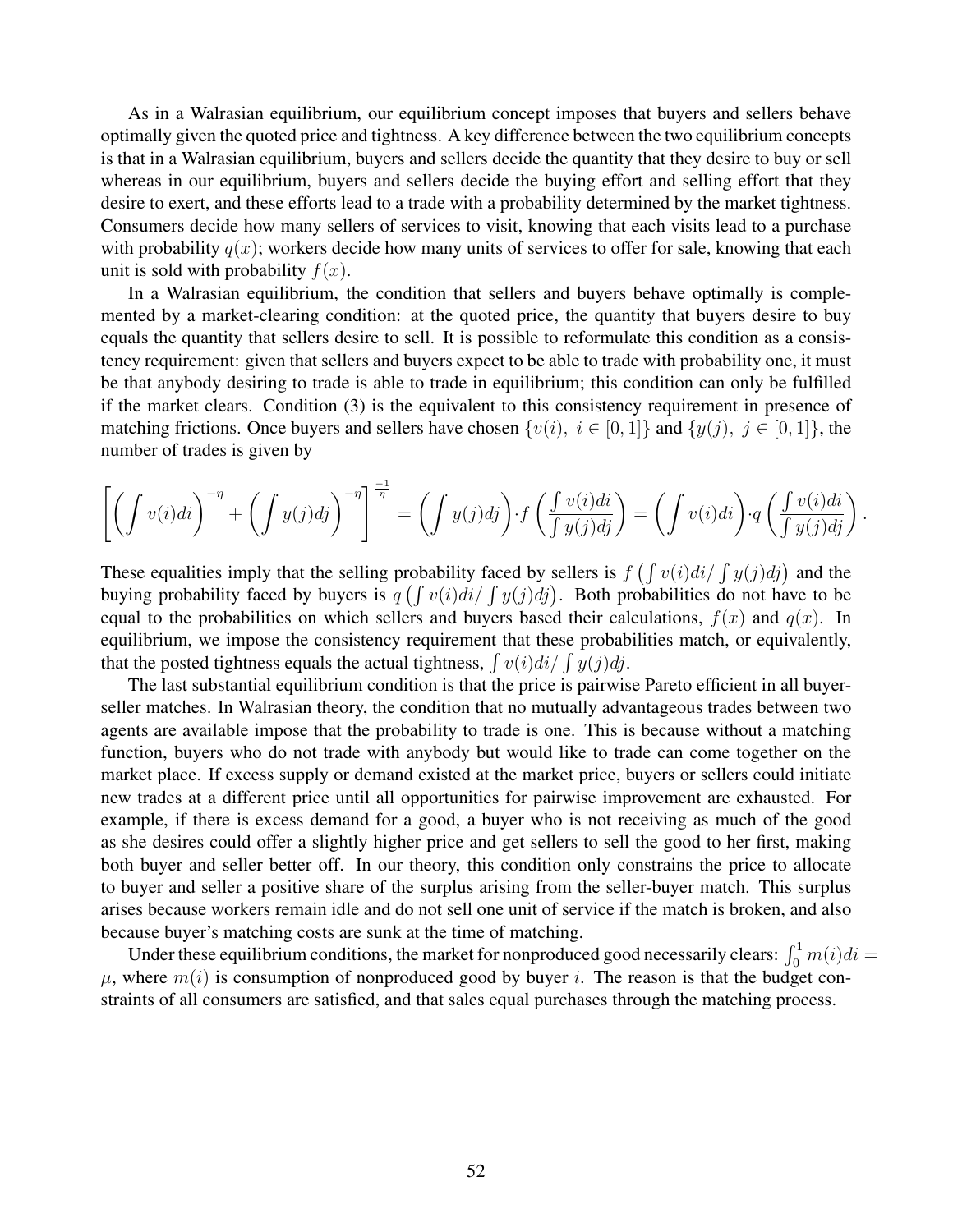# C Equilibrium Under Cobb-Douglas Utility Function

We determine conditions such that an equilibrium with positive consumption exists when consumers have Cobb-Douglas utility function (which is a CES utility function with  $\epsilon \to 1$ ). We state and prove a proposition for the model of Section 2, and another one for the model of Section 3.

PROPOSITION A3. *Consider the model of Section 2. Assume that consumers have a Cobb-Douglas utility function,* c χ · <sup>m</sup><sup>1</sup>−<sup>χ</sup> *. Define*

$$
p^{m} \equiv \frac{\chi}{1-\chi} \cdot \frac{\mu}{y} \cdot (1-\rho^{\eta})^{-\frac{1}{\eta}}.
$$

*There are two cases:*

- (*i*) If  $p \leq p^m$ , the only short-run equilibrium is  $(x^m, 0)$ .
- (*ii*) If  $p > p<sup>m</sup>$ , one short-run equilibrium is  $(x<sup>m</sup>, 0)$  and one short-run equilibrium is  $(x, c)$  where x *satisfies*

$$
f(x) \cdot y = \frac{\chi}{1 - \chi} \cdot \frac{\mu}{p}
$$
 (A8)

and  $c = c<sup>s</sup>(x)$ *. In particular,*  $x \in (0, x^m)$  and  $c > 0$ *.* 

*Proof.* We are looking for a tightness  $x \in [0, x^m]$  that satisfies  $c^s(x) = c^d(x, p)$  or

$$
\frac{1}{1+\tau(x)} \cdot \left( f(x) \cdot y - \frac{\chi}{1-\chi} \cdot \frac{\mu}{p} \right) = 0.
$$

 $1/(1+\tau(x^m)) = 0$  by definition of  $x^m$ . Hence,  $(x, c) = (x^m, c^s(x^m)) = (x^m, 0)$  is always an equilibrium. Furthermore,  $1/(1 + \tau(x)) > 0$  for  $x < x^m$  so any other equilibrium tightness must satisfy (A8). Since f is strictly increasing and  $f(0) = 0$ , there is a unique  $x \in (0, x^m)$  that satisfies this condition if and only if

$$
f(x^m) = (1 - \rho^{\eta})^{\frac{1}{\eta}} > \frac{\chi}{1 - \chi} \cdot \frac{\mu}{p \cdot y}.
$$
 (A9)

Let us summarize the results. If (A9) is not satisfied,  $(x^m, 0)$  is the unique equilibrium. If (A9) is satisfied, there are two equilibria:  $(x^m, 0)$  and  $(x, c)$  where x satisfies (A8) and  $c = c<sup>s</sup>(x)$ .

In the interior equilibrium  $(x, c)$ , demand is higher than supply when tightness is below x (and conversely). Hence, if tightness is below equilibrium, demand is above supply, leading to an increase in tightness (and conversely). In contrast, in the corner equilibrium  $(x^m, 0)$ , demand is lower than supply when tightness is below  $x^m$ . Loosely speaking, the interior equilibrium is stable while the corner equilibrium is unstable. Hence, the main text focuses solely on the interior equilibrium. П

PROPOSITION A4. *Consider the model of Section 3. Assume that consumers have a Cobb-Douglas utility function,* c χ · <sup>m</sup><sup>1</sup>−<sup>χ</sup> *. Define*

$$
W^{m} \equiv \alpha \cdot \frac{\chi}{1-\chi} \cdot \mu \cdot \left(1 - \hat{\rho}^{\hat{\eta}}\right)^{\frac{1}{\hat{\eta}}}.
$$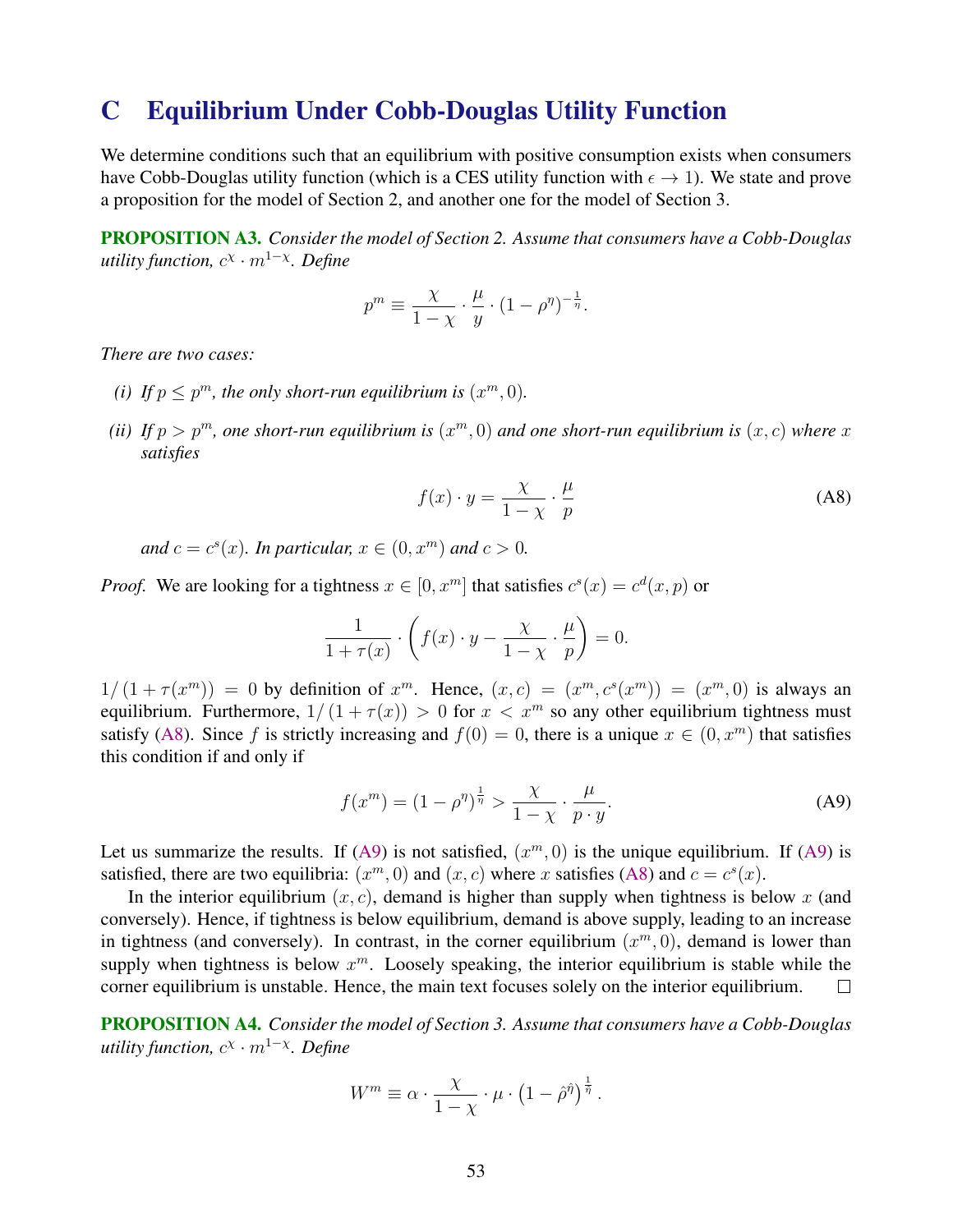<span id="page-55-0"></span> $Define \Theta : [W^m, +\infty) \to [0, \theta^m) by \Theta(W) = \hat{f}^{-1}(\alpha \cdot [\chi/(1-\chi)] \cdot (\mu/W)).$  Finally, define  $p^m$ :  $[W^m, +\infty) \to [0, +\infty)$  *by* 

$$
p^{m}(W) = \frac{\chi}{1-\chi} \cdot \frac{\mu}{a} \cdot (1-\rho^{\eta})^{-\frac{1}{\eta}} \cdot [n^{s}(\Theta(W))]^{-\alpha}.
$$

*There are two cases:*

- (*i*) If  $p \cdot w \le W^m$  or  $p \le p^m(p \cdot w)$ , there are two short-run general equilibria: the two equilibria *with zero consumption of Proposition [A2.](#page-48-0)*
- *(ii) If*  $p \cdot w > W^m$  *and*  $p > p^m(p \cdot w)$ *, there are three short-run general equilibria: the two equilibria with zero consumption of Proposition [A2](#page-48-0) and*  $(x, \theta, n, c)$  *where*  $(\theta, x)$  *solve*

$$
\alpha \cdot \frac{\chi}{1-\chi} \cdot \mu = p \cdot w \cdot \hat{f}(\theta) \tag{A10}
$$

$$
\frac{\chi}{1-\chi} \cdot \mu = p \cdot f(x) \cdot a \cdot [n^s(\theta)]^\alpha \tag{A11}
$$

and 
$$
n = n^s(\theta)
$$
 and  $c = c^s(x, n)$ .

*Proof.* In general equilibrium,  $(x, \theta)$  satisfies the system [\(A4\)](#page-48-0)–[\(A5\)](#page-48-0).

First case:  $\theta = \theta^m$  or  $x = x^m$ . As explained in the proof of Proposition [A2,](#page-48-0) there are exactly two general equilibria in that case: the two equilibria with zero consumption of Proposition [A2.](#page-48-0) These equilibria exist for any  $p > 0$  and any  $w > 0$ .

Second case:  $\theta < \theta^m$  and  $x < x^m$ .  $1/(1 + \tau(x)) > 0$  and  $1/(1 + \hat{\tau}(\theta)) > 0$  so we can rewrite [\(A4\)](#page-48-0) and  $(A5)$  as

$$
w \cdot \hat{f}(\theta) = f(x) \cdot a \cdot \alpha \cdot [n^s(\theta)]^{\alpha}
$$

$$
f(x) \cdot a \cdot [n^s(\theta)]^{\alpha} = \frac{\chi}{1 - \chi} \cdot \frac{\mu}{p}.
$$

The first equation is just [\(A2\)](#page-48-0) and the second equation is just [\(A7\)](#page-48-0) when  $\epsilon = 1$ , substituting  $n^{s}(\theta) =$  $h \cdot \hat{f}(\theta)/(1+\hat{\tau}(\theta))$ . We can recombine this system as (A10)–(A11). The system (A10)–(A11) does not admit solutions for any p and w. As we are looking for  $\theta < \theta^m$ , we need  $\hat{f}(\theta) < \hat{f}(\theta^m) = (1 - \hat{\rho}^{\hat{\eta}})^{\frac{1}{\hat{\eta}}}$ . Equation (A10) therefore requires

$$
p \cdot w > \alpha \cdot \frac{\chi}{1-\chi} \cdot \mu \cdot \left(1 - \hat{\rho}^{\hat{\eta}}\right)^{-\frac{1}{\hat{\eta}}} \equiv W^m.
$$

Since  $\hat{f}$  is strictly increasing from 0 to  $(1 - \hat{\rho}^{\hat{\eta}})^{\frac{1}{\hat{\eta}}}$  for  $\theta \in [0, \theta^m)$ , equation (A10) admits a unique solution in  $[0, \theta^m)$  if  $p \cdot w > W^m$ . The function  $\Theta$  defined in the proposition is the unique solution to (A10) when  $p \cdot w \in (W^m, +\infty)$ .

We turn to (A11). As we are looking for  $x < x^m$ , we also need  $f(x) < f(x^m) = (1 - \rho^{\eta})^{\frac{1}{\eta}}$ .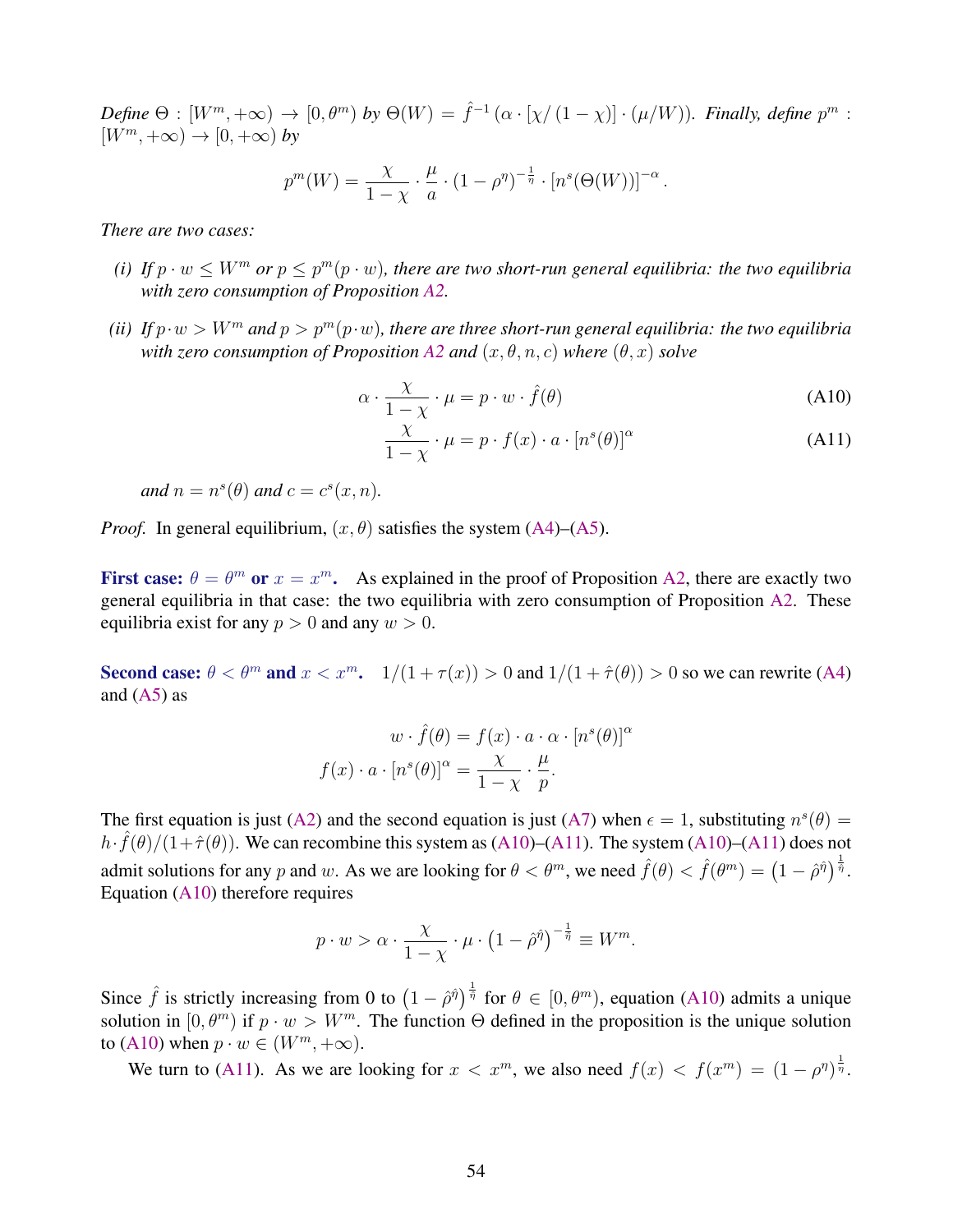<span id="page-56-0"></span>Equation [\(A11\)](#page-55-0) therefore requires

$$
p > \frac{\chi}{1-\chi} \cdot \frac{\mu}{a} \cdot (1-\rho^{\eta})^{-\frac{1}{\eta}} \cdot [n^s(\Theta(p \cdot w))]^{-\alpha} \equiv p^m(p \cdot w).
$$

We replaced  $\theta$  by  $\Theta(p \cdot w)$  in [\(A11\)](#page-55-0) since we have already solved [\(A10\)](#page-55-0) for  $\theta$ . Since f is strictly increasing from 0 to  $(1 - \rho^{\eta})^{\frac{1}{\eta}}$  for  $x \in [0, x^m)$ , equation [\(A11\)](#page-55-0) admits a unique solution in  $[0, x^m)$  if  $p > p^m(p \cdot w)$ .

# D Reducing Unemployment by Increasing Wages

To formalize the discussion of Section [3.6,](#page-30-0) we state and prove two propositions that apply to the model with customer relationships and inequality. The first proposition describes the set of parameters such that a general equilibrium exists. The second proposition establishes conditions such that a wage increase leads to a reduction in unemployment.

**PROPOSITION A5.** Assume that consumers have Cobb-Douglas utility function,  $c^{\chi} \cdot m^{1-\chi}$ . Assume *that there are no matching costs:*  $\rho = \hat{\rho} = 0$ . Assume that the customer base is  $\kappa > 0$ . Normalize *technology to*  $a = 1$  *and price to*  $p = 1$ *. Then equilibrium employment solves* 

$$
\frac{\alpha}{w} \cdot [K_2 - \kappa] = K_1 \cdot n - \kappa \cdot n^{1-\alpha}
$$

*where the constants*  $K_1$  *and*  $K_2$  *are defined by* 

$$
K_1 \equiv \frac{\sum_g (1 - \chi_g) \cdot [\alpha \cdot \varpi_g + (1 - \alpha) \cdot \sigma_g]}{\sum_g (1 - \chi_g) \cdot \sigma_g}
$$
(A12)

$$
K_2 \equiv \frac{\sum_g \mu_g \cdot \chi_g}{\sum_g (1 - \chi_g) \cdot \sigma_g}.
$$
\n(A13)

*In addition, define the following constants:*  $B_1 \equiv \kappa^{-1/\alpha} \cdot (\kappa - K_2)/(1 - K_1)$ ,  $B_2 \equiv (\kappa - K_2)/(\kappa - K_1)$ , and  $B_3\equiv(K_1/K_2)^{\frac{1-\alpha}{\alpha}}.$  There are several possible cases in which a general equilibrium with positive *tightnesses exists:*

- *(i) if*  $K_1 < \kappa$ ,  $K_2 < \kappa$ , and  $K_1 < K_2$ , for any wage such that  $(w/\alpha) \in [B_1, B_2]$ ;
- *(ii) if*  $K_1 < 1$ *,*  $K_2 < \kappa$ *, and*  $K_1 > K_2$ *, for any wage such that*  $(w/\alpha) \in [B_1, B_3]$ *;*
- *(iii) if*  $K_1 < 1$ ,  $\kappa < K_2$ , and  $K_1 > K_2$ , for any wage such that  $(w/\alpha) \in [B_2, B_3]$ ;
- *(iv) if*  $1 < K_1$ ,  $\kappa < K_2$ , and  $K_1 > K_2$ , *for any wage such that*  $(w/\alpha) \in [B_2, \min\{B_1, B_3\}]$ ;

*In all these cases, the general equilibrium with positive tightnesses is unique.*

*Proof.* Assume that  $\rho = \hat{\rho} = 0$ ,  $a = 1$ , and  $p = 1$ . In this case,  $\tau(x) = \hat{\tau}(\theta) = 0$ . Also assume that  $\kappa > 0$ . A key general-equilibrium condition is that  $c^d(n, w) = c^s(x, n)$ . Using the expressions for  $c^s(x, n)$  and  $c^d(n, w)$  obtained in Section [3.6,](#page-30-0) we obtain

$$
\frac{\sum_g \mu_g \cdot \chi_g}{\sum_g (1 - \chi_g) \cdot \sigma_g} + \frac{\sum_g \chi_g \cdot (\varpi_g - \sigma_g)}{\sum_g (1 - \chi_g) \cdot \sigma_g} \cdot w \cdot n = \kappa \cdot (1 - f(x)) + f(x) \cdot n^{\alpha}.
$$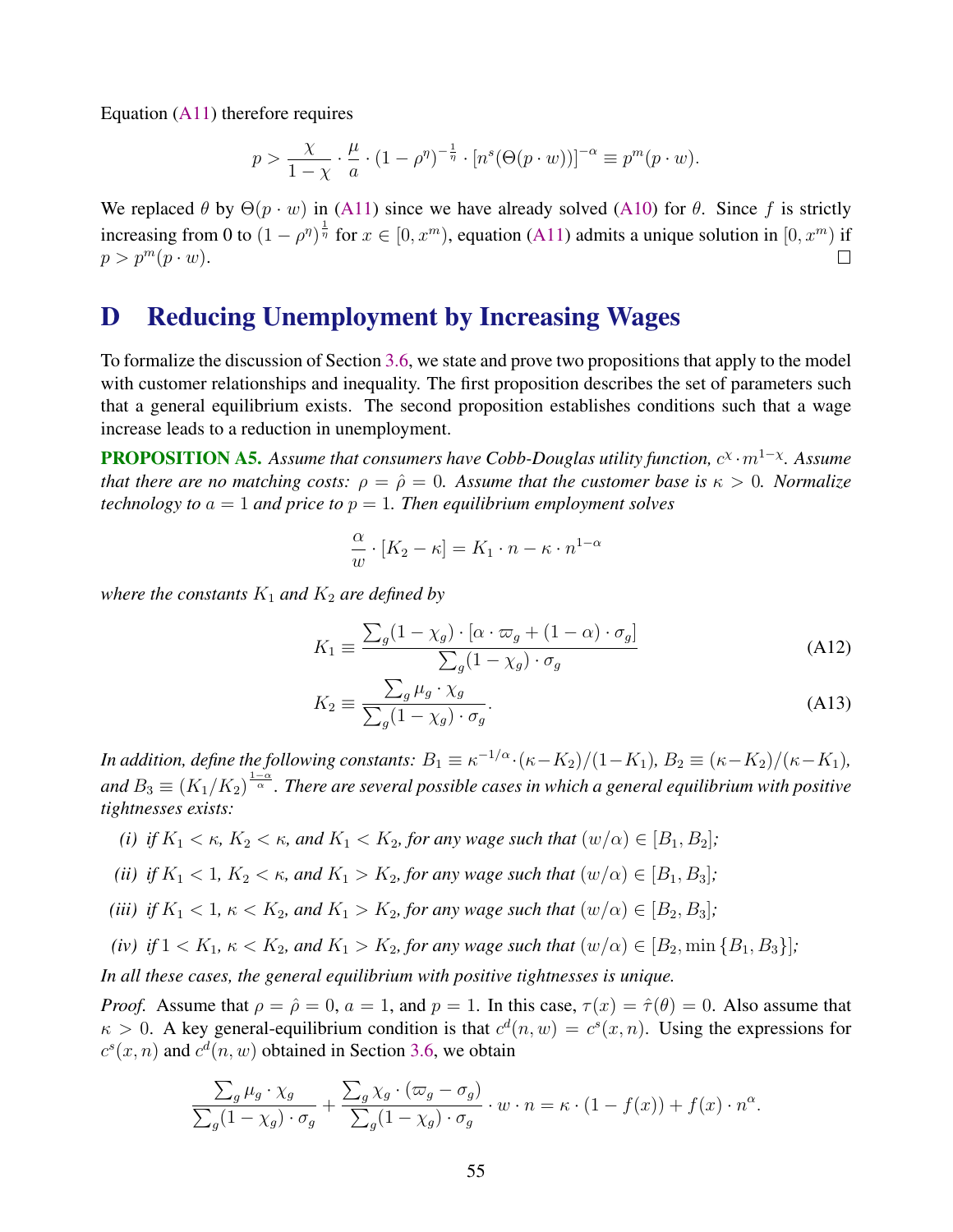Another general equilibrium condition is that  $n = n^d(\theta, x, w)$ , which implies  $\alpha \cdot f(x) = w \cdot n^{1-\alpha}$ . Combining these two conditions, we obtain

$$
\alpha \cdot \frac{\sum_g \mu_g \cdot \chi_g}{\sum_g (1 - \chi_g) \cdot \sigma_g} = \alpha \cdot \kappa - \kappa \cdot w \cdot n^{1 - \alpha} + \left[1 - \alpha \cdot \frac{\sum_g \chi_g \cdot (\varpi_g - \sigma_g)}{\sum_g (1 - \chi_g) \cdot \sigma_g}\right] \cdot w \cdot n.
$$

Using the constants defined by  $(A12)$  and  $(A13)$ , this equation simplifies to

$$
\frac{\alpha}{w} \cdot (K_2 - \kappa) = K_1 \cdot n - \kappa \cdot n^{1-\alpha}.
$$
 (A14)

Define the polynomial

$$
P(z) = K_1 \cdot z^{\frac{1}{1-\alpha}} - \kappa \cdot z + \frac{\alpha}{w} \cdot (\kappa - K_2)
$$

Solving the general equilibrium of the model is equivalent to solving  $P(z) = 0$  and imposing that the root  $z^*$  of P satisfies  $z^* \in \left[ \kappa^{\frac{1-\alpha}{\alpha}}$ , min  $\{1, \alpha/w\} \right]$ . Once we have found  $z^*$ , the general equilibrium  $(n, x, \theta, c)$  is given by  $n = (z^*)^{\frac{1}{1-\alpha}}$ ,  $x = f^{-1}(z^* \cdot w/\alpha)$ ,  $\theta = \hat{f}^{-1}((z^*)^{\frac{1}{1-\alpha}})$ , and  $c = \kappa + (z^* \cdot w/\alpha) \cdot$  $((z^*)^{\frac{\alpha}{1-\alpha}} - \kappa)$ . The three conditions on  $z^*$  ensure that we can construct  $x, \theta$ , and  $c$ :

- $z^* \geq \kappa^{\frac{1-\alpha}{\alpha}}$  ensures that  $c \geq \kappa$ ;
- $z^*$  < 1 ensures that we can construct  $\theta$  given that  $\hat{f}(\theta) \in [0, 1]$ ;
- $z^* < \alpha/w$  ensures that we can construct x given that  $f(x) \in [0, 1]$ .

We first show that  $P(z)$  is strictly increasing for  $z \in [\kappa^{\frac{1-\alpha}{\alpha}}, +\infty)$ .

$$
P'(z) = \frac{K_1}{1 - \alpha} \cdot z^{\frac{\alpha}{1 - \alpha}} - \kappa.
$$

Hence,

$$
P'(\kappa^{\frac{1-\alpha}{\alpha}}) = \left[\frac{K_1}{1-\alpha} - 1\right] \cdot \kappa.
$$

As

$$
K_1 = \frac{\sum_g (1 - \chi_g) \cdot [\alpha \cdot \varpi_g + (1 - \alpha) \cdot \sigma_g]}{\sum_g (1 - \chi_g) \cdot \sigma_g} \ge \frac{\sum_g (1 - \chi_g) \cdot [(1 - \alpha) \cdot \sigma_g]}{\sum_g (1 - \chi_g) \cdot \sigma_g} = 1 - \alpha,
$$

 $K_1/(1-\alpha) \geq 1$  and  $P'(\kappa^{\frac{1-\alpha}{\alpha}}) \geq 0$ . Since P' is strictly increasing for  $z \geq 0$ , we infer that  $P'(z) > 0$ for  $z > \kappa \frac{1-\alpha}{\alpha}$ . As a conclusion, P is strictly increasing for  $z \in [\kappa \frac{1-\alpha}{\alpha}, +\infty)$  and P has at most one root on  $\left[\kappa^{\frac{1-\alpha}{\alpha}}, +\infty\right)$ .

The system of equations has a solution if and only if P has a root in the interval  $\left[\kappa^{\frac{1-\alpha}{\alpha}},\min\left\{1,\alpha/w\right\}\right]$ . As a function of the parameters  $K_1$ ,  $K_2$ , and  $\kappa$ , we determine for which wages such a root exists. For such a root to exist, it is necessary and sufficient that  $P(\kappa^{\frac{1-\alpha}{\alpha}}) < 0$  and  $\min \{P(1), P(\alpha/w)\} > 0$ .

The first condition is that  $P(\kappa^{\frac{1-\alpha}{\alpha}}) < 0$ , which is equivalent to

$$
\frac{w}{\alpha} \cdot (K_1 - 1) < (K_2 - \kappa) \cdot \kappa^{-\frac{1}{\alpha}}.
$$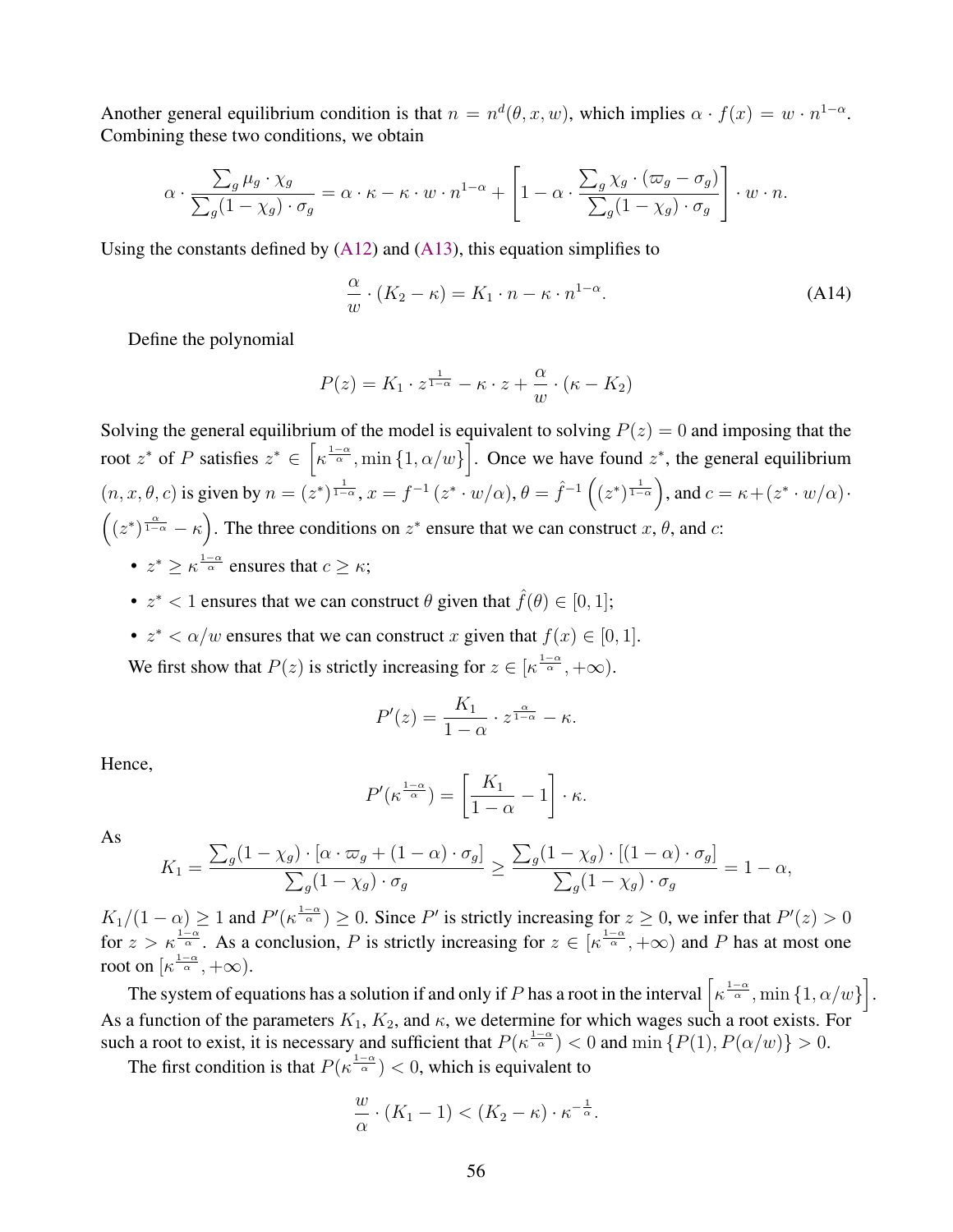Define  $B_1 \equiv \kappa^{-1/\alpha} \cdot (\kappa - K_2)/(1 - K_1)$ . There are three cases:

- if  $K_1 < 1$ , then we need  $w/\alpha > B_1$ ;
- if  $K_1 = 1$ , then any wage works as long as  $K_2 > \kappa$ ;
- if  $K_1 > 1$ , then we need  $w/\alpha < B_1$ .

The next necessary condition is that  $P(1) > 0$ , which is equivalent to

$$
\frac{w}{\alpha} \cdot (K_1 - \kappa) > (K_2 - \kappa).
$$

Define  $B_2 \equiv (\kappa - K_2)/(\kappa - K_1)$ . There are three cases:

- if  $K_1 < \kappa$ , then we need  $w/\alpha < B_2$ ;
- if  $K_1 = \kappa$ , then any wage works as long as  $K_2 < \kappa$ ;
- if  $K_1 > \kappa$ , then we need  $w/\alpha > B_2$ .

The last necessary condition is that  $P(\alpha/w) > 0$ , which is equivalent to

$$
K_1 \cdot \left(\frac{\alpha}{w}\right)^{\frac{\alpha}{1-\alpha}} > K_2.
$$

Define  $B_3 \equiv (K_1/K_2)^{\frac{1-\alpha}{\alpha}}$ . Then we need  $w/\alpha < B_3$  for any  $K_1 > 0$  and  $K_2 > 0$ .

We now need to consider all the possible combinations of  $(K_1, K_2)$  to determine whether there exists a wage satisfying these three conditions.

- 1.  $K_2 < K_1 < \kappa$ : We need  $w/\alpha > B_1$ ,  $w/\alpha < B_2$ , and  $w/\alpha < B_3$ .  $K_2 < K_1$  so  $B_3 > 1$  and  $B_2 > 1$ . However, when  $w/\alpha > 1$ ,  $P(1) > P(\alpha/w)$  so the constraint  $w/\alpha < B_2$  is not binding. Hence, we only need to impose  $B_1 < w/\alpha < B_3$ .
- 2.  $K_1 < K_2 < \kappa$ : We need  $w/\alpha > B_1$ ,  $w/\alpha < B_2$ , and  $w/\alpha < B_3$ .  $K_1 < K_2$  so  $B_3 < 1$  so  $w/\alpha < 1$  so  $P(1) < P(\alpha/w)$  so the constraint  $w/\alpha < B_3$  is not binding. Hence, we only need to impose  $B_1 < w/\alpha < B_2$ .
- 3.  $K_1 < \kappa$  and  $K_2 > \kappa$ : We need  $w/\alpha > B_1$ ,  $w/\alpha < B_2$ , and  $w/\alpha < B_3$ . But  $B_2 < 0$ . Therefore, no such  $w/\alpha$  exists.
- 4.  $K_1 \in (\kappa, 1)$  and  $K_2 < \kappa$ : We need  $w/\alpha > B_1$ ,  $w/\alpha > B_2$ , and  $w/\alpha < B_3$ . But  $B_2 < 0$  so the constraint  $w/\alpha > B_2$  is always satisfied. Hence, we only need to impose  $B_1 < w/\alpha < B_3$ .
- 5.  $K_1 \in (\kappa, 1)$  and  $K_2 \in (\kappa, 1)$  and  $K_2 < K_1$ : We need  $w/\alpha > B_1$ ,  $w/\alpha > B_2$ , and  $w/\alpha < B_3$ . But  $B_1 < 0$  so the constraint  $w/\alpha > B_1$  is always satisfied. Hence, we only need to impose  $B_2 < w/\alpha < B_3$ .
- 6.  $K_1 \in (\kappa, 1)$  and  $K_2 > K_1$ : We need  $w/\alpha > B_1$ ,  $w/\alpha > B_2$ , and  $w/\alpha < B_3$ . But  $B_2 > 1$  and  $B_3 < 1$ . Therefore, no such  $w/\alpha$  exists.
- 7.  $K_1 > 1$  and  $K_2 < \kappa$ : We need  $w/\alpha < B_1$ ,  $w/\alpha > B_2$ , and  $w/\alpha < B_3$ . But  $B_1 < 0$ . Therefore, no such  $w/\alpha$  exists.